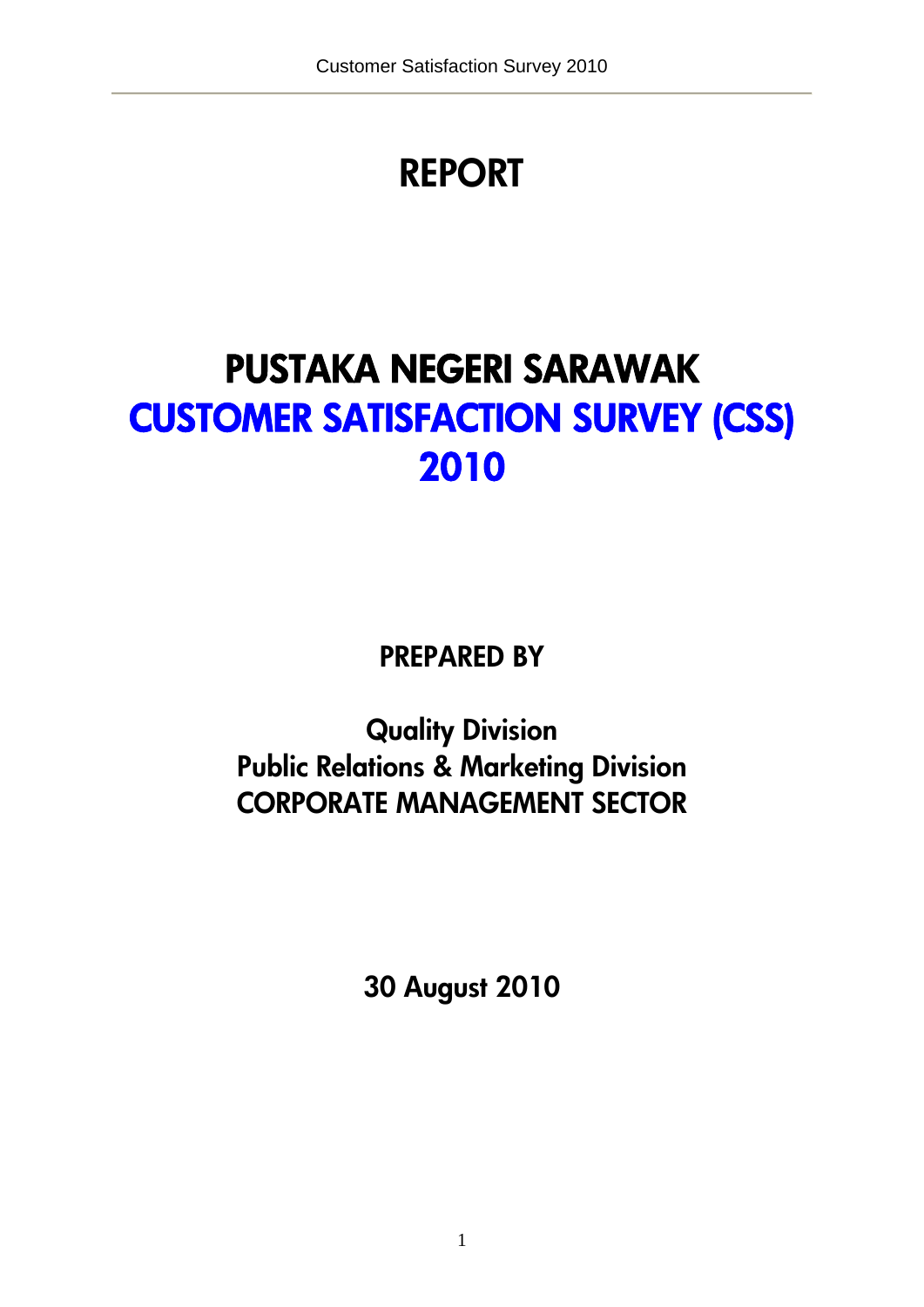## Table of Contents

|                                                                                                                                                                          | Page<br>$1 - 2$ |
|--------------------------------------------------------------------------------------------------------------------------------------------------------------------------|-----------------|
|                                                                                                                                                                          | $2 - 3$         |
|                                                                                                                                                                          | 3               |
|                                                                                                                                                                          | $4 - 5$         |
| 5. Analysis and findings<br>a. Demographic Factors<br>b. Descriptive Analysis<br>c. Cross Tabulation Analysis<br>d. Frequency Analysis<br>e. Opinion/Open-ended question | 5-53            |
| 6. Conclusion and Recommendations                                                                                                                                        | 54-56           |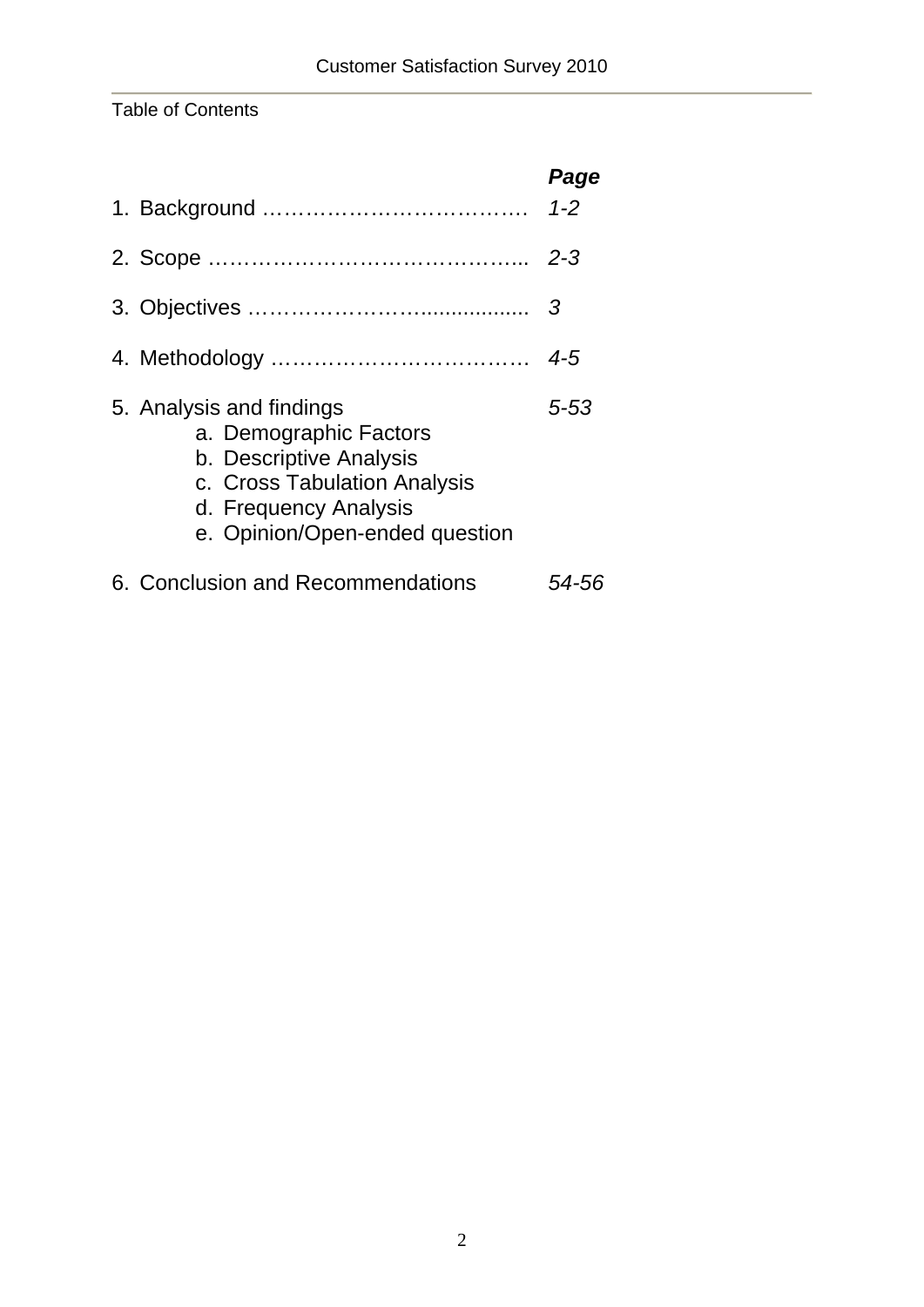## **A. Background of Survey**

Pustaka Negeri Sarawak has migrated to MS ISO 9000 version 2008 on 1 April 2009 and was certified on 18 May 2010. Since then Pustaka has implemented the customer satisfaction survey based on the requirements of the standard.

This survey was carried out in efforts to gauge the opinions of the general public on our services. Public opinions and suggestions will be used to enhance our current service quality along side its effort to achieve organizational objectives.

This survey was carried out based on the requirements of ISO 9001:2008, that addresses the following clauses:

- 5.2 Customer focus
- 7.2.3 Customer communication
- 8.2.1 Customer satisfaction

## **B. Scope of survey**

This survey was conducted among the users of the library which includes active members and walk in customers of Pustaka Negeri Sarawak which is located in Kuching (being the head office and covering the southern region of Sarawak) and Pustaka Miri (being the branch covering the northern region of Sarawak).

## **C. Objectives of survey**

The objective of this survey is:

- a. To assess customers' perceptions on its services
- b. To provide information in understanding users' expectations and perceptions as a mean to recommend ways to improve/ sustain its service quality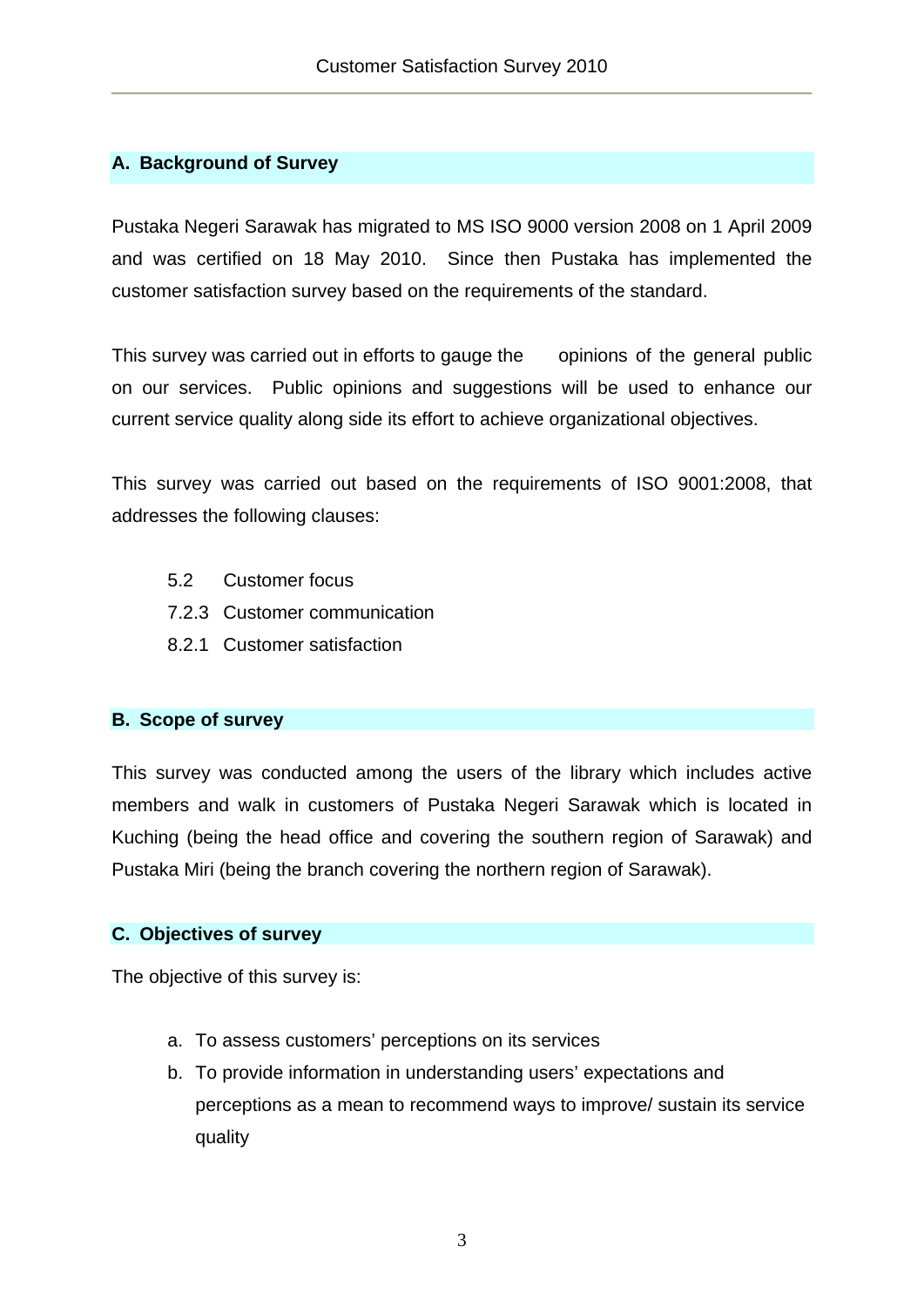## **D. Methodology**

## 1. Questionnaire

Principles of LibQUAL(Cook & Heath, 2001) was applied in this survey. LibQUAL has four components of 25 items which comprised of the following:

- i. **Information Access** an assessment of the adequacy of the collections themselves and the ability to access needed information on a timely basis regardless of the location of the user or the medium of the resource in question.
- ii. **Service Affect** the human side of the organization, encompassing traits of empathy, accessibility, and personal competence.
- iii. **Library as a Place** utilitarian space for study and collaboration, a sanctuary for contemplation and reflection, or an affirmation of the primacy of life.
- iv. **Personal Control** the extent to which users are able to navigate and control the information universe that is provided.

The questionnaire is divided into the following areas:

- Demographic factors
- LibQUAL four components twenty five questions
- User-perceived usefulness (one question), user-satisfaction (two questions) and loyalty (three questions)
- Library services factors (opinion) three questions

All items were measured with a 7-point Likert scale, which ranged from strongly disagree (1) to strongly agree (7).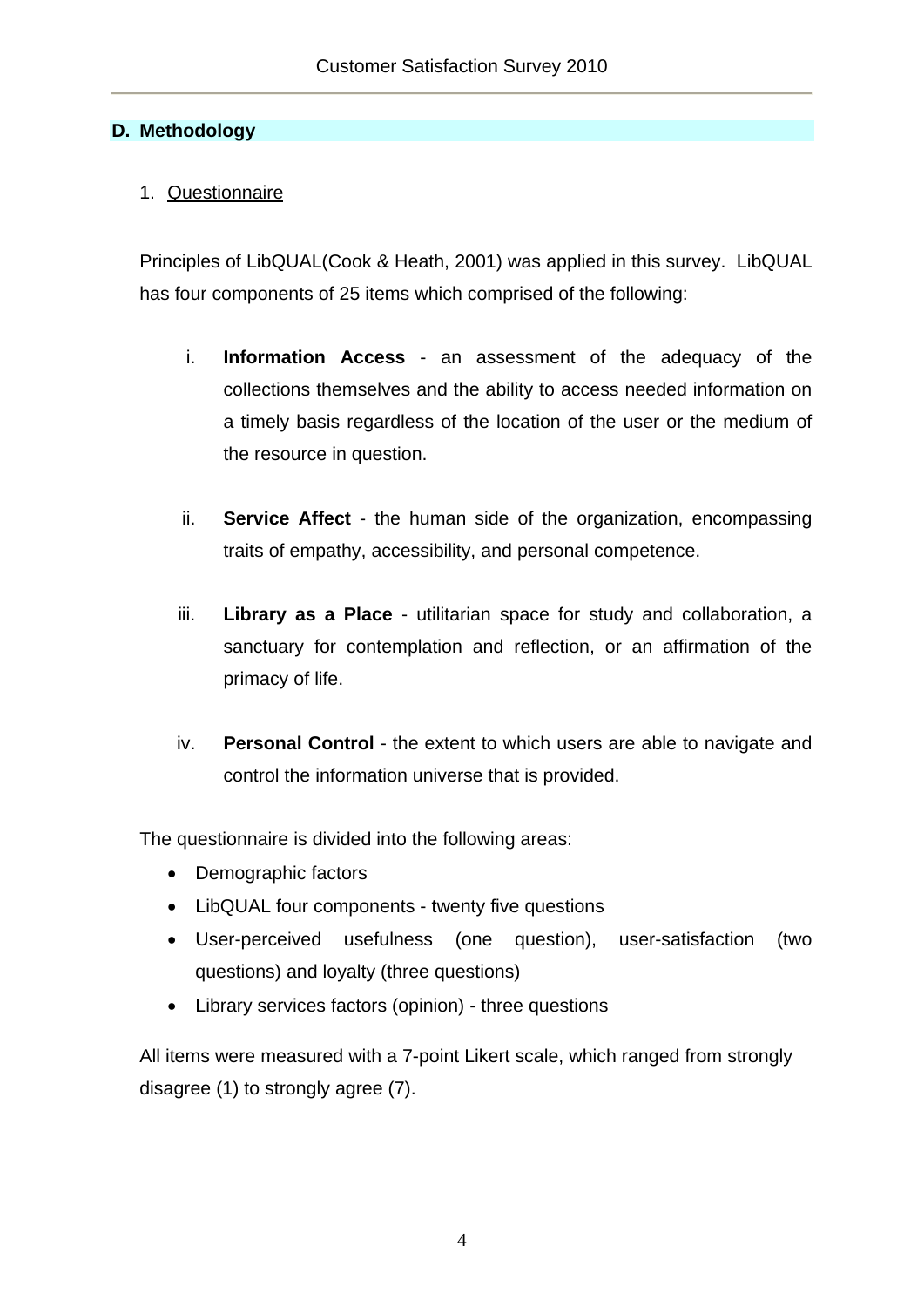## 2. Sampling

A non-probability sampling was used. The number of respondents targeted was, as required under Customer Satisfaction Survey Quality Procedure (QP/CM/015) minimum of 100 for Kuching and 50 for Miri.

## 3. Period of survey

This survey was conducted for 14 days which began on 26 April to 10 May 2010 and was conducted concurrently in Kuching and Miri.

## **E. Analysis and Findings of survey**

The findings and analysis of this survey is deliberated further here. An analysis on respondents' demographic profile, customer's perceived service quality of Pustaka Negeri Sarawak and user satisfaction and user loyalty was done. The data is further interpreted by applying Percentage Distribution, Frequency, Cross tabulation and Descriptive analysis.

|                                                  | Kuching     | Miri      |
|--------------------------------------------------|-------------|-----------|
| 1. Total distributed questionnaires              | 200         | 100       |
| 2. Questionnaires received back from respondents | 170         | 60        |
| 3. Rejected questionnaires                       | 0           | O         |
| Usable questionnaires<br>4.                      | <u> 170</u> | <u>60</u> |
| 5. Overall response rate                         | 85%         | 60%       |

## a. Questionnaire rate of return

Overall response rate was at 85% for Kuching and 60% for Miri.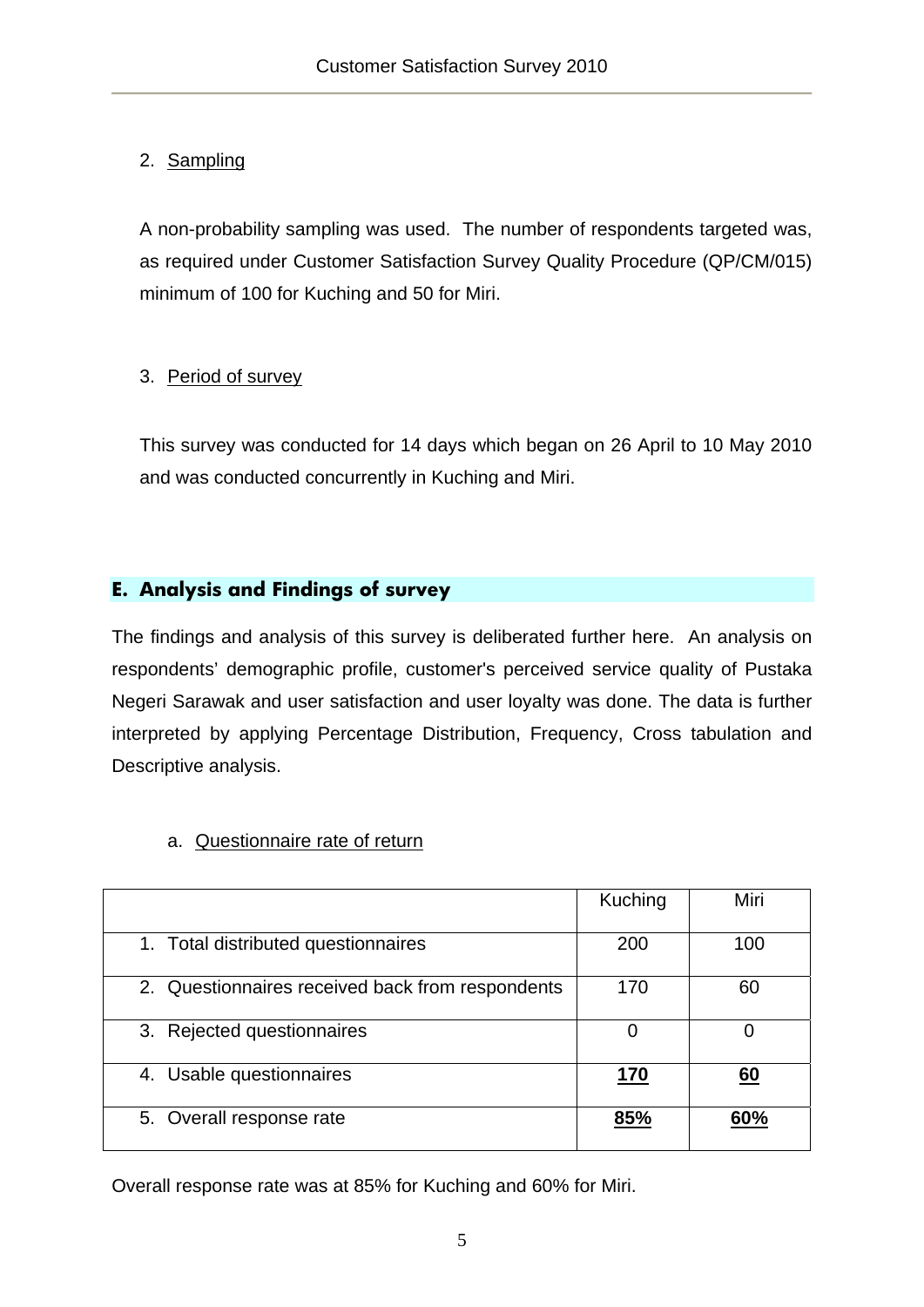## A. Demographic Factors

## **Table 1 Demographics Profile of Respondents (n = 170-Kuching, n=60-Miri)**

|                                                                                                                                                                                           | <b>KUCHING</b>                                                     |                                                         | <b>MIRI</b>                                                |                                                                     |  |
|-------------------------------------------------------------------------------------------------------------------------------------------------------------------------------------------|--------------------------------------------------------------------|---------------------------------------------------------|------------------------------------------------------------|---------------------------------------------------------------------|--|
| <b>DEMOGRAPHIC FACTORS</b>                                                                                                                                                                | <b>FREQUENCY</b>                                                   | (%)                                                     | <b>FREQUENCY</b>                                           | (%)                                                                 |  |
| <b>GENDER</b><br>1.<br><b>Male</b><br>Female                                                                                                                                              | 85<br>85                                                           | 50.0<br>50.0                                            | 27<br>33                                                   | 45.0<br>55.0                                                        |  |
| 2. AGE<br>< 17 years old<br>18-20 years old<br>21-30 years old<br>31-40 years old<br>41-50 years old<br>>50 years old                                                                     | 11<br>25<br>64<br>39<br>25<br>6                                    | 6.5<br>14.7<br>37.6<br>22.9<br>14.7<br>3.5              | 30<br>12<br>$\overline{7}$<br>$\overline{7}$<br>4          | 50.0<br>20.0<br>11.7<br>11.7<br>6.7                                 |  |
| <b>3. EDUCATION LEVEL</b><br><b>SPM</b><br><b>STPM</b><br><b>DIPLOMA</b><br><b>DEGREE</b><br><b>POSTGRADUATE</b><br><b>OTHERS</b>                                                         | 62<br>13<br>42<br>37<br>6<br>10                                    | 36.5<br>7.6<br>24.7<br>21.8<br>3.5<br>5.9               | 17<br>1<br>10<br>$\overline{7}$<br>25                      | 28.3<br>1.7<br>16.7<br>11.7<br>41.7                                 |  |
| <b>4. OCCUPATION</b><br><b>STUDENT</b><br><b>UNEMPLOYED</b><br><b>HOUSEWIFE</b><br><b>BUSINESSMAN</b><br><b>GOVERNMENT SERVANT</b><br>PRIVATE SECTOR<br><b>PENSIONER</b><br><b>OTHERS</b> | 51<br>$\overline{2}$<br>$\overline{2}$<br>11<br>60<br>35<br>3<br>6 | 30.0<br>1.2<br>1.2<br>6.5<br>35.3<br>20.6<br>1.8<br>3.5 | 42<br>1<br>$\overline{c}$<br>$\overline{2}$<br>6<br>6<br>1 | 70.0<br>1.7<br>3.3<br>3.3<br>10.0<br>10.0<br>$\blacksquare$<br>1.70 |  |
| <b>JOB POSITION</b><br>4.<br><b>CLERICAL</b><br><b>SUPERVISORY</b><br><b>MANGERIAL</b><br><b>OTHERS</b>                                                                                   | 43<br>30<br>42<br>55                                               | 25.3<br>17.6<br>24.7<br>32.4                            | 3<br>$\overline{7}$<br>$\overline{2}$<br>48                | 5.0<br>11.7<br>3.3<br>80.0                                          |  |
| 5. FREQUENCY OF LIBRARY<br><b>USAGE</b><br>1 OR LESS<br>2-5 times<br>6-10 times<br>>10 times<br><b>OTHERS</b>                                                                             | 41<br>84<br>25<br>20                                               | 24.1<br>49.4<br>14.7<br>11.8                            | 11<br>28<br>5<br>15<br>1                                   | 18.3<br>46.7<br>8.3<br>25.0<br>1.7                                  |  |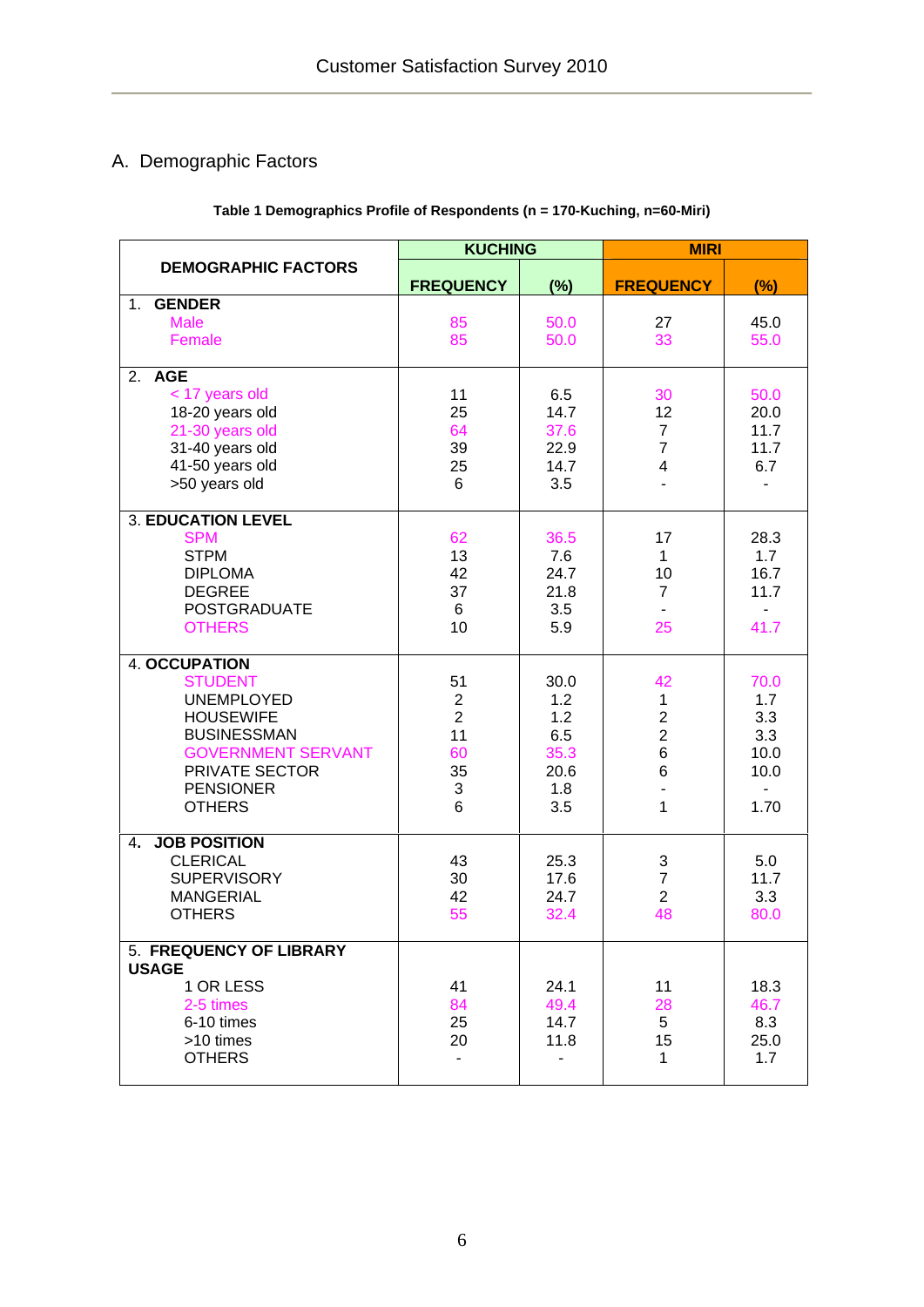## **i. Gender**



The above bar charts showed that respondents in Kuching were a balanced group of male and female, however in Miri 55% of respondents were female. Therefore generally library users were more female than male in Miri as compared to Kuching.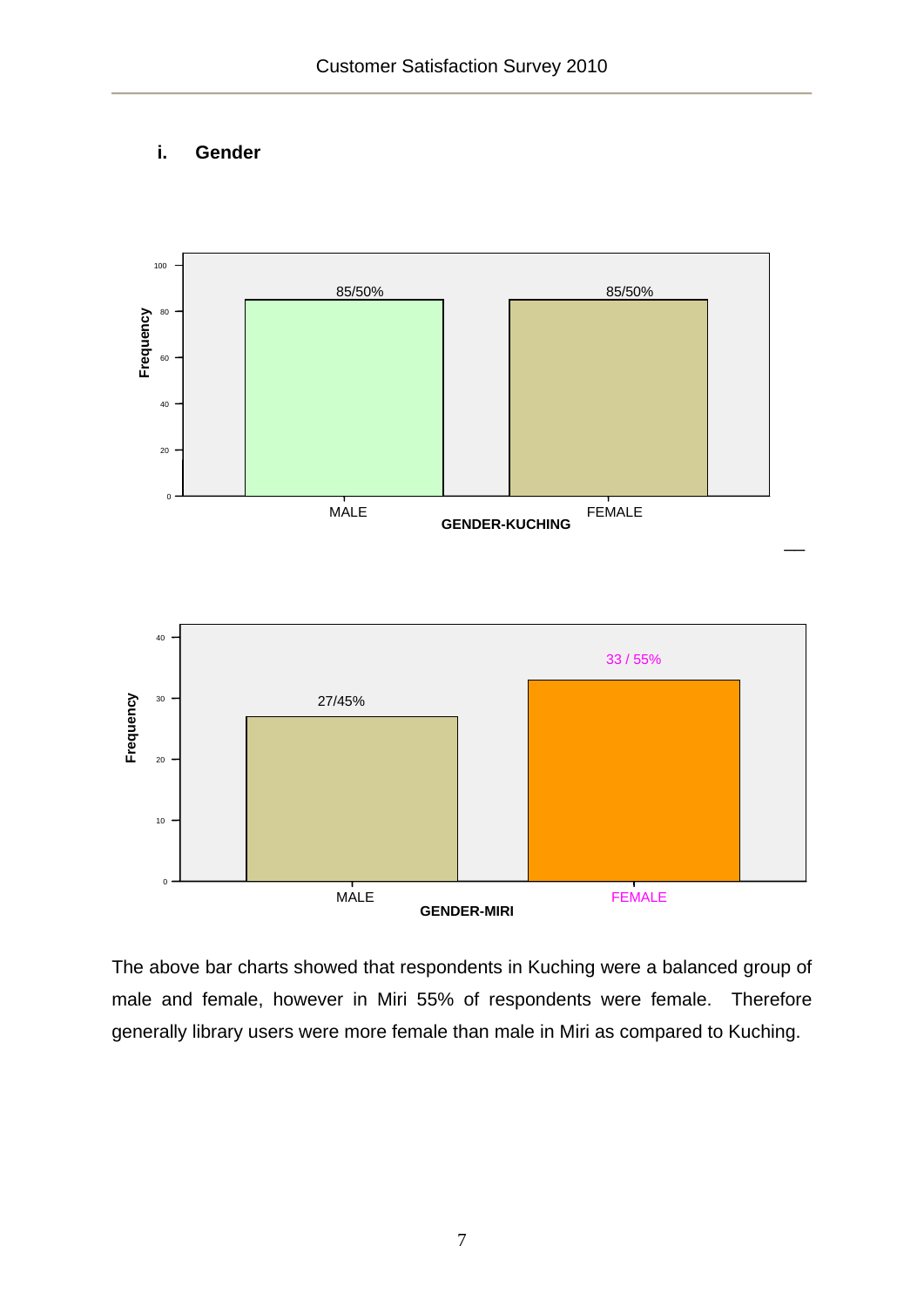## **ii. Age**



The above bar charts reflected that 37.6%(64) respondents in Kuching were between the age of 21-30 years old. In Miri half (30) of the respondents were aged 17 years and below. It can be concluded that most of the library users in Kuching and Miri may come from the category of university students and school children.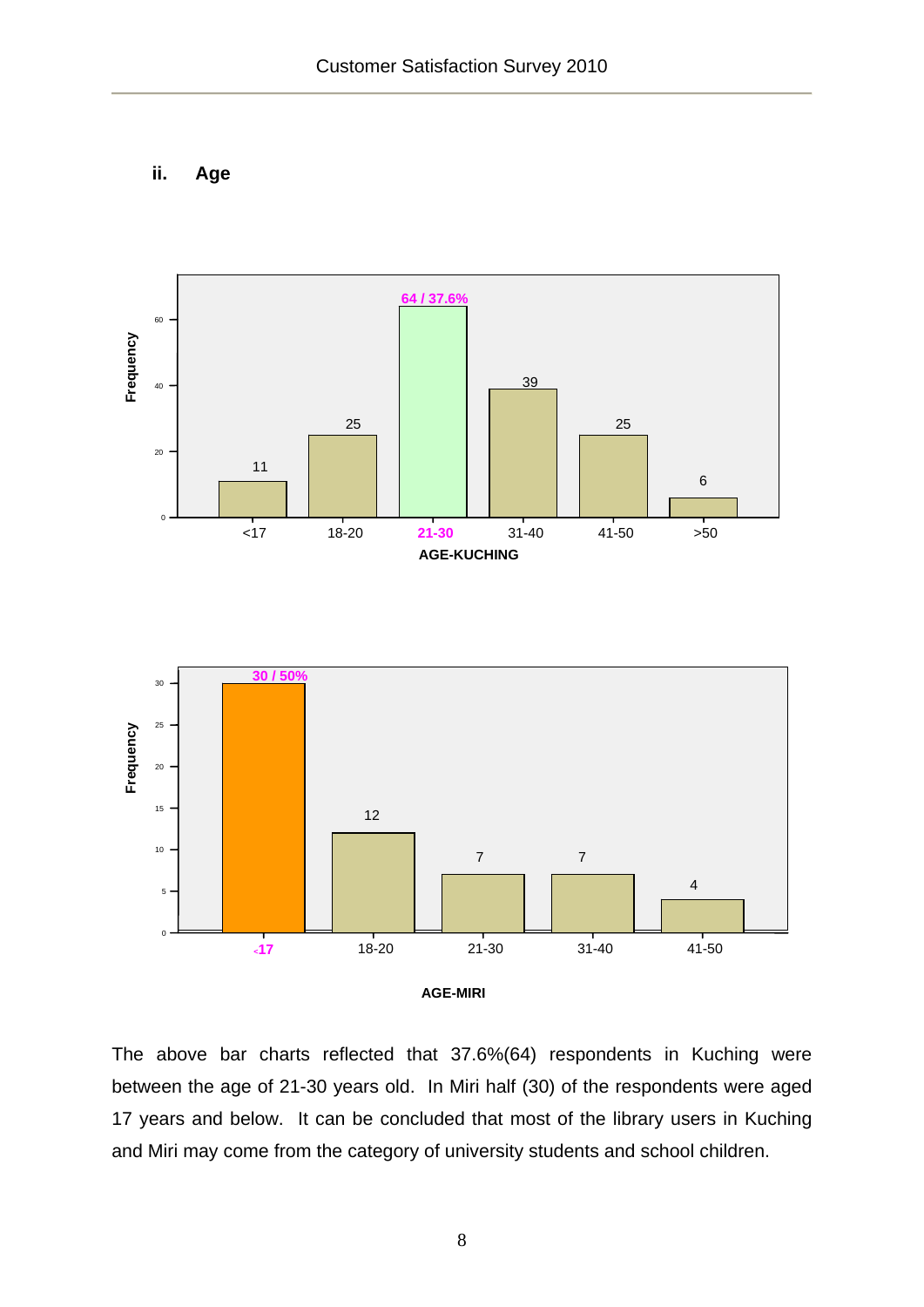## **Education Level**



Based on the bar charts above, 36.5% (62) of the respondents in Kuching were SPM holders whereas, 41.7 %( 25) respondents in Miri did not specify their education background. This finding concurs with the age level of the respondents who were mainly school children and the remainder was perhaps university students in general. Therefore, it is concluded that generally most library users are students.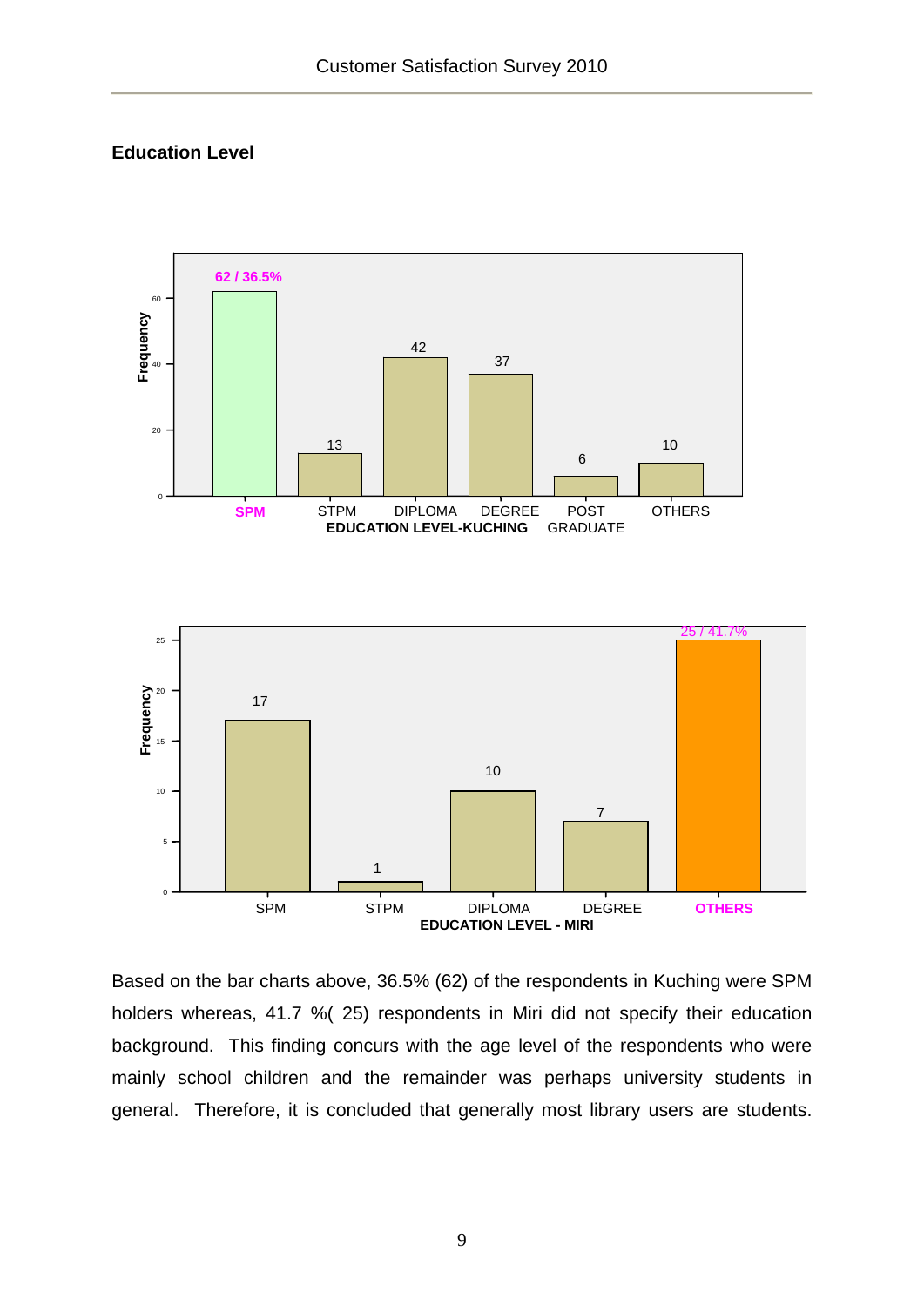## **iii. Occupation**



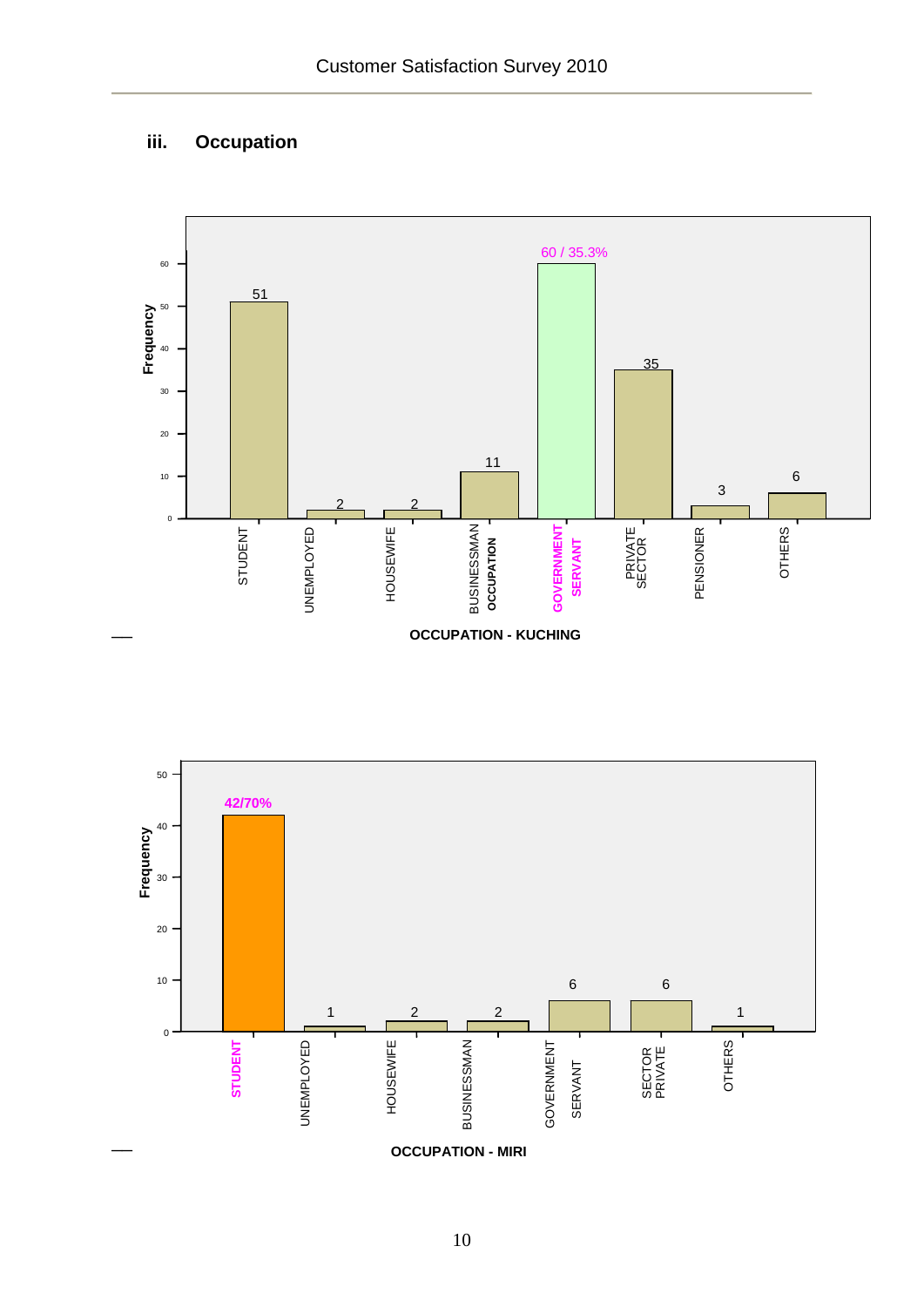Based on the bar charts above, 35.3 %( 60) of the respondents in Kuching were mostly comprised of government servants while in Miri majority of the respondents 70% (42) were students. Therefore we can conclude that most library users in Kuching comprised of government workers whereas in Miri, most users are students.



#### **iv. Job Position**



**JOB POSITION- MIRI**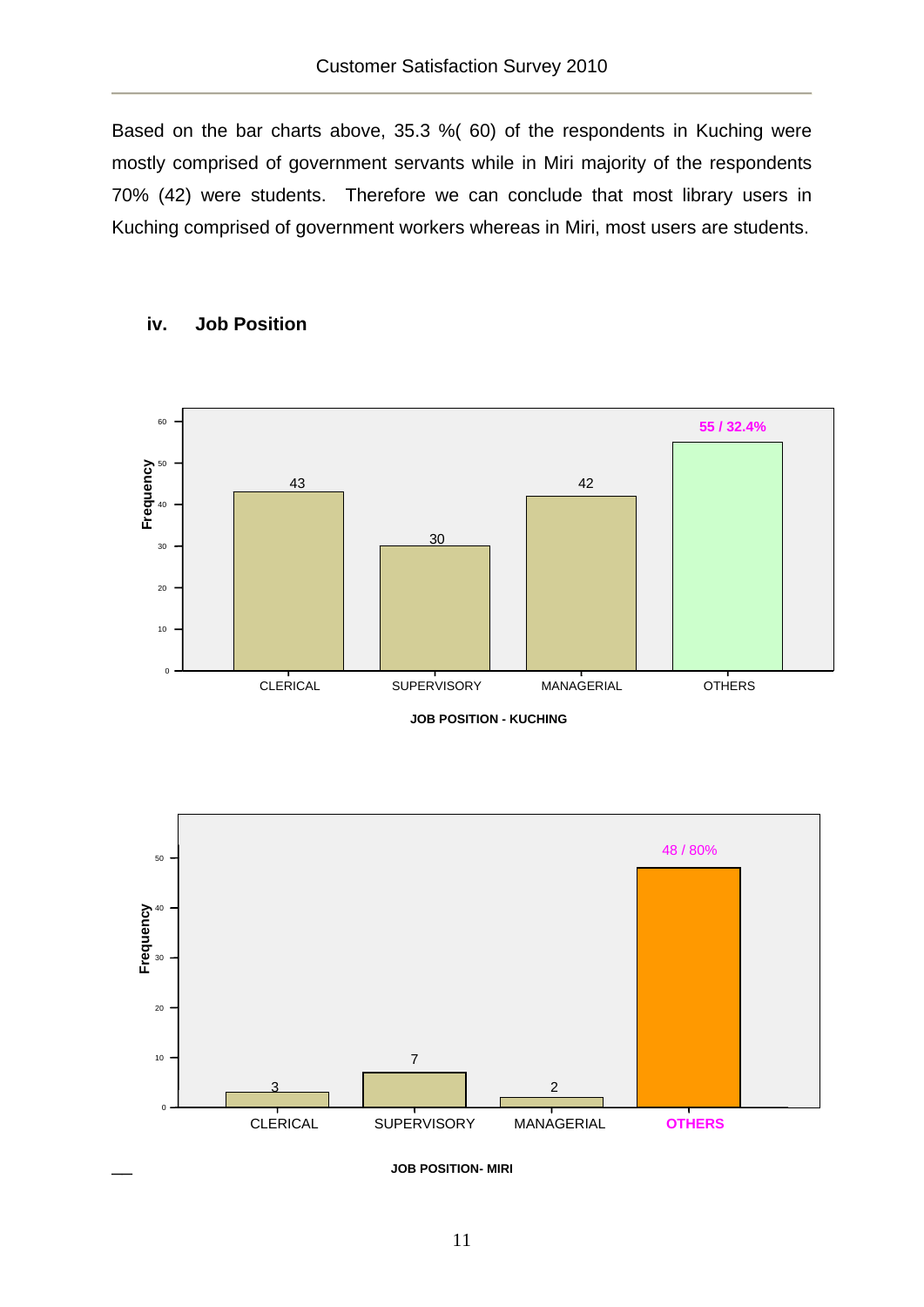The above bar charts reflects that 32.4% (55) of the respondents in Kuching and a majority of respondents in Miri did not specify their designation of work or perhaps they belong to different levels of job position.



## **v. Library visit per month**

**FREQUENCY OF VISIT PER MONTH - MIRI**

The bar charts above indicated that in Kuching 49.4% (84) of the respondents and 46.7% (28) of the respondents in Miri had visited the library between 2 to 5 times in a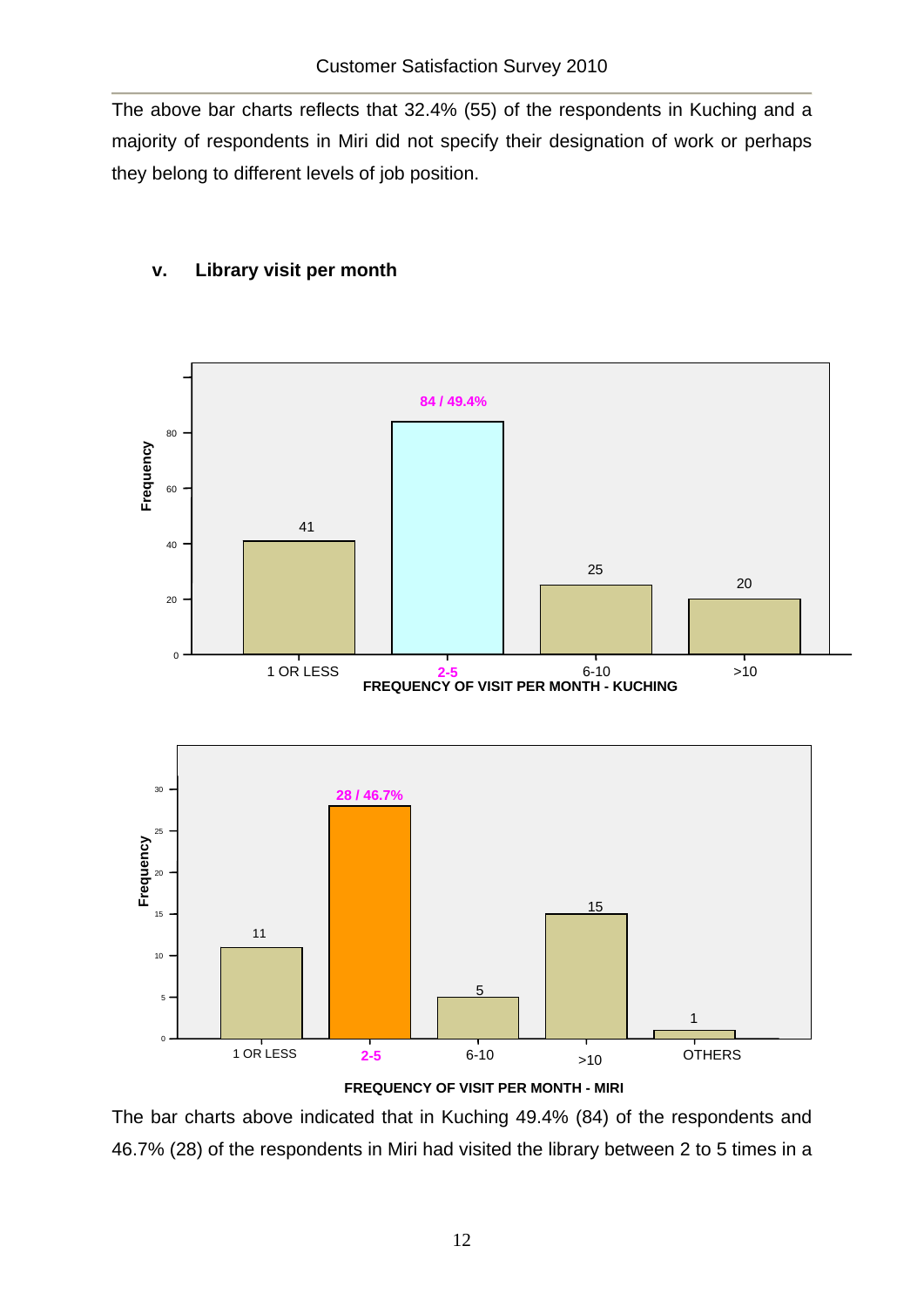month. Therefore, it is concluded that on average a public may frequent the library only once a week.

## **B. Descriptive Analysis: Mean and Standard Deviations**

## 1. **Perceived Service Quality**

Table 1(a) shows the descriptive statistic on the degree of service quality performed by Pustaka Negeri that was evaluated by respondents in Kuching. From the scale of 1 to 7 (1 is strongly disagree and 7 is strongly agree), the average mean score for all dimensions are only at satisfactory level. Among the four dimensions; Library as a Place scored the highest average mean which is 5.38, followed by Service Affect (5.26); Personal Control (5.22) and Information Access scored the lowest average mean of 4.95. Therefore based on this result, it is concluded that among the four dimensions, Library as a place is one of the main factor that contributes to customers' satisfaction in Kuching as compared to the rest of the aspects of Perceived Service Quality.

| <b>Items</b>                                                                        | N   | <b>Mean</b> | <b>Std. Deviation</b> |
|-------------------------------------------------------------------------------------|-----|-------------|-----------------------|
| <b>Place</b>                                                                        |     |             |                       |
| 1. Cleanliness of the place                                                         | 170 | 5.7118      | 1.12759               |
| 2. Physical outlook (eg: infrastructure and surroundings)                           | 170 | 5.5647      | 1.16097               |
| 3. Safety of the place (inside the library building)                                | 170 | 5.5176      | 1.19280               |
| 4. A one-stop place to get relevant information                                     | 170 | 5.4765      | 1.11048               |
| 5. Conducive environment for research and reference                                 | 170 | 5.4118      | 1.19955               |
| 6. Conducive environment that inspire me to study and learn                         | 170 | 5.4000      | 1.22788               |
| 7. Conducive place for group learning and group study                               | 170 | 5.2647      | 1.25243               |
| 8. Quietness of the place                                                           | 170 | 5.1176      | 1.37097               |
| 9. Safety of the place (outside the library building)                               | 170 | 5.0000      | 1.43085               |
| Average                                                                             |     | 5.385       | 1.230                 |
| <b>Service Affect</b>                                                               |     |             |                       |
| 10. Politeness of library staff                                                     | 170 | 5.4471      | 1.21632               |
| 11. Willingness of library staff to help me                                         | 170 | 5.4000      | 1.20845               |
| 12. Library staff made me feel confident                                            | 170 | 5.3647      | 1.22930               |
| 13. Library staff understand my needs                                               | 170 | 5.3176      | 1.26127               |
| 14. Caring attitude of library staff                                                | 170 | 5.3118      | 1.21255               |
| 15. Readiness of library staff to respond to my questions                           | 170 | 5.2941      | 1.12343               |
| 16. Knowledge of library staff to answer my questions                               | 170 | 5.2471      | 1.13477               |
| 17. Ability of the library staff to handle library service-related problems<br>well | 170 | 5.2412      | 1.14383               |
| 18. Individual attention from library staff                                         | 170 | 5.1294      | 1.21420               |

**Table 1(a) Perceived Service Quality evaluation among respondents (n=170)**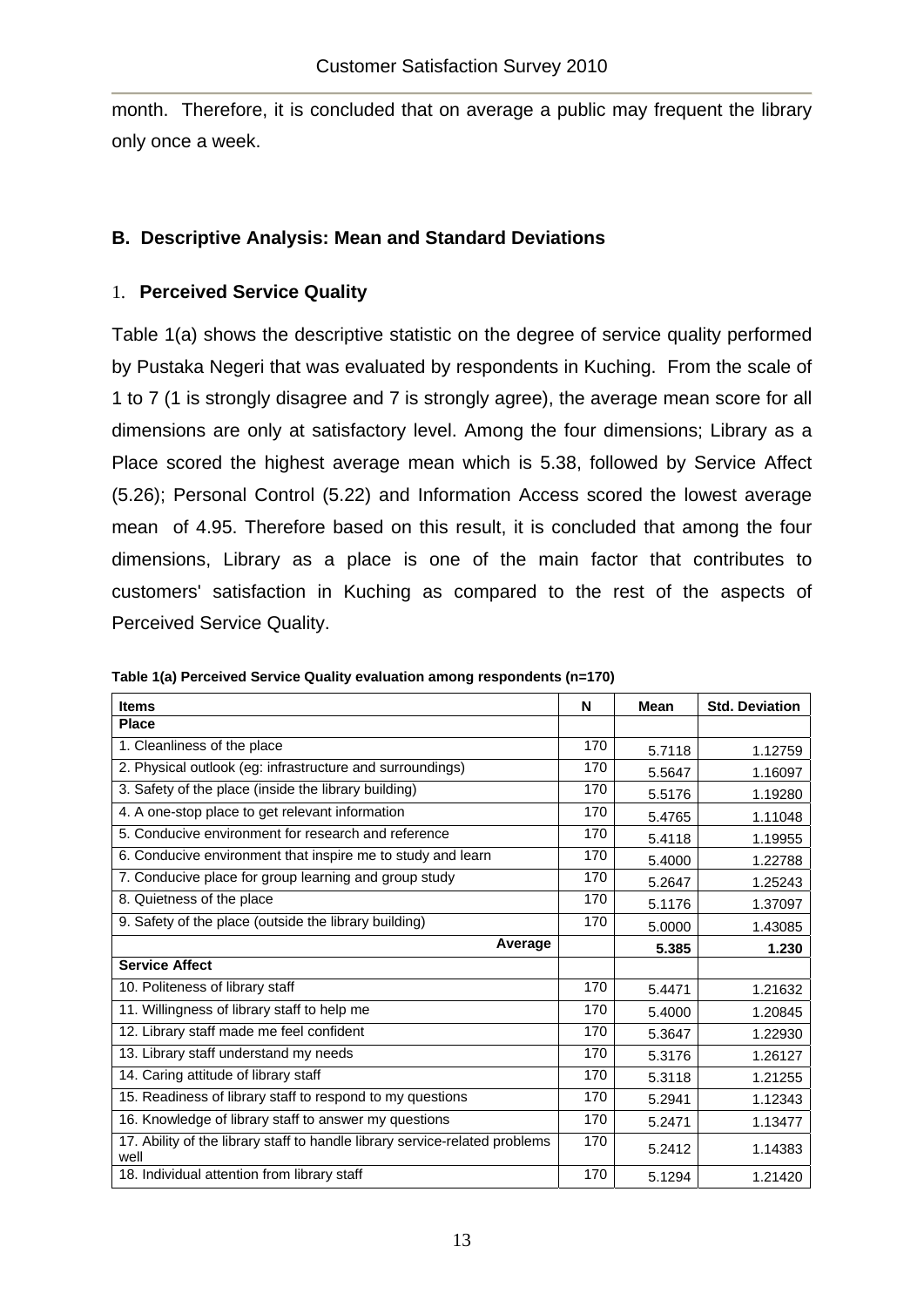|  | <b>Customer Satisfaction Survey 2010</b> |  |  |
|--|------------------------------------------|--|--|
|--|------------------------------------------|--|--|

| 19. Adequate staff to attend to my needs                                          |     | 4.8706      | 1.23354               |
|-----------------------------------------------------------------------------------|-----|-------------|-----------------------|
| Average                                                                           |     | 5.262       | 1.198                 |
|                                                                                   |     |             |                       |
| <b>Items</b>                                                                      | N   | <b>Mean</b> | <b>Std. Deviation</b> |
| <b>Personal Control</b>                                                           |     |             |                       |
| 20. User-friendly access tools for me to find things on my own                    | 170 | 5.2941      | 1.06946               |
| 21. Access to the library collection                                              | 170 | 5.3059      | 1.12554               |
| 22. Website that enables me to locate the information on my own                   | 170 | 5.2000      | 1.18970               |
| 23. Modern equipment that facilitates the access of information                   | 170 | 5.2706      | 1.17053               |
| 24. Easy access of information for independent use                                | 170 | 5.2059      | 1.09813               |
| 25. Accessibility of electronic resources from my home/office                     | 170 | 5.1235      | 1.20749               |
| 26. Signage that facilitates me to use the library independently                  | 170 | 5.1000      | 1.20477               |
| 27. Shelving of books for easy accessibility                                      | 170 | 5.2882      | 1.09565               |
| 28. User friendliness of the online services                                      | 170 | 5.2059      | 1.16607               |
| Average                                                                           |     | 5.222       | 1.147                 |
| <b>Information Access</b>                                                         |     |             |                       |
| 29. Clear guidelines for me to use the library facilities and services            | 170 | 5.1647      | 1.27653               |
| 30. Provision of virtual library services (i.e: through online/telephone)         | 170 | 5.0647      | 1.11549               |
| 31. Quality of print and / or electronic books                                    | 170 | 5.0294      | 1.22801               |
| 32. Quality of print and / or electronic journal collections                      | 170 | 5.0000      | 1.11472               |
| 33. Quality of other print and / or electronic reading materials                  | 170 | 4.9824      | 1.19404               |
| 34. Sufficient number of other print and / or electronic reading                  | 170 |             |                       |
| materials<br>35. Timeless of document delivery / interlibrary loans (i.e: on time | 170 | 4.9765      | 1.15104               |
| delivery)                                                                         |     | 4.9000      | 1.15462               |
| 36. Sufficient number of print and / or electronic books.                         | 170 | 4.8824      | 1.17077               |
| 37. Convenience of opening hours                                                  | 170 | 4.8706      | 1.41662               |
| 38. Sufficient number of print and / or electronic journal collection             | 170 | 4.7118      | 1.23287               |
| Average                                                                           |     | 4.958       | 1.205                 |

Table 1(b) shows that, from the scale of 1 to 7 (1 is strongly disagree and 7 is strongly agree), the average mean score for dimensions of perceived service quality for Pustaka Miri shows only at satisfactory level. Among the four dimensions; Library as a Place scored the highest average mean of 5.60, followed by Personal Control (5.36), Service Affect (5.21) and Information Access (5.06) which scored the lowest average mean. Therefore based on this result, it is concluded that among the four dimensions, similar to the findings in Kuching, Library as a place is one of the main factor that contributes to customers' satisfaction in Miri as compared to the rest of the aspects of Perceived Service Quality.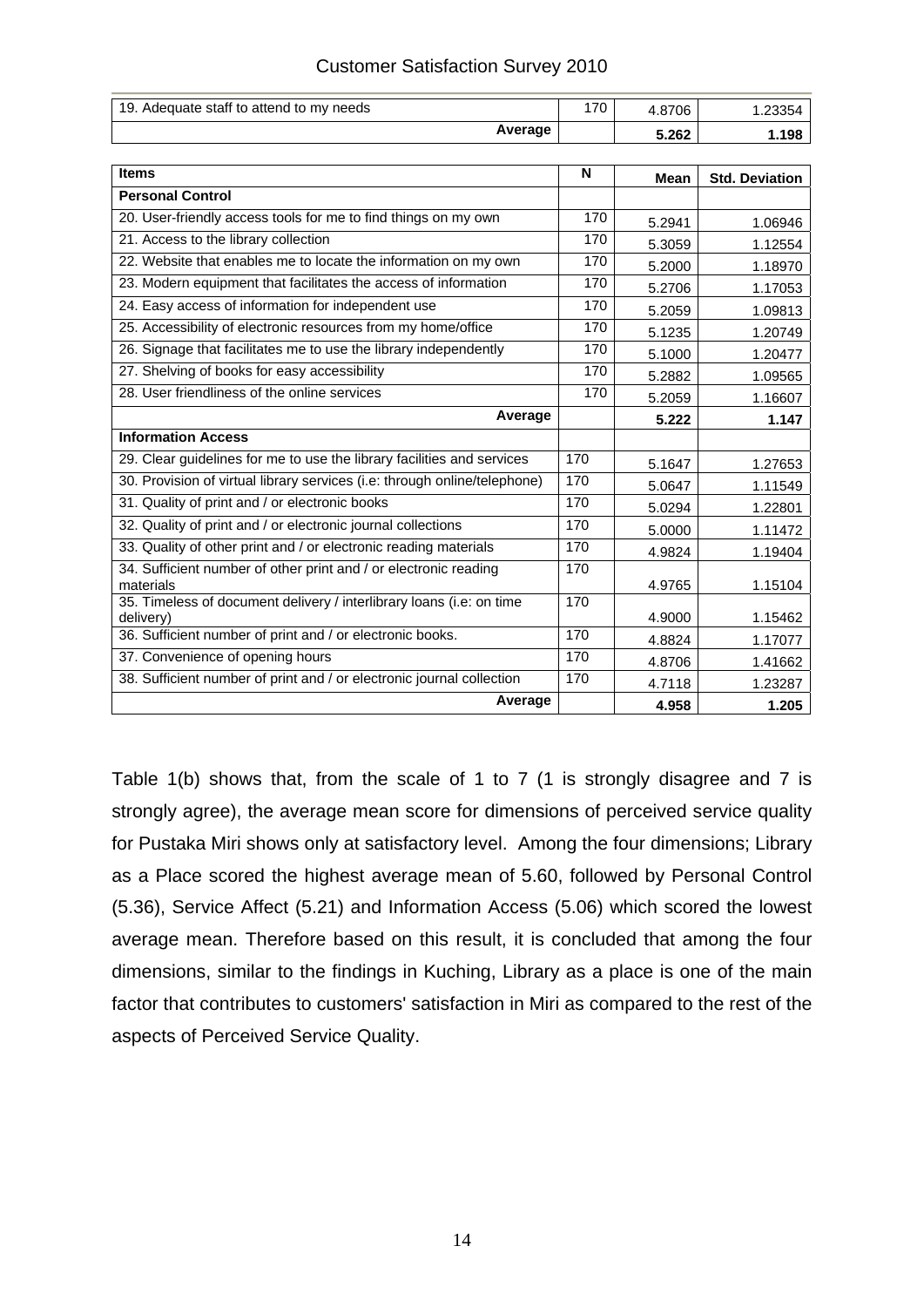| <b>Items</b>                                                                        | N  | Mean   | <b>Std. Deviation</b> |
|-------------------------------------------------------------------------------------|----|--------|-----------------------|
| <b>Place</b>                                                                        |    |        |                       |
| 1. Cleanliness of the place                                                         | 60 | 5.9000 | 1.08456               |
| 2. Conducive environment that inspire me to study and learn                         | 60 | 5.7500 | 1.22992               |
| 3. Safety of the place (inside the library building)                                | 60 | 5.6833 | 1.46706               |
| 4. Conducive place for group learning and group study                               | 60 | 5.6667 | 1.23050               |
| 5. Conducive environment for research and reference                                 | 60 | 5.5667 | 1.21246               |
| 6. Physical outlook (eg: infrastructure and surroundings)                           | 60 | 5.5500 | 1.15605               |
| 7. Quietness of the place                                                           | 60 | 5.5333 | 1.43168               |
| 8. A one-stop place to get relevant information                                     | 60 | 5.5000 | 1.09699               |
| 9. Safety of the place (outside the library building)                               | 60 | 5.3167 | 1.30827               |
| Average                                                                             |    | 5.607  | 1.246                 |
| <b>Personal Control</b>                                                             |    |        |                       |
| 10. Shelving of books for easy accessibility                                        | 60 | 5.4667 | 1.12697               |
| 11. User friendliness of the online services                                        | 60 | 5.4667 | 1.24147               |
| 12. Website that enables me to locate the information on my own                     | 60 | 5.4167 | 1.19734               |
| 13. Modern equipment that facilitates the access of information                     | 60 | 5.4167 | 1.01333               |
| 14. Easy access of information for independent use                                  | 60 | 5.3667 | .93820                |
| 15. Signage that facilitates me to use the library independently                    | 60 | 5.3667 | .99092                |
| 16. User-friendly access tools for me to find things on my own                      | 60 | 5.3500 | .93564                |
| 17. Accessibility of electronic resources from my home/office                       | 60 | 5.2333 | 1.14042               |
| 18. Access to the library collection                                                | 60 | 5.2167 | 1.30308               |
| Average                                                                             |    | 5.367  | 1.099                 |
| <b>Service Affect</b>                                                               |    |        |                       |
| 20. Library staff understand my needs                                               | 60 | 5.4333 | 1.49991               |
| 21. Ability of the library staff to handle library service-related problems<br>well | 60 | 5.3167 | .99986                |
| 22. Willingness of library staff to help me                                         | 60 | 5.2167 | 1.36657               |
| 23. Politeness of library staff                                                     | 60 | 5.2167 | 1.26346               |
| 24. Individual attention from library staff                                         | 60 | 5.2000 | 1.21850               |
| 25. Knowledge of library staff to answer my questions                               | 60 | 5.2000 | 1.28617               |
| 26. Library staff made me feel confident                                            | 60 | 5.1667 | 1.43995               |
| 27. Readiness of library staff to respond to my questions                           | 60 | 5.1667 | 1.31699               |
| 28. Adequate staff to attend to my needs                                            | 60 | 5.1333 | 1.38352               |
| 29. Caring attitude of library staff                                                | 60 | 5.0667 | 1.47138               |
| Average                                                                             |    | 5.212  | 1.325                 |
| <b>Information Access</b>                                                           |    |        |                       |
| 30. Clear guidelines for me to use the library facilities and services              | 60 | 5.5500 | 1.18501               |
| 31. Sufficient number of other print and / or electronic reading<br>materials       | 60 | 5.1000 | 1.29798               |
| 32. Provision of virtual library services (i.e: through online/telephone)           | 60 | 5.1000 | 1.33658               |
| 33. Quality of print and / or electronic journal collections                        | 60 | 5.0667 | 1.27381               |
| 34. Convenience of opening hours                                                    | 60 | 5.0333 | 1.50667               |
| 35. Quality of print and / or electronic books                                      | 60 | 5.0167 | 1.29525               |
| 36. Quality of other print and / or electronic reading materials                    | 60 | 5.0167 | 1.35911               |
| 37. Sufficient number of print and / or electronic journal collection               | 60 | 4.9667 | 1.27514               |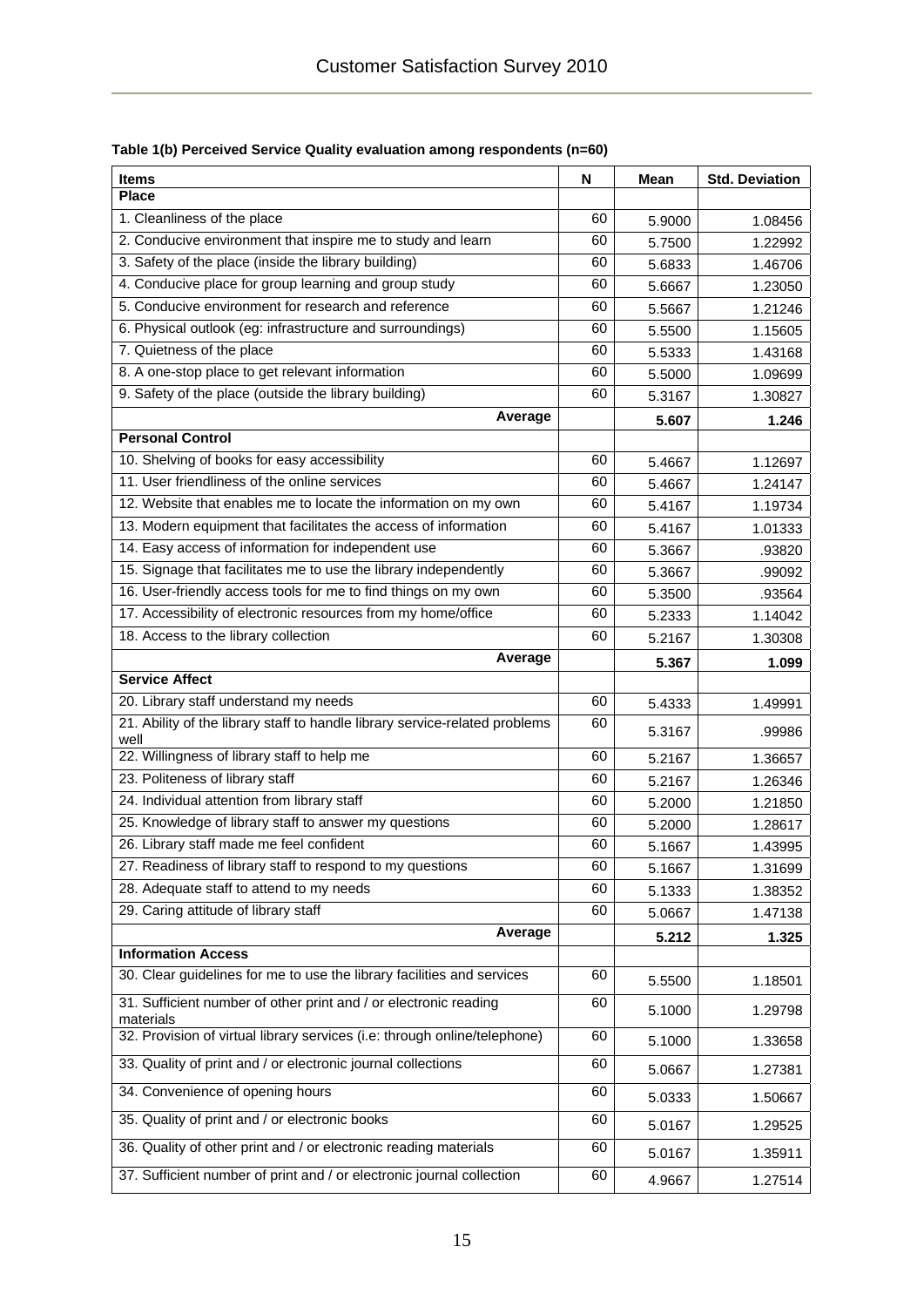| 38. Timeless of document delivery / interlibrary loans (i.e. on time<br>delivery) | 60 | 4.9333 | 1.35129 |
|-----------------------------------------------------------------------------------|----|--------|---------|
| 39. Sufficient number of print and / or electronic books.                         | 60 | 4.8833 | 1.34154 |
| Average                                                                           |    | 5.067  | 1.322   |

## **2. Overall Evaluation**

## **2.1 Pustaka Negeri**

Table 2, shows the descriptive analysis of the overall evaluation on Pustaka Negeri. From the scale of 1 to 7 (1 strongly disagree and 7 strongly agree), the average mean score shows only satisfactory level at 5.54. Among the elements are; ' *I will recommend this library to others*' scored 5.79, while '*I will like to continue using the library services'* is at 5.62, and ' *The overall quality of the library services is good'*  scored 5.53, whereas *'I am satisfied with the services provided by the library*' is at 5.52, and 'The services provided by the library meet my expectation' is at 5.40, finally *'I am not disappointed with the services provided by the library*' is at 5.38.

## **Table 2 Overall Evaluation on Pustaka Negeri (n=170)**

| <b>Items</b> |                                                                  | N   | Mean   | <b>Std. Deviation</b> |
|--------------|------------------------------------------------------------------|-----|--------|-----------------------|
| 1.           | I will recommend this library to others                          | 170 | 5.7941 | 1.18620               |
| 2.           | would like to continue using the library services                | 170 | 5.6235 | 1.30067               |
| 3.           | The overall quality of the library services is good              | 170 | 5.5353 | 1.05552               |
| 4.           | am satisfied with the services provided by the library           | 170 | 5.5235 | 1.07804               |
| 5.           | The services provided by the library meet my expectation         | 170 | 5.4000 | 1.10620               |
| 6.           | am not disappointed with the services provided by the<br>library | 170 | 5.3824 | 1.19205               |
|              |                                                                  |     |        |                       |
|              | <b>Overall Service Quality/Average</b>                           |     | 5.543  | 1.153                 |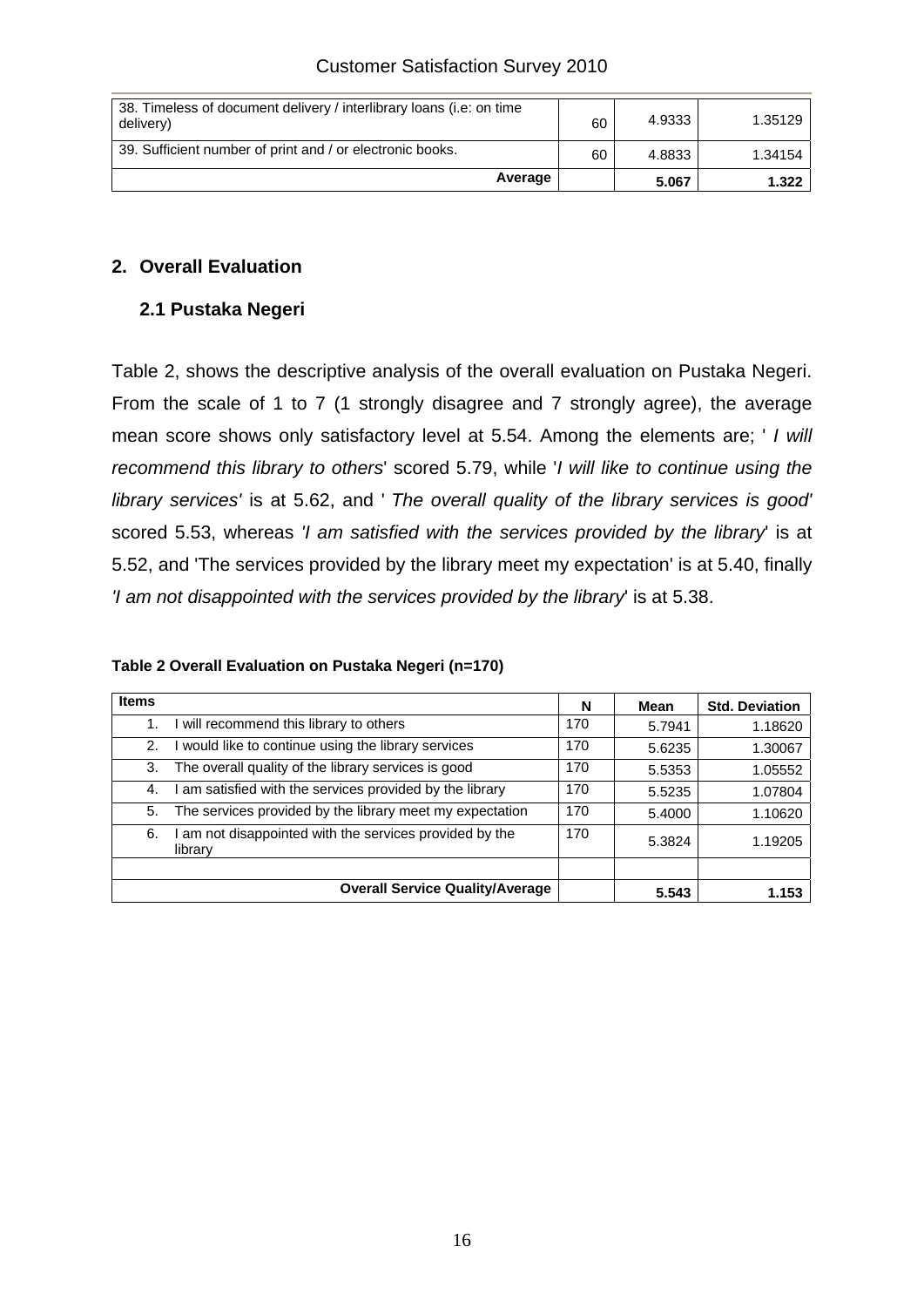## **2.2 Pustaka Miri**

Table 3 shows the overall evaluation for the service quality in Pustaka Miri. From the scale of 1 to 7 (1 strongly disagree and 7 strongly agree), the average mean scored for all elements was at 5.69 which is only satisfactory. Among the elements are: 'I will recommend this library to others' scored at 6.01, while *'I would like to continue using the library services*' is at 5.98, and *'The overall quality of the library services is good'* is at 5.61, where as *'The services provided by the library meet my expectation'*  is at 5.60, *'I am not disappointed with the services provided by the library*' is at 5.50, finally *'I am satisfied with the services provided by the library'* is at 5.45.

| <b>Items</b> |                                                                  | N  | Mean   | <b>Std. Deviation</b> |
|--------------|------------------------------------------------------------------|----|--------|-----------------------|
|              | will recommend this library to others                            | 60 | 6.0167 | 1.15702               |
| 2.           | would like to continue using the library services                | 60 | 5.9833 | 1.18596               |
| 3.           | The overall quality of the library services is good              | 60 | 5.6167 | 1.34154               |
| 4.           | The services provided by the library meet my expectation         | 60 | 5.6000 | 1.22405               |
| 5.           | am not disappointed with the services provided by the<br>library | 60 | 5.5000 | 1.30838               |
| 6.           | am satisfied with the services provided by the library           | 60 | 5.4500 | 1.25448               |
|              |                                                                  |    |        |                       |
|              | <b>Overall Service Quality/Average</b>                           |    | 5.694  | 1.245                 |

#### **Table 3 Overall Evaluation on Pustaka Miri (n=60)**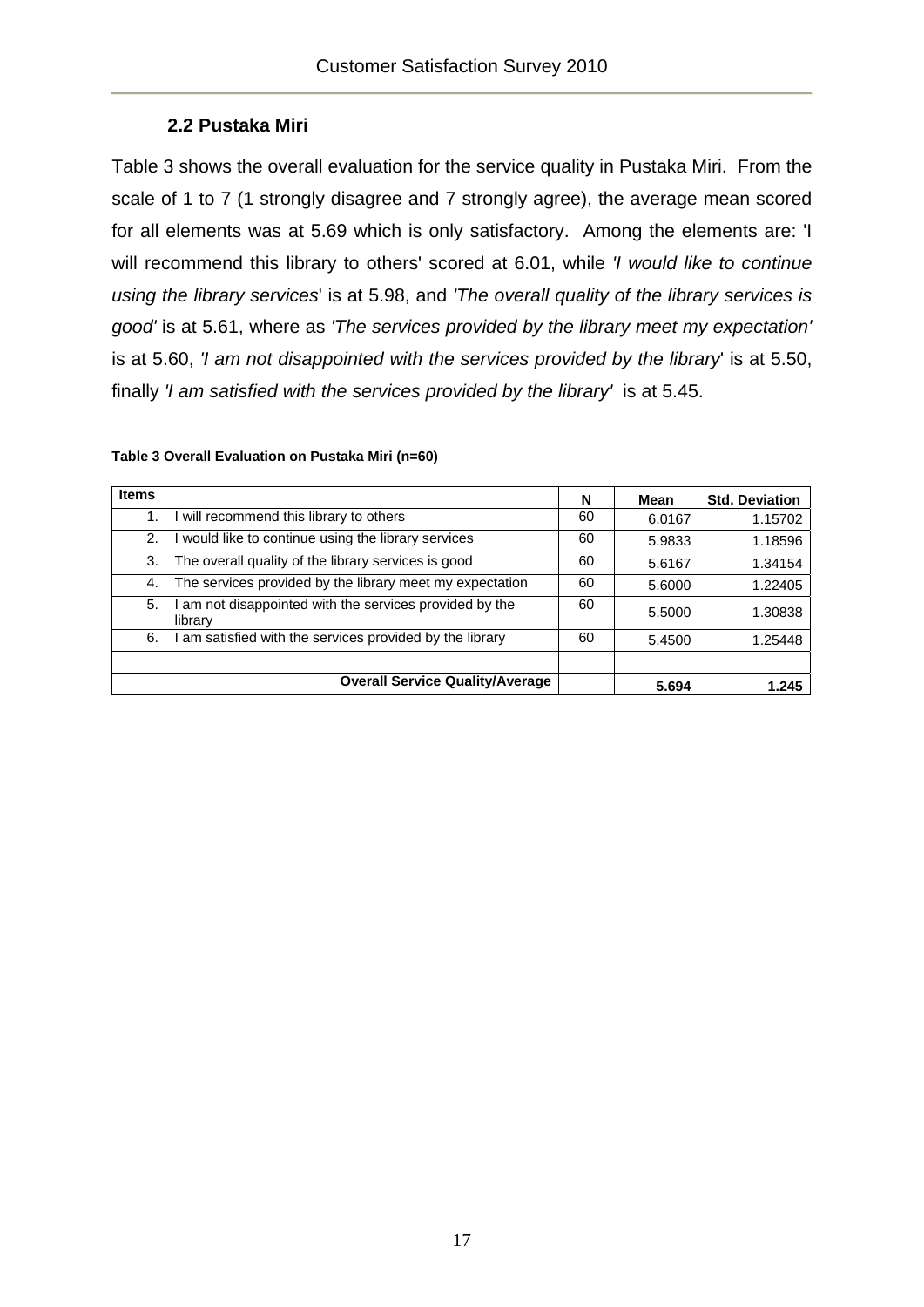## **C. CROSS TABULATION ANALYSIS**

#### Gender versus Information Access

#### **Table 4(a) GENDER \* INFORMATION ACCESS Cross tabulation**

|               |               |          |          | <b>Information Access</b> |          |       |          |       |
|---------------|---------------|----------|----------|---------------------------|----------|-------|----------|-------|
|               |               |          | Slightly |                           | Slightly |       | Strongly | Total |
|               |               | Disagree | Disagree | Neutral                   | Agree    | Agree | Agree    |       |
| <b>GENDER</b> | <b>MALE</b>   |          | 3        | 20                        | 31       | 28    | 2        | 85    |
|               | <b>FEMALE</b> | 0        | 5        | 24                        | 28       | 23    | 5        | 85    |
|               |               |          |          |                           |          |       |          |       |
| Total         |               |          | 8        | 44                        | 59       | 51    |          | 170   |

#### **Table 4(b) GENDER \* INFORMATION ACCESS Cross tabulation**

|                                                                                                | <b>Information Access</b> |  |  |    |    |    |  | Total |
|------------------------------------------------------------------------------------------------|---------------------------|--|--|----|----|----|--|-------|
| Slightly<br>Slightly<br>Strongly<br>Agree<br>Disagree<br>Disagree<br>Neutral<br>Agree<br>Agree |                           |  |  |    |    |    |  |       |
| <b>GENDER</b>                                                                                  | <b>MALE</b>               |  |  |    | 8  | 10 |  | 27    |
|                                                                                                | <b>FEMALE</b>             |  |  | 8  | 17 | 6  |  | 33    |
| Total                                                                                          |                           |  |  | 12 | 25 | 16 |  | 60    |

Table 4(a) and 4(b) showed that out of 59 respondents in Kuching 31 male had rated 'slightly agree' while in Miri out of 25 respondents, 17 female had the same opinion on the information access of the library. Based on the 7-point Likert Scale, this is only average. Therefore, it is concluded that generally, male users in Kuching and female users in Miri believed that the assessment of the adequacy of the collections currently available in the library as well as the ability of users in accessing the needed information on a timely basis regardless of their location or medium of the resource in question is only average.

## Gender versus Service Affect

#### **Table 5(a) GENDER \* SERVICE AFFECT Cross tabulation**

|               | Service Affect |                 |                 |          |         |          |       |         |       |
|---------------|----------------|-----------------|-----------------|----------|---------|----------|-------|---------|-------|
|               |                | Strongly        |                 | Slightly |         | Slightly |       | Strongl | Total |
|               |                | <b>Disagree</b> | <b>Disagree</b> | Disagree | Neutral | Agree    | Agree | y Agree |       |
| <b>GENDER</b> | <b>MALE</b>    |                 |                 |          | 14      | 23       | 40    | 6       | 85    |
|               | <b>FEMALE</b>  | 0               |                 | 5        | 15      | 31       | 25    | 9       | 85    |
|               |                |                 |                 |          |         |          |       |         |       |
| Total         |                |                 |                 | 5        | 29      | 54       | 65    | 15      | 170   |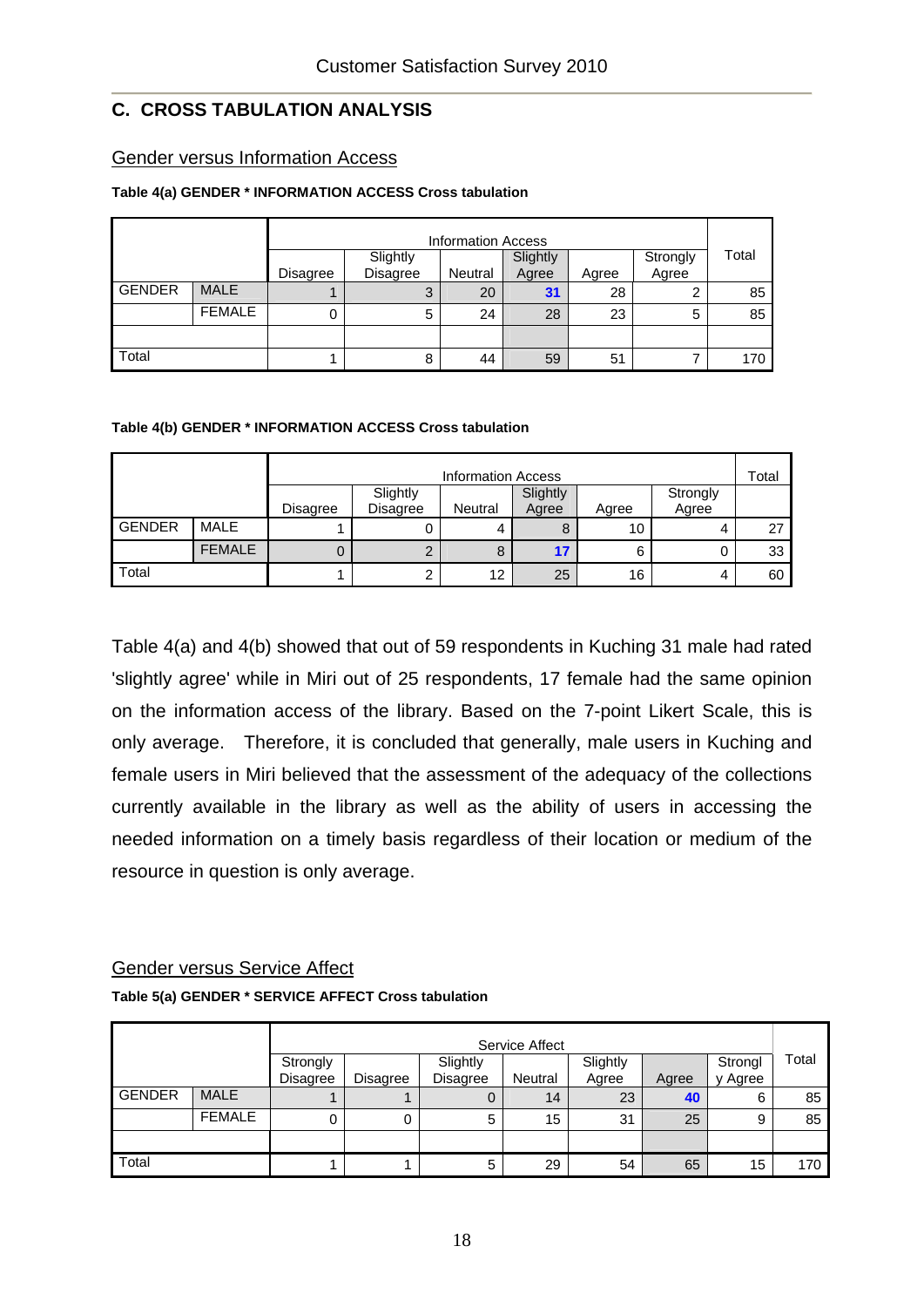|               |               |          |                             | Service Affect |                   |       |                   |       |
|---------------|---------------|----------|-----------------------------|----------------|-------------------|-------|-------------------|-------|
|               |               | Disagree | Slightly<br><b>Disagree</b> | Neutral        | Slightly<br>Agree | Agree | Strongly<br>Agree | Total |
| <b>GENDER</b> | <b>MALE</b>   |          |                             | 4              | 9                 | o     | 6                 | 27    |
|               | <b>FEMALE</b> | ⌒<br>৴   |                             | 4              | 13                | 10    |                   | 33    |
| Total         |               | ົ        | ⌒                           | 8              | 22                | 18    | 8                 | 60    |

#### **Table 5(b) GENDER \* SERVICE AFFECT Cross tabulation**

Table 5(a) and 5(b) showed that, out of 65 in Kuching, 40 male and 13 female respondents out of 22 in Miri, had rated 'slightly agree' on this element. Based on seven-point Likert scale, this is average. Therefore, it is concluded that generally the female users perceived that the employees of Pustaka Negeri Sarawak is displaying empathy and personal competence especially on the part of instilling confidence in users, readiness to respond to users, willingness to help , ability to handle problems, knowledgeable, courteous and caring however is still short of meeting their expectation.

#### Gender versus Personal Control

#### **Table 6(a) GENDER \* PERSONAL CONTROL Cross tabulation**

|                                                                                                                     |               |   | <b>Personal Control</b> |    |    |    |       |     |  |  |
|---------------------------------------------------------------------------------------------------------------------|---------------|---|-------------------------|----|----|----|-------|-----|--|--|
| Slightly<br>Slightly<br>Strongly<br><b>Disagree</b><br>Agree<br><b>Disagree</b><br><b>Neutral</b><br>Agree<br>Agree |               |   |                         |    |    |    | Total |     |  |  |
| <b>GENDER</b>                                                                                                       | <b>MALE</b>   |   |                         | 15 | 26 | 36 | 6     | 85  |  |  |
|                                                                                                                     | <b>FEMALE</b> | U | ◠<br>ت                  | 21 | 31 | 20 | 10    | 85  |  |  |
|                                                                                                                     |               |   |                         |    |    |    |       |     |  |  |
| Total                                                                                                               |               |   | 4                       | 36 | 57 | 56 | 16    | 170 |  |  |

#### **Table 6(b) GENDER \* PERSONAL CONTROL Cross tabulation**

| Strongly<br>Agree<br><b>Slightly Agree</b><br>Neutral<br>Agree |               |    |    |    |   | Total |
|----------------------------------------------------------------|---------------|----|----|----|---|-------|
| <b>GENDER</b>                                                  | <b>MALE</b>   |    | ö  | 11 |   | 27    |
|                                                                | <b>FEMALE</b> | 6  |    | 9  |   | 33    |
| Total                                                          |               | 10 | 25 | 20 | 5 | 60    |

Table 6(a) and 6(b) showed that out of 57 respondents in Kuching, 31 female and 17 out of 25 respondents in Miri who are also female had rated 'slightly agree' to the element of Personal Control. On the seven-point Likert Scale, this is average.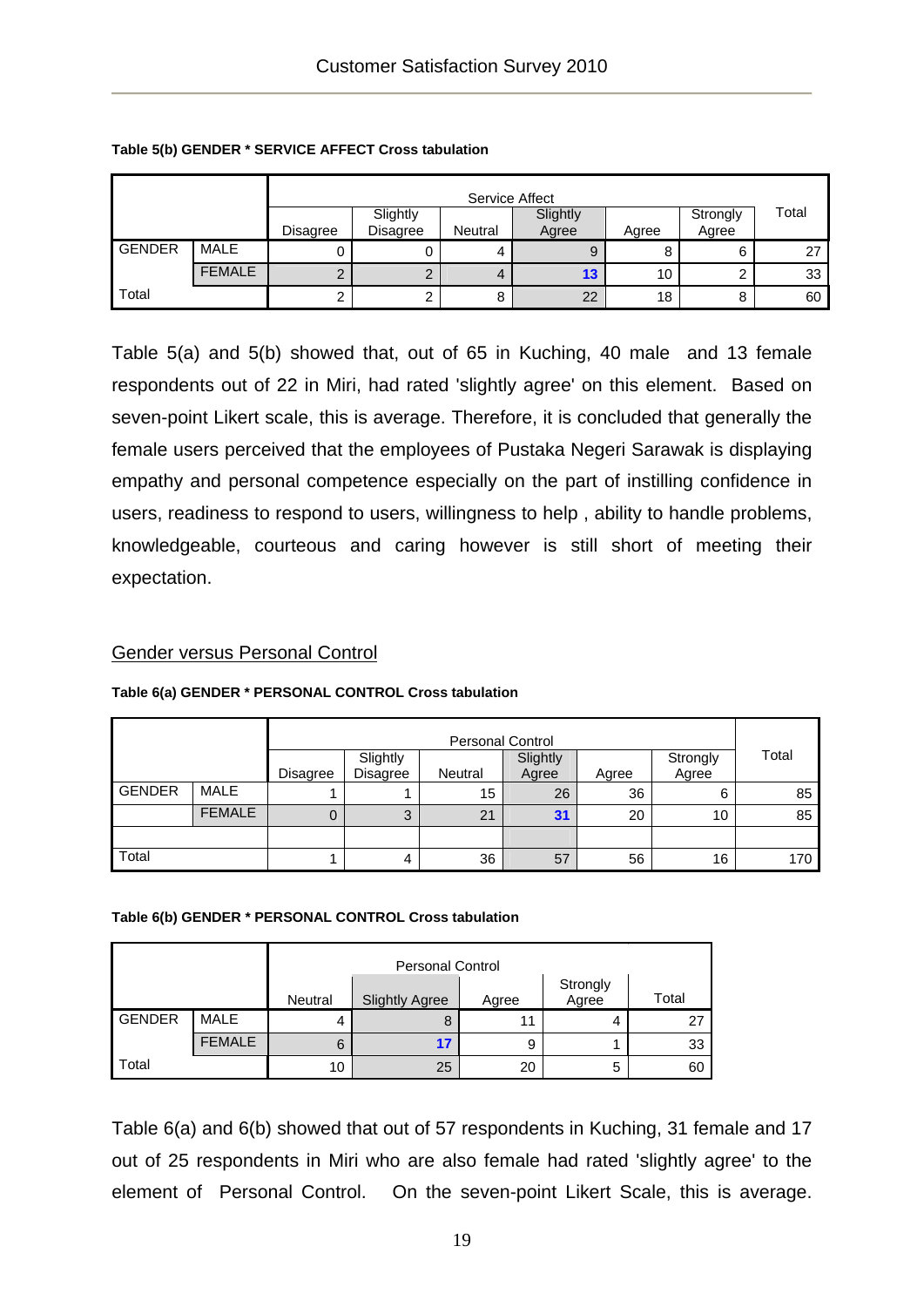Therefore, it is concluded that generally female users perceived that Pustaka's access tools, access to collections, web-sites, modern equipments and remote accessibility is only moderate. Therefore further attention should also be given to improve these areas especially remote access, web-site user-friendliness, signages and shelving system.

#### Gender versus Place

|               |               |          |                      | Place          |                   |       |                   |       |
|---------------|---------------|----------|----------------------|----------------|-------------------|-------|-------------------|-------|
|               |               | Disagree | Slightly<br>Disagree | <b>Neutral</b> | Slightly<br>Agree | Agree | Strongly<br>Agree | Total |
| <b>GENDER</b> | <b>MALE</b>   |          | ◠                    | 8              | 27                |       | 6                 | 85    |
|               | <b>FEMALE</b> |          | ບ                    | 13             | 26                | 31    | 12                | 85    |
| Total         |               |          | 5                    | 21             | 53                | 72    | 18                | 170   |

#### **Table 7(b) GENDER \* PLACE Cross tabulation**

|               |               |                 |         | Place                 |       |                   |       |
|---------------|---------------|-----------------|---------|-----------------------|-------|-------------------|-------|
|               |               | <b>Disagree</b> | Neutral | <b>Slightly Agree</b> | Agree | Strongly<br>Agree | Total |
| <b>GENDER</b> | <b>MALE</b>   |                 | ົ       | 6                     | 15    |                   | 27    |
|               | <b>FEMALE</b> |                 | 4       | 10                    | 16    | ⌒                 | 33    |
| Total         |               |                 | 6       | 16                    | 31    | 6                 | 60    |

Based on Table 7(a) and 7(b), 72 respondents in Kuching, out of which 41 male and 31 respondents in Miri, out of which 16 female had rated 'agree' on Place. On the seven-point Likert Scale, this is good. Therefore, it is concluded that in general, both male and female users perceived that both libraries are a place conducive for their learning needs.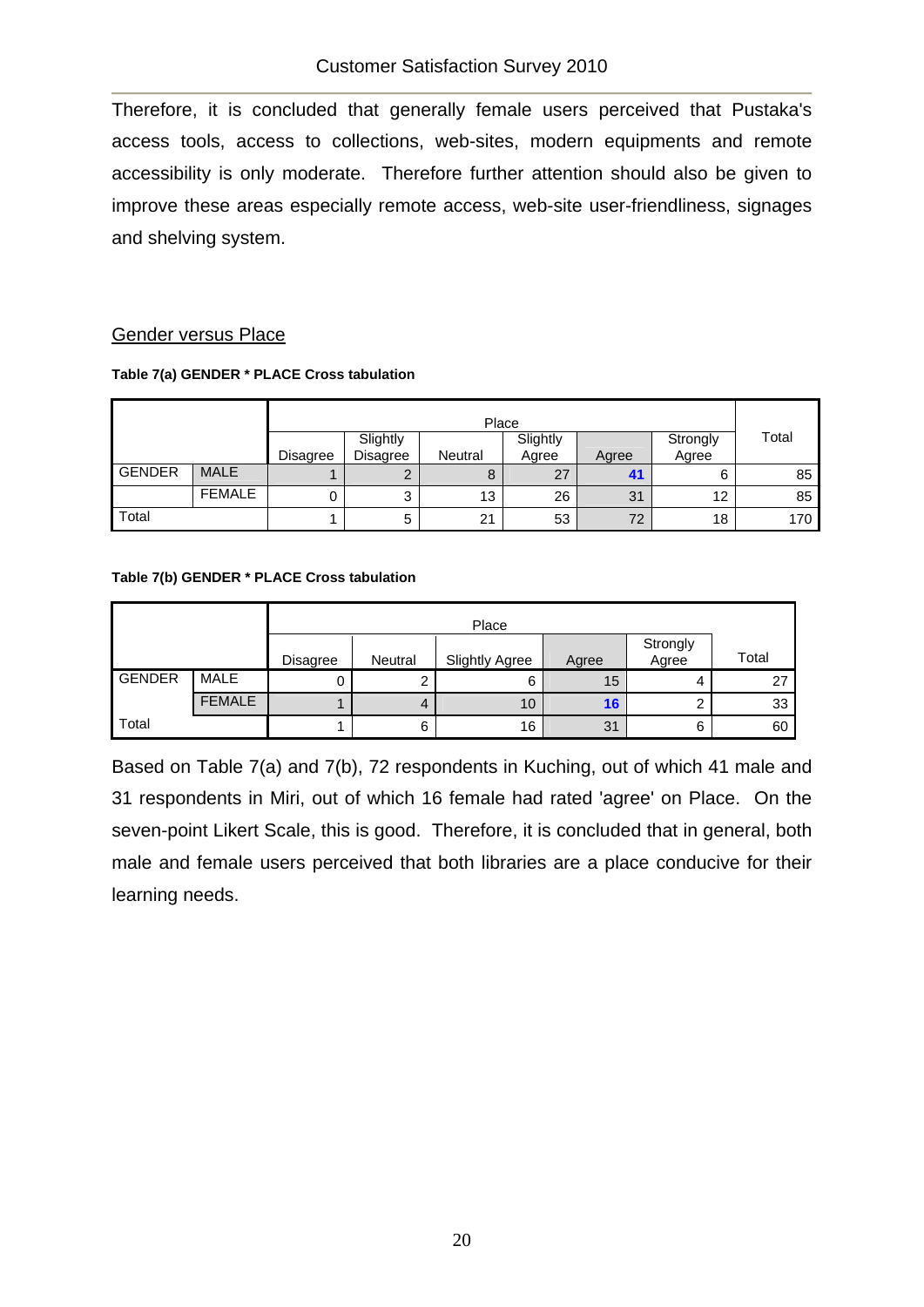#### Age versus Information Access

|            |           |              |                             | <b>Information Access</b> |                   |                |                   |       |
|------------|-----------|--------------|-----------------------------|---------------------------|-------------------|----------------|-------------------|-------|
|            |           | Disagree     | Slightly<br><b>Disagree</b> | Neutral                   | Slightly<br>Agree | Agree          | Strongly<br>Agree | Total |
| <b>AGE</b> | < 17      | 0            | 0                           | 0                         | $\overline{2}$    | 6              | 3                 | 11    |
|            | 18-20     | 0            | 4                           | 6                         | 9                 | 5              |                   | 25    |
|            | $21 - 30$ |              | $\overline{0}$              | 20                        | 24                | 19             | $\Omega$          | 64    |
|            | $31 - 40$ | 0            | $\overline{2}$              | 14                        | 11                | 10             | $\overline{2}$    | 39    |
|            | 41-50     | $\mathbf{0}$ | $\overline{2}$              | 3                         | 11                | 9              | $\Omega$          | 25    |
|            | >50       | 0            | 0                           |                           | $\overline{2}$    | $\overline{2}$ |                   | 6     |
| Total      |           |              | 8                           | 44                        | 59                | 51             | 7                 | 170   |

#### **Table 8(a) AGE \* INFORMATION ACCESS Cross tabulation**

#### **Table 8(b) AGE \* INFORMATION ACCESS Cross tabulation**

|       |                                                                                                |   | <b>Information Access</b> |              |                |          |    |    |  |  |  |
|-------|------------------------------------------------------------------------------------------------|---|---------------------------|--------------|----------------|----------|----|----|--|--|--|
|       | Slightly<br>Slightly<br>Strongly<br>Agree<br>Disagree<br>Neutral<br>Agree<br>Disagree<br>Agree |   |                           |              |                |          |    |    |  |  |  |
| AGE   | < 17                                                                                           | 0 | 2                         | 8            | 12             |          |    | 30 |  |  |  |
|       | 18-20                                                                                          | 0 | 0                         | ⌒            | 3              |          | 0  | 12 |  |  |  |
|       | 21-30                                                                                          | 0 | 0                         |              | $\overline{2}$ |          | ົ  |    |  |  |  |
|       | $31 - 40$                                                                                      | 0 | 0                         | $\mathbf{0}$ |                | $\Omega$ |    |    |  |  |  |
|       | 41-50                                                                                          |   | 0                         |              |                |          |    | 4  |  |  |  |
| Total | 12<br>25<br>16<br>$\overline{2}$                                                               |   |                           |              |                | 4        | 60 |    |  |  |  |

Based on Table 8(a) and 8(b), 59 respondents in Kuching out of which 24 of them are between the age of 21-30 years old and in Miri a total of 25 respondents of which 12 of them are at the age of below 17 years old had rated 'slightly agree' on Pustaka's Information Access. On the seven-point Likert Scale, this is average. Therefore, it is concluded that generally users aged between 21 to 30 year (old most likely university students) perceived that the information access in the library is barely meeting their expectation. Similarly in Miri, users at the age below 17 years old (most likely secondary school children) perceived that the information access in the library is also barely meeting their needs.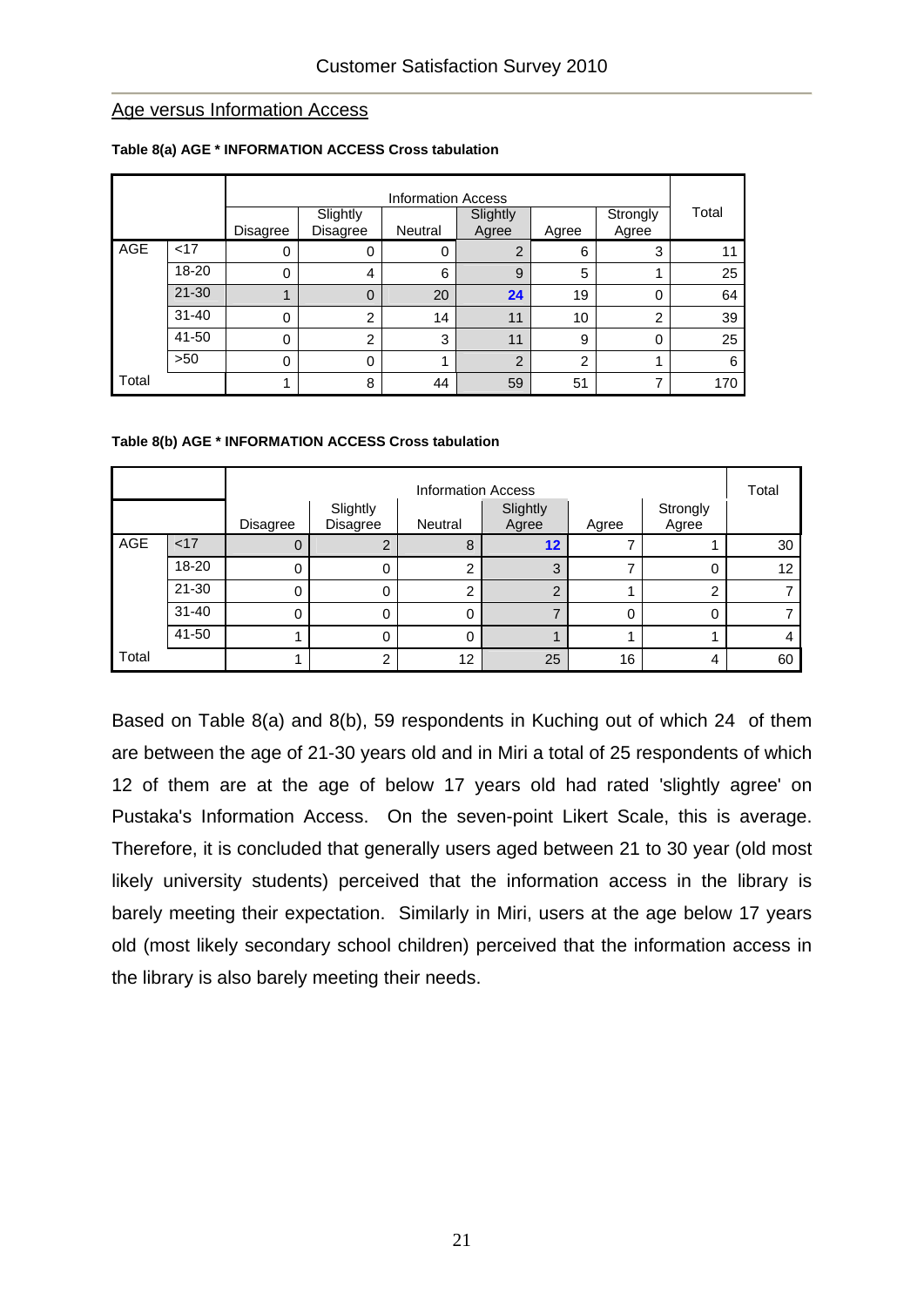## Age versus Service Affect

#### **Table 9(a) AGE \* SERVICE AFFECT Cross tabulation**

|       |                                                                                                                               |          | Service Affect |               |    |    |       |    |     |  |  |
|-------|-------------------------------------------------------------------------------------------------------------------------------|----------|----------------|---------------|----|----|-------|----|-----|--|--|
|       | Slightly<br>Slightly<br>Strongly<br>Strongly<br><b>Disagree</b><br>Agree<br>Disagree<br>Disagree<br>Neutral<br>Agree<br>Agree |          |                |               |    |    | Total |    |     |  |  |
| AGE   | <17                                                                                                                           | 0        |                | 0             |    | 4  |       | 6  | 11  |  |  |
|       | 18-20                                                                                                                         | 0        |                | 2             | 6  |    | 10    | 0  | 25  |  |  |
|       | $21 - 30$                                                                                                                     | $\Omega$ |                | $\mathcal{P}$ | 15 | 21 | 21    | 4  | 64  |  |  |
|       | $31 - 40$                                                                                                                     | $\Omega$ |                | 0             | 3  | 17 | 15    | 4  | 39  |  |  |
|       | 41-50                                                                                                                         |          |                |               | 5  | 4  | 13    |    | 25  |  |  |
|       | >50                                                                                                                           | $\Omega$ |                | 0             | 0  |    | 5     | 0  | 6   |  |  |
| Total |                                                                                                                               |          |                | 5             | 29 | 54 | 65    | 15 | 170 |  |  |

#### **Table 9(b) AGE \* SERVICE AFFECT Cross tabulation**

|                                       |                                                                                                |   | Service Affect |   |               |   |          |    |  |  |  |
|---------------------------------------|------------------------------------------------------------------------------------------------|---|----------------|---|---------------|---|----------|----|--|--|--|
|                                       | Slightly<br>Slightly<br>Strongly<br>Agree<br>Disagree<br>Agree<br>Neutral<br>Disagree<br>Agree |   |                |   |               |   |          |    |  |  |  |
| <b>AGE</b>                            | < 17                                                                                           |   |                | 3 | 14            |   | 3        | 30 |  |  |  |
|                                       | 18-20                                                                                          | 0 | $\Omega$       | 4 | ົ             | 4 | ົ        | 12 |  |  |  |
|                                       | $21 - 30$                                                                                      |   | 0              |   | 3             |   | າ        |    |  |  |  |
|                                       | $31 - 40$                                                                                      | 0 | 0              |   | $\mathcal{P}$ | 4 | $\Omega$ |    |  |  |  |
|                                       | 41-50                                                                                          | 0 | 0              |   |               | റ |          | 4  |  |  |  |
| Total<br>22<br>18<br>8<br>⌒<br>2<br>8 |                                                                                                |   |                |   |               |   | 60       |    |  |  |  |

Based on Table 9(a) and 9(b), 65 respondents in Kuching of which 21 of them at the age between 21-30 years old most likely university students had rated 'agree' on the library service affect. On the seven-point Likert Scale, this is good. Therefore it is concluded that generally, users between the age of 21-30 years old perceived that the library is displaying empathy and personal competence especially on the part of instilling confidence in users, readiness to respond to users, willingness to help, and ability to handle problems, knowledgeable, courteous and caring. Whereas in Miri, 22 respondents of which 14 of them at the age below 17 years old (most likely secondary school children) had rated 'slightly agree'. On the seven-point Likert Scale, this is only average. On the other hand, in Miri, users at the age below 17 years old perceived that the service affect performed in Miri is barely meeting their expectation.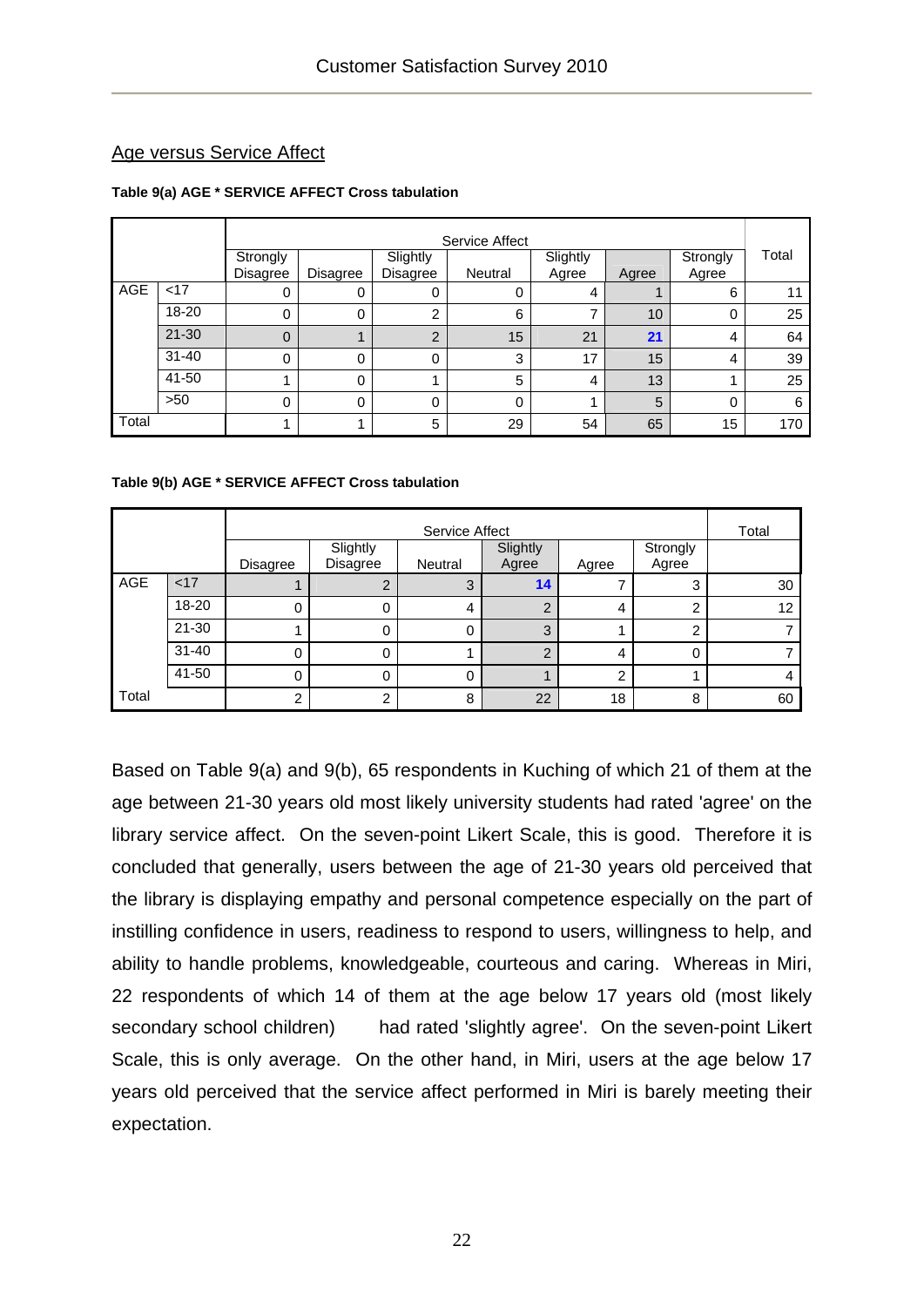#### Age versus Personal Control

|       |           | Disagree | Slightly<br>Slightly<br>Disagree<br>Neutral<br>Agree<br>Agree |    | Strongly<br>Agree | Total |    |     |
|-------|-----------|----------|---------------------------------------------------------------|----|-------------------|-------|----|-----|
| AGE   | <17       | 0        | 0                                                             | 0  | 0                 | 5     | 6  | 11  |
|       | 18-20     | 0        |                                                               | ⇁  | 11                | 4     | ົ  | 25  |
|       | $21 - 30$ | $\Omega$ | 0                                                             | 18 | 23                | 23    | 0  | 64  |
|       | $31 - 40$ | $\Omega$ | 3                                                             | 7  | 14                | 11    | 4  | 39  |
|       | 41-50     |          | 0                                                             | 4  |                   | 10    | 3  | 25  |
|       | >50       | $\Omega$ | 0                                                             | 0  | $\overline{2}$    | 3     |    | 6   |
| Total |           |          | 4                                                             | 36 | 57                | 56    | 16 | 170 |

#### **Table 10(a) AGE \* PERSONAL CONTROL Cross tabulation**

#### **Table 10(b) AGE \* PERSONAL CONTROL Cross tabulation**

|       |           | Neutral | <b>Slightly Agree</b> | Agree | Strongly<br>Agree | Total |
|-------|-----------|---------|-----------------------|-------|-------------------|-------|
| AGE   | < 17      |         | 13                    | 8     | 2                 | 30    |
|       | 18-20     | 3       | $\overline{2}$        |       | 0                 | 12    |
|       | $21 - 30$ | 0       | 5                     | 0     | $\overline{2}$    | 7     |
|       | $31 - 40$ | 0       | $\overline{4}$        | 3     | 0                 |       |
|       | 41-50     | 0       |                       | 2     |                   | 4     |
| Total |           | 10      | 25                    | 20    | 5                 | 60    |

Based on Table 10(a) and 10(b), 57 respondents in Kuching out of which 23 of them between the ages of 21-30 (mostly likely university students) had rated 'slightly agree' on personal control element. Similarly in Miri, 25 respondents out of which 13 of them aged below 17 years old (mostly likely secondary school children) had rated 'slightly agree'. On the seven-point Likert Scale this only reflects average. Therefore, it is concluded that generally users in Kuching between the ages of 21-30 years old perceived that the access tools, access to collections, web-sites, modern equipments and remote accessibility is still only moderate. However in Miri, users at the age below 17 years old had also reflected the same opinion.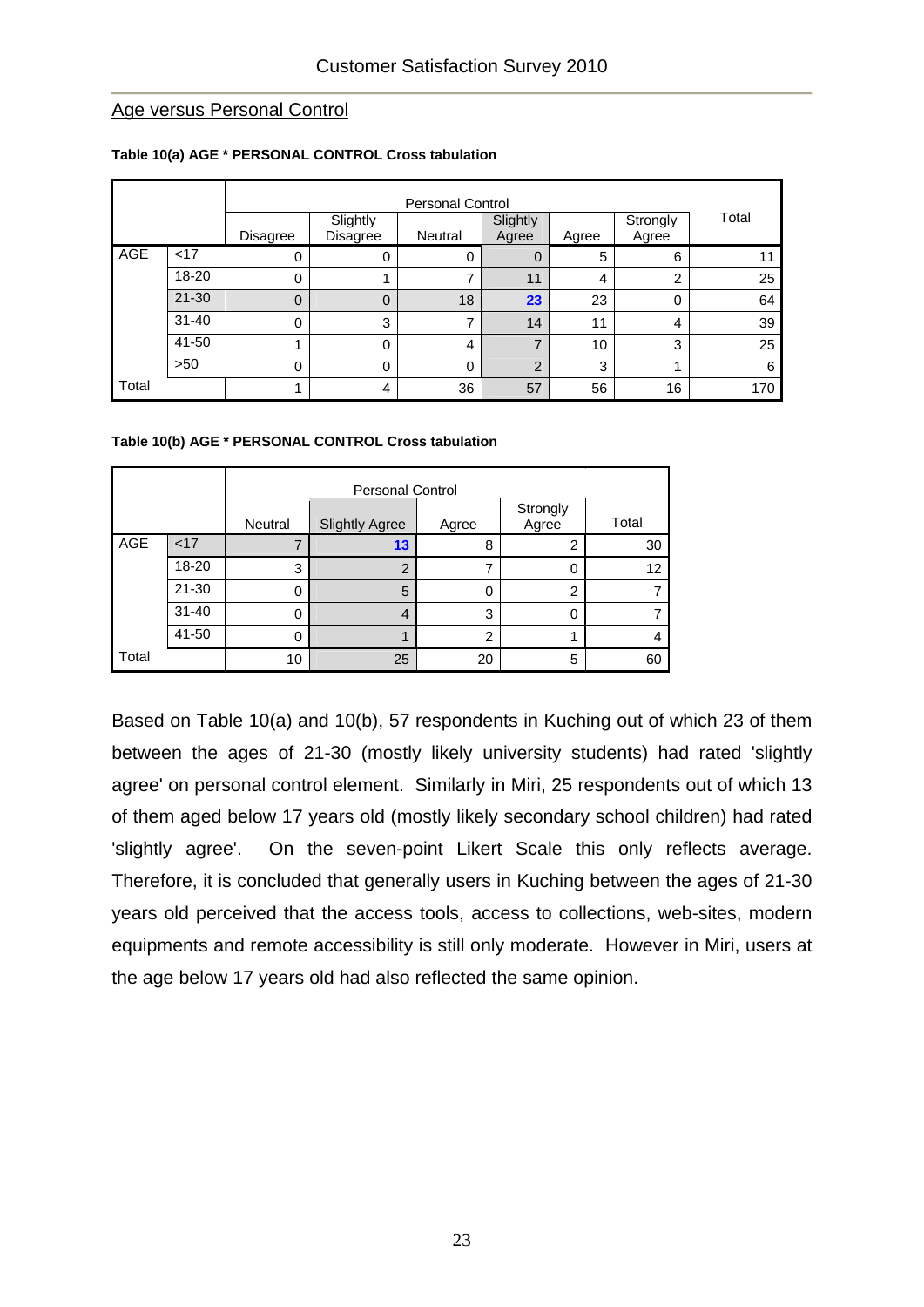## Age versus Place

|       |                                                             |                |                             |         | Place             |       |                   |       |  |  |
|-------|-------------------------------------------------------------|----------------|-----------------------------|---------|-------------------|-------|-------------------|-------|--|--|
|       |                                                             | Disagree       | Slightly<br><b>Disagree</b> | Neutral | Slightly<br>Agree | Agree | Strongly<br>Agree | Total |  |  |
| AGE   | < 17                                                        | 0              | 0                           | O       |                   | 4     | 5                 | 11    |  |  |
|       | 18-20                                                       | 0              | 2                           | 5       | 6                 | 11    |                   | 25    |  |  |
|       | $21 - 30$                                                   | $\overline{0}$ |                             | 9       | 21                | 27    | 6                 | 64    |  |  |
|       | $31 - 40$                                                   | 0              | 2                           | 4       | 16                | 14    | 3                 | 39    |  |  |
|       | 41-50                                                       |                | $\Omega$                    | 3       | 6                 | 12    | 3                 | 25    |  |  |
|       | >50<br>0<br>$\overline{2}$<br>0<br>0<br>$\overline{4}$<br>0 |                |                             |         |                   |       |                   |       |  |  |
| Total |                                                             |                | 5                           | 21      | 53                | 72    | 18                | 170   |  |  |

#### **Table 11(a) AGE \* PLACE Cross tabulation**

#### **Table 11(b) AGE \* PLACE Cross tabulation**

|       |           |          |                | Place                 |                |                   |       |
|-------|-----------|----------|----------------|-----------------------|----------------|-------------------|-------|
|       |           | Disagree | Neutral        | <b>Slightly Agree</b> | Agree          | Strongly<br>Agree | Total |
| AGE   | < 17      |          | $\overline{4}$ | 11                    | 13             |                   | 30    |
|       | 18-20     | 0        | ົ              | 2                     | 6              | ⌒                 | 12    |
|       | $21 - 30$ | 0        | 0              |                       | $\overline{4}$ | ⌒                 |       |
|       | $31 - 40$ | 0        |                |                       | 6              | 0                 |       |
|       | 41-50     | 0        |                |                       | າ              |                   | 4     |
| Total |           |          | 6              | 16                    | 31             | 6                 | 60    |

Based on Table 11(a) and 11(b), 72 respondents in Kuching of which 27 of them at the age of between 21-30 years old (most likely university students) had rated 'agree' on the element of place, whereas 31 respondents in Miri of which 13 of them age below 17 years old (most likely secondary school children) had also rated 'agree'. Therefore, it is concluded that generally users in Kuching and Miri believed that the library is a place conducive for their learning activities.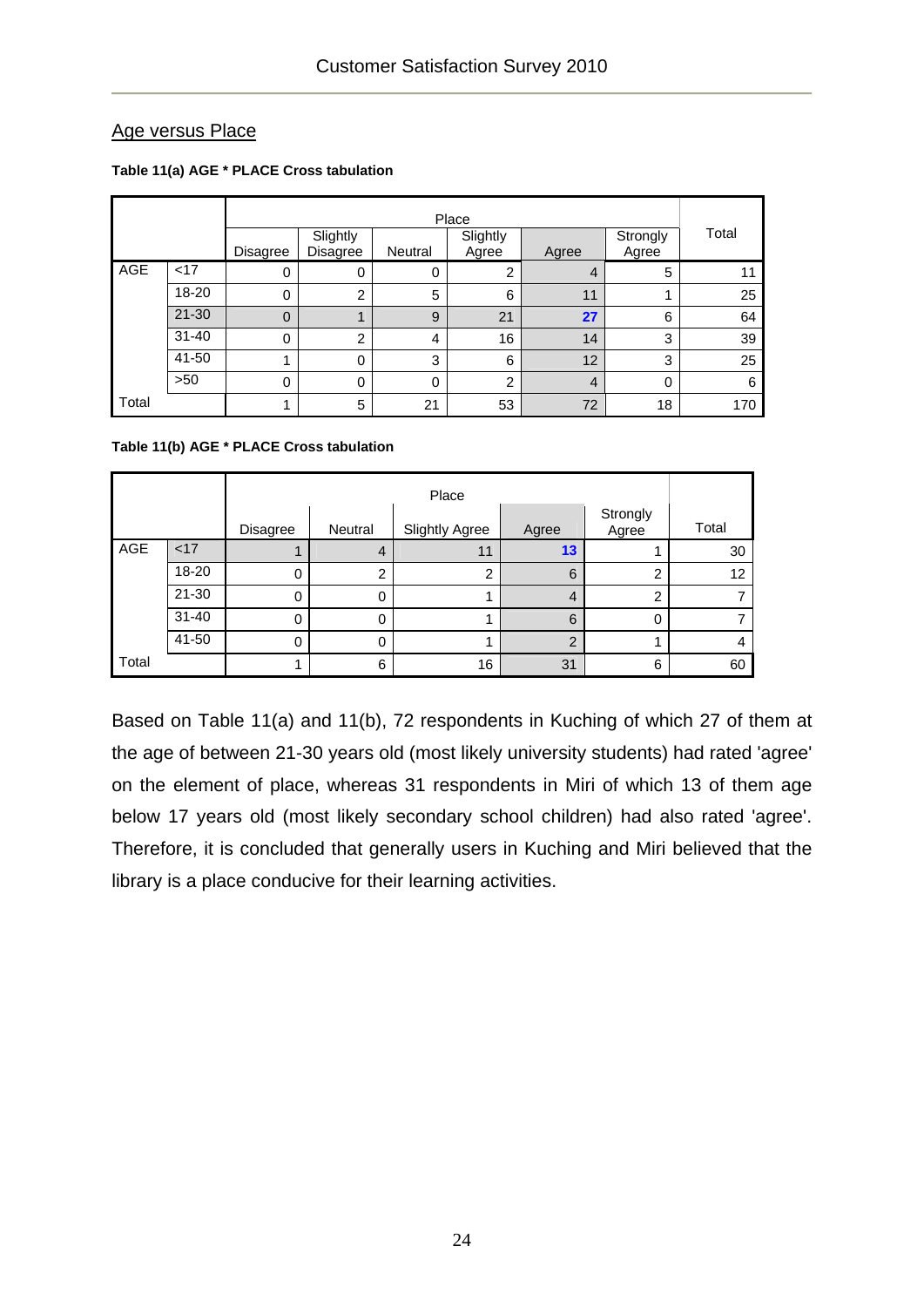## Education versus Information Access

|                        |                 |                                                                                           | <b>Information Access</b> |                |    |   | Total |  |
|------------------------|-----------------|-------------------------------------------------------------------------------------------|---------------------------|----------------|----|---|-------|--|
| <b>EDUCATION LEVEL</b> | <b>Disagree</b> | Slightly<br>Slightly<br>Strongly<br><b>Disagree</b><br>Neutral<br>Agree<br>Agree<br>Agree |                           |                |    |   |       |  |
| <b>SPM</b>             |                 | 4                                                                                         | 13                        | 22             | 20 | 2 | 62    |  |
| <b>STPM</b>            | 0               | 0                                                                                         | 2                         | $\overline{2}$ | 9  | 0 | 13    |  |
| <b>DIPLOMA</b>         | 0               | $\overline{2}$                                                                            | 14                        | 17             | 8  |   | 42    |  |
| <b>DEGREE</b>          | 0               | $\overline{2}$                                                                            | 11                        | 14             | 9  |   | 37    |  |
| POSTGRADUATE           | 0               | 0                                                                                         | 4                         | 2              | 0  | 0 | 6     |  |
| <b>OTHERS</b>          | 0               | 0                                                                                         | 0                         | $\overline{2}$ | 5  | 3 | 10    |  |
| Total                  |                 | 8                                                                                         | 44                        | 59             | 51 | 7 | 170   |  |

#### **Table 12(a) EDUCATION LEVEL \* INFORMATION ACCESS Cross tabulation**

#### **Table 12(b) EDUCATION LEVEL \* Information Access Cross tabulation**

|                        | <b>Information Access</b> |                 |         |          |       |          |    |  |
|------------------------|---------------------------|-----------------|---------|----------|-------|----------|----|--|
| <b>EDUCATION LEVEL</b> |                           | Slightly        |         | Slightly |       | Strongly |    |  |
|                        | Disagree                  | <b>Disagree</b> | Neutral | Agree    | Agree | Agree    |    |  |
| <b>SPM</b>             |                           | 0               |         | 8        | 5     |          |    |  |
| <b>STPM</b>            |                           | 0               |         |          | Ω     |          |    |  |
| <b>DIPLOMA</b>         |                           | 0               |         | 4        | 3     | ົ        | 10 |  |
| <b>DEGREE</b>          | 0                         | 0               | 3       | 3        |       | 0        |    |  |
| <b>OTHERS</b>          | 0                         | $\overline{2}$  | 6       | 9        |       |          | 25 |  |
| Total                  |                           | $\overline{2}$  | 12      | 25       | 16    | 4        | 60 |  |

Table 12(a) and 12(b) shows that 59 respondents in Kuching of which 22 of them are at SPM level and had rated 'slightly agree' on information access element, while 9 out of 25 respondents in Miri with other education level had also rated 'slightly agree'. On a seven-point Likert Scale this indicates average. Therefore, it is concluded that generally most secondary school students in Kuching perceived that the assessment of the adequacy of the collections currently available in the library as well as the ability of users in accessing the needed information on a timely basis regardless of their location or the medium of the resource in question is barely meeting their requirements. However, users from other education background in Miri also have similar opinion.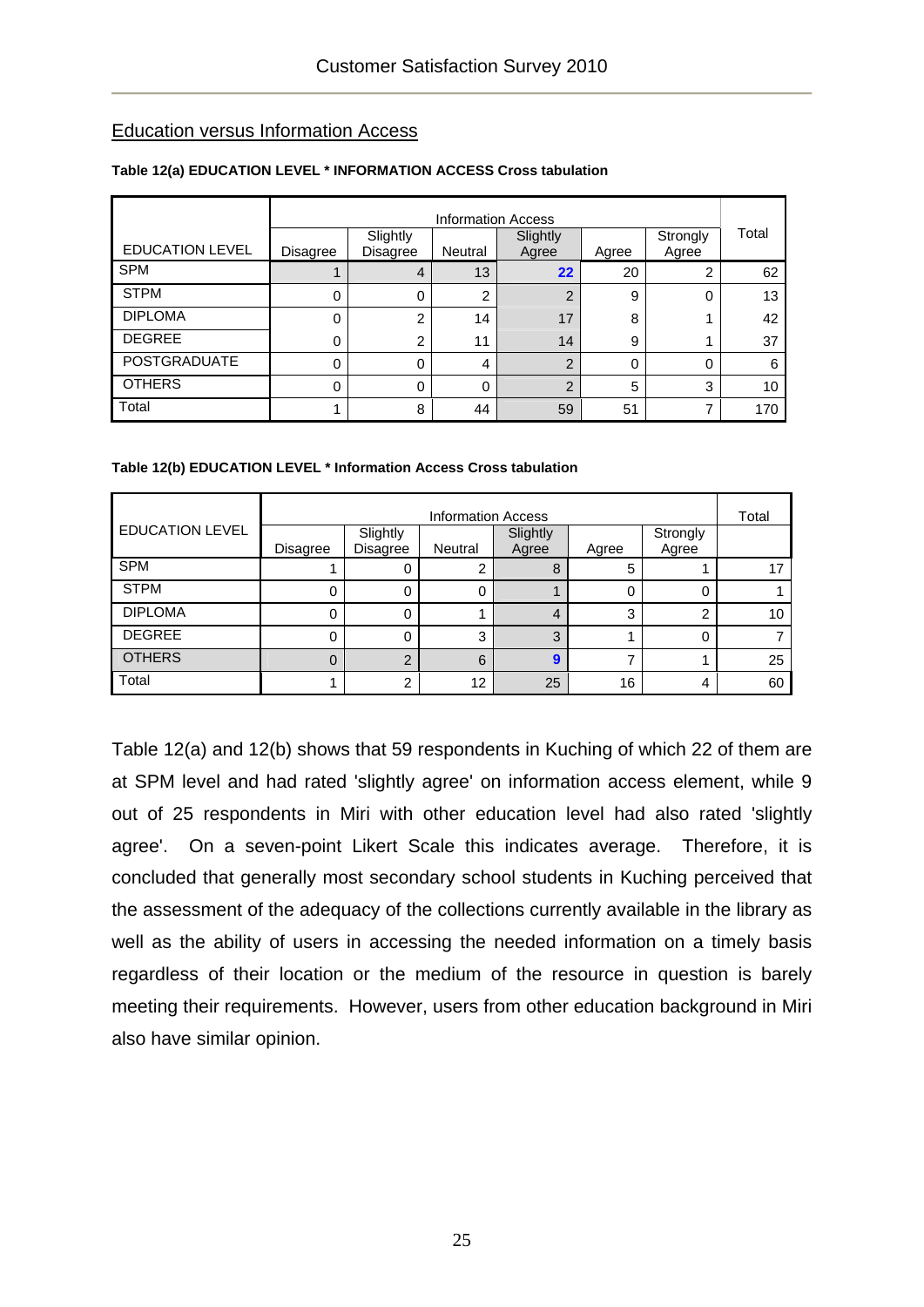#### Education Level versus Service Affect

|                        |                      | Service  |                      |          |                   |             |                   |                 |  |  |  |  |  |
|------------------------|----------------------|----------|----------------------|----------|-------------------|-------------|-------------------|-----------------|--|--|--|--|--|
| <b>EDUCATION LEVEL</b> | Strongly<br>Disagree | Disagree | Slightly<br>Disagree | Neutral  | Slightly<br>Agree | Agree       | Strongly<br>Agree | Total           |  |  |  |  |  |
| <b>SPM</b>             | 0                    |          |                      |          | 21                | 27          | 5                 | 62              |  |  |  |  |  |
| <b>STPM</b>            | 0                    | 0        | 2                    | 0        | 2                 | 8           |                   | 13              |  |  |  |  |  |
| <b>DIPLOMA</b>         | 0                    | 0        | 2                    | 8        | 13                | 17          | 2                 | 42              |  |  |  |  |  |
| <b>DEGREE</b>          |                      | 0        | 0                    | 11       | 12                | 10          | 3                 | 37              |  |  |  |  |  |
| <b>POSTGRADUATE</b>    | $\Omega$             | 0        | 0                    | 3        | 3                 | $\mathbf 0$ | 0                 | 6               |  |  |  |  |  |
| <b>OTHERS</b>          | $\Omega$             | 0        | 0                    | $\Omega$ | 3                 | 3           | 4                 | 10 <sup>°</sup> |  |  |  |  |  |
| Total                  |                      |          | 5                    | 29       | 54                | 65          | 15                | 170             |  |  |  |  |  |

#### **Table 13(a) EDUCATION LEVEL \* SERVICE AFFECT Cross tabulation**

#### **Table 13(b) EDUCATION LEVEL \* SERVICE AFFECT Cross tabulation**

|                        |          | Total                |         |            |       |                   |    |
|------------------------|----------|----------------------|---------|------------|-------|-------------------|----|
| <b>EDUCATION LEVEL</b> | Disagree | Slightly<br>Disagree | Neutral | Slightly   | Agree | Strongly<br>Agree |    |
| <b>SPM</b>             |          |                      |         | Agree<br>5 | 8     |                   |    |
| <b>STPM</b>            |          |                      | 0       |            |       |                   |    |
| <b>DIPLOMA</b>         |          |                      | ◠       | 3          | ◠     | 3                 | 10 |
| <b>DEGREE</b>          |          |                      |         | 3          | ົ     | 0                 |    |
| <b>OTHERS</b>          |          |                      | 3       | 10         | 6     | 3                 | 25 |
| Total                  |          |                      | 8       | 22         | 18    | 8                 | 60 |

Table 13(a) and 13(b) show that 65 respondents in Kuching with SPM background of which 27 of them had rated 'agree' on service affect, based on seven-point Likert Scale this indicate 'good'. Whereas, 22 respondents in Miri of which 10 with other education background had rated 'slightly agree' on the same element, on a sevenpoint Likert Scale, this indicate 'average'. Therefore, it is concluded that most secondary school children perceived that the library is displaying empathy and personal competence especially on the part of instilling confidence in users, readiness to respond to users, willingness to help, and ability to handle problems, knowledgeable, courteous and caring. On the other hand users from other education background in Miri do not have similar opinion on the service affect performed by the library.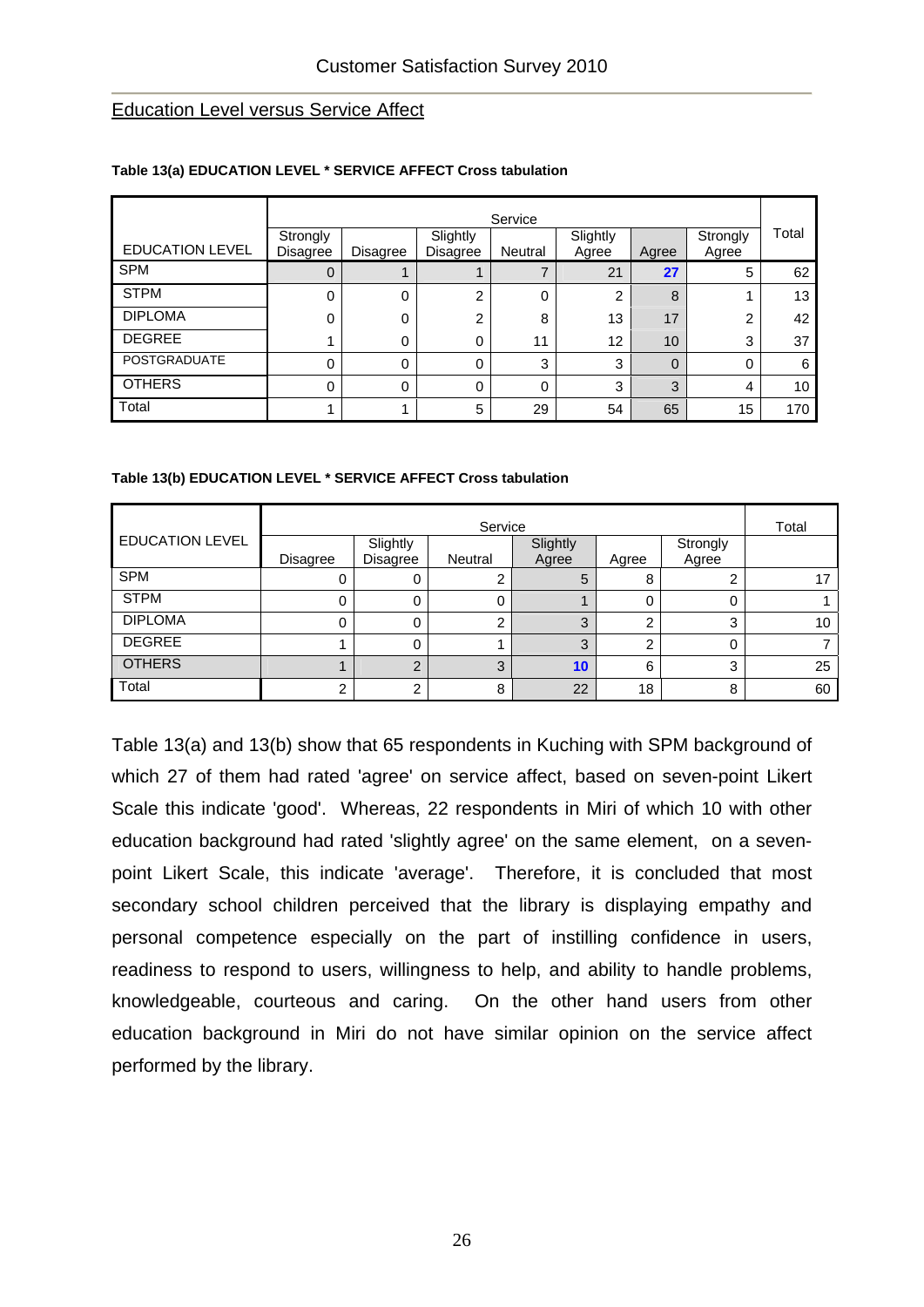#### Education Level versus Personal Control

|                        |             |                          | <b>Personal Control</b> |                   |       |                   |       |
|------------------------|-------------|--------------------------|-------------------------|-------------------|-------|-------------------|-------|
| <b>EDUCATION LEVEL</b> | Disagree    | Slightly<br>Disagre<br>e | Neutral                 | Slightly<br>Agree | Agree | Strongly<br>Agree | Total |
| <b>SPM</b>             | $\mathbf 0$ | 2                        | 10                      | 22                | 20    | 8                 | 62    |
| <b>STPM</b>            | 0           | 0                        |                         | 5                 | 6     |                   | 13    |
| <b>DIPLOMA</b>         | 0           |                          | 12                      | 15                | 12    | 2                 | 42    |
| <b>DEGREE</b>          |             |                          | 10                      | 11                | 12    | 2                 | 37    |
| <b>POSTGRADUATE</b>    | $\Omega$    | 0                        | 3                       | 3                 | 0     | 0                 | 6     |
| <b>OTHERS</b>          | $\Omega$    | $\Omega$                 | $\Omega$                |                   | 6     | 3                 | 10    |
| Total                  |             | 4                        | 36                      | 57                | 56    | 16                | 170   |

#### **Table 14(a) EDUCATION LEVEL \* PERSONAL CONTROL Cross tabulation**

#### **Table 14(b) EDUCATION LEVEL \* PERSONAL CONTROL Cross tabulation**

|                  |                | Neutral       | <b>Slightly Agree</b> | Agree | Strongly<br>Agree | Total |
|------------------|----------------|---------------|-----------------------|-------|-------------------|-------|
| <b>EDUCATION</b> | <b>SPM</b>     |               | 5                     |       | 3                 |       |
| LEVEL            | <b>STPM</b>    |               |                       | 0     | 0                 |       |
|                  | <b>DIPLOMA</b> | $\mathcal{P}$ | 3                     | 3     | 2                 | 10    |
|                  | <b>DEGREE</b>  |               | 4                     | ົ     | 0                 |       |
|                  | <b>OTHERS</b>  | 5             | 12                    | 8     | 0                 | 25    |
| Total            |                | 10            | 25                    | 20    | 5                 | 60    |

Based on Table 14(a) and Table 14(b), 57 respondents in Kuching of which 22 of them with SPM background had rated 'agree' on personal control element, on a seven-point Likert Scale this indicate 'good'. On the other hand, 25 respondents in Miri of which 12 of them with other education background had rated 'slightly agree' on the same element. Based on the seven-point Likert Scale this indicates 'average'. Therefore, it concluded that, most secondary school children in Kuching perceived that the library's access tools, access to collections, web-sites, modern equipments and remote accessibility is good. However, in Miri, users from other education background do not hold similar opinion on this element.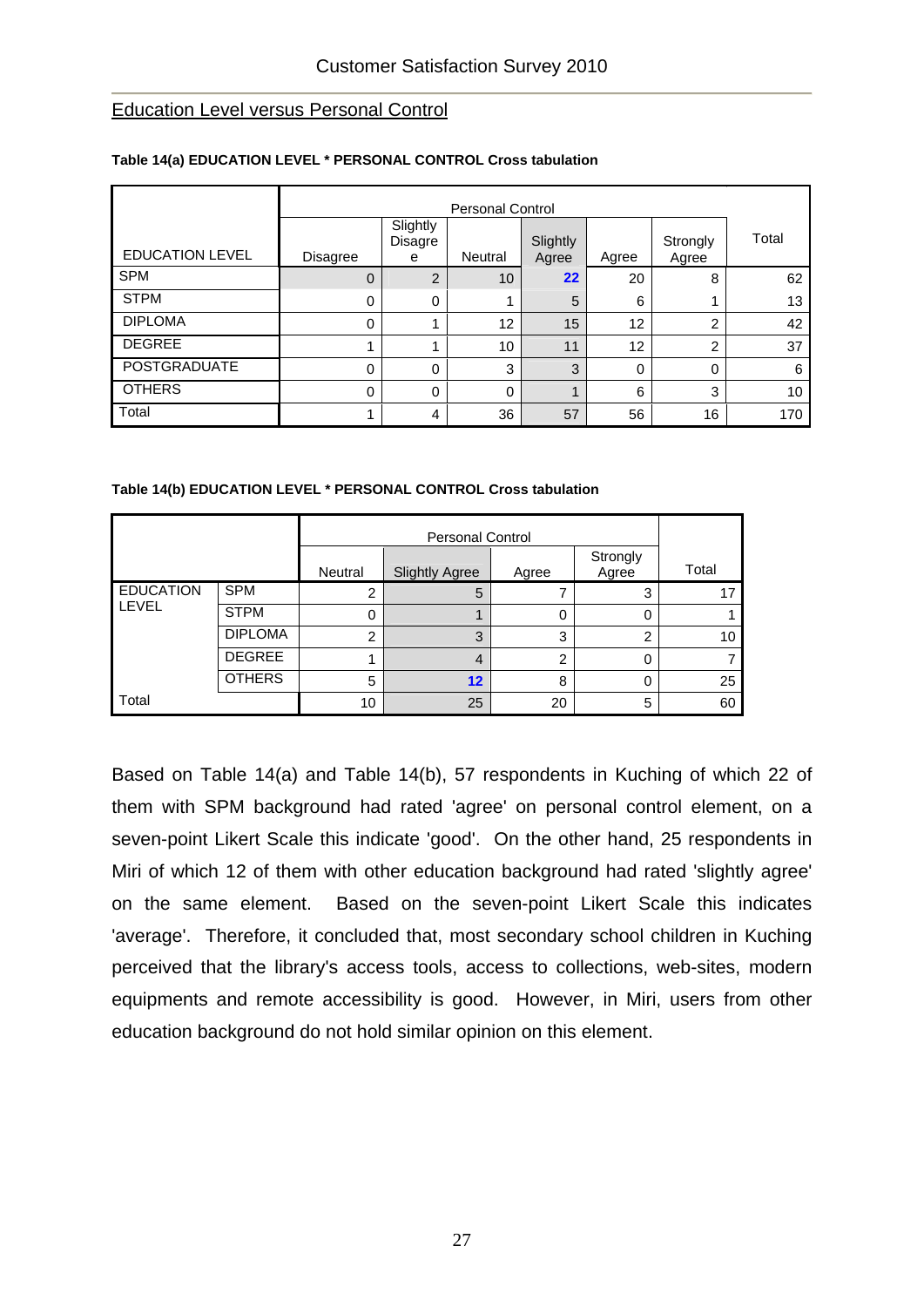#### Education Level versus Place

#### Place EDUCATION LEVEL | Disagree Slightly Disagree Neutral **Slightly** Agree **Agree Strongly** Agree Total SPM 0 3 5 26 23 5 62 STPM 0 0 0 1 11 1 13  $DIPLOMA$  0 1 9 11 15 6 42 DEGREE 1 1 1 5 9 19 2 37 POSTGRADUATE 0 0 0 2 3 0 1 6 OTHERS 0 0 0 3 4 3 10 Total 1 5 21 53 72 18 170

#### **Table 15(a) EDUCATION LEVEL \* PLACE Cross tabulation**

#### **Table 15(b) EDUCATION LEVEL \* PLACE Cross tabulation**

|                  |                |          | Place   |                       |                   |                   |       |  |  |  |
|------------------|----------------|----------|---------|-----------------------|-------------------|-------------------|-------|--|--|--|
|                  |                | Disagree | Neutral | <b>Slightly Agree</b> | Agree             | Strongly<br>Agree | Total |  |  |  |
| <b>EDUCATION</b> | <b>SPM</b>     | 0        |         | ◠                     | $12 \overline{ }$ |                   |       |  |  |  |
| LEVEL            | <b>STPM</b>    | 0        | 0       | 0                     |                   |                   |       |  |  |  |
|                  | <b>DIPLOMA</b> | 0        |         | ⌒                     | 4                 | ◠                 | 10    |  |  |  |
|                  | <b>DEGREE</b>  | 0        |         |                       | 4                 |                   |       |  |  |  |
|                  | <b>OTHERS</b>  |          | 3       | 10                    | 10 <sup>1</sup>   |                   | 25    |  |  |  |
| Total            |                |          | 6       | 16                    | 31                | 6                 | 60    |  |  |  |

Based on Table 15(a) and 15(b), 72 respondents in Kuching of which 23 of them with SPM background had rated 'agree' to Place, while 31 user in Miri with similar education background also gave the same rating. On a seven-point Likert Scale, this indicates 'good'. Therefore, it is concluded that most secondary school children perceived that the library as a place conducive for their learning activities.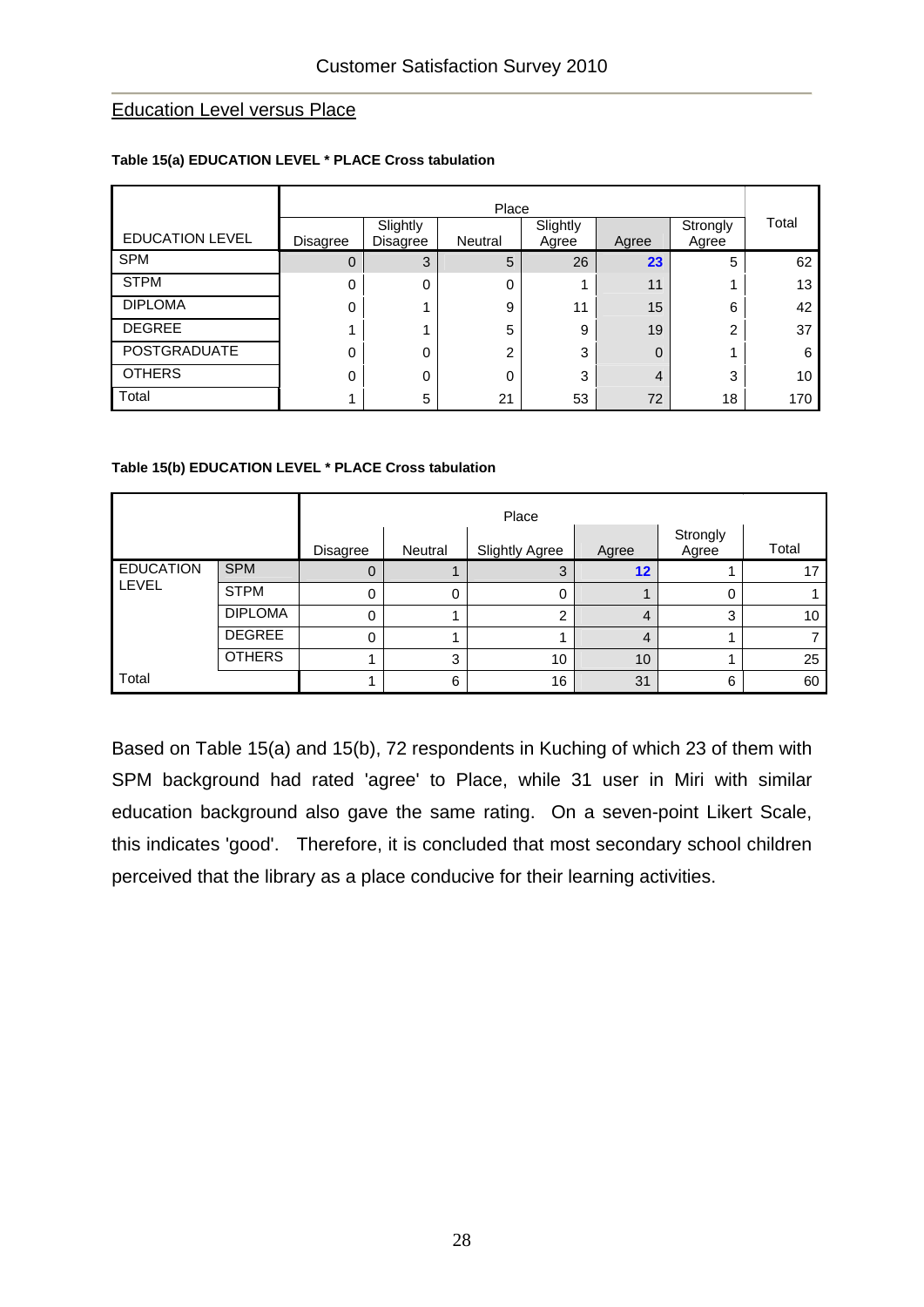#### **Occupation versus Information Access**

|                           |          | <b>Information Access</b>       |         |                   |          |                   |       |  |  |  |  |
|---------------------------|----------|---------------------------------|---------|-------------------|----------|-------------------|-------|--|--|--|--|
| <b>OCCUPATION</b>         | Disagree | Slightly<br><b>Disagre</b><br>е | Neutral | Slightly<br>Agree | Agree    | Strongly<br>Agree | Total |  |  |  |  |
| <b>STUDENT</b>            | 0        | 4                               | 10      | 18                | 15       | 4                 | 51    |  |  |  |  |
| <b>UNEMPLOYED</b>         | 0        | $\Omega$                        | 0       |                   | 0        |                   | 2     |  |  |  |  |
| <b>HOUSEWIFE</b>          | 0        | $\Omega$                        |         |                   | 0        | $\Omega$          | 2     |  |  |  |  |
| <b>BUSINESSMAN</b>        | 0        | 0                               | 5       | $\mathfrak{p}$    | 4        | 0                 | 11    |  |  |  |  |
| <b>GOVERNMENT SERVANT</b> | 1        | 3                               | 12      | 21                | 23       | 0                 | 60    |  |  |  |  |
| <b>PRIVATE SECTOR</b>     | 0        |                                 | 14      | 12                | 6        | 2                 | 35    |  |  |  |  |
| <b>PENSIONER</b>          | $\Omega$ | $\Omega$                        | и       | $\overline{2}$    | $\Omega$ | 0                 | 3     |  |  |  |  |
| <b>OTHERS</b>             | $\Omega$ | $\Omega$                        |         | $\mathfrak{p}$    | 3        | $\Omega$          | 6     |  |  |  |  |
| Total                     |          | 8                               | 44      | 59                | 51       | ⇁                 | 170   |  |  |  |  |

#### **Table 16(a) OCCUPATION \* INFORMATION ACCESS Cross tabulation**

#### **Table 16(b) OCCUPATION \* INFORMATION ACCESS Cross tabulation**

|                           |          | <b>Information Access</b> |                |                   |       |                   |       |  |  |  |
|---------------------------|----------|---------------------------|----------------|-------------------|-------|-------------------|-------|--|--|--|
| <b>OCCUPATION</b>         | Disagree | Slightly<br>Disagree      | <b>Neutral</b> | Slightly<br>Agree | Agree | Strongly<br>Agree | Total |  |  |  |
| <b>STUDENT</b>            | 0        |                           | 9              | 16                | 13    |                   | 42    |  |  |  |
|                           |          |                           |                |                   |       |                   |       |  |  |  |
| <b>UNEMPLOYED</b>         | 0        | $\Omega$                  | 0              |                   | 0     | $\Omega$          |       |  |  |  |
| <b>HOUSEWIFE</b>          | 0        | 0                         | 0              |                   |       |                   |       |  |  |  |
| <b>BUSINESSMAN</b>        | ი        | 0                         |                | $\Omega$          |       | $\Omega$          |       |  |  |  |
| <b>GOVERNMENT SERVANT</b> |          | 0                         | 0              | 4                 | 0     |                   | 6     |  |  |  |
| <b>PRIVATE SECTOR</b>     | 0        | $\Omega$                  |                | 3                 | 4     |                   | 6     |  |  |  |
| <b>OTHERS</b>             | 0        | 0                         |                | $\Omega$          | 0     | $\Omega$          |       |  |  |  |
| Total                     |          | 2                         | 12             | 25                | 16    | 4                 | 60    |  |  |  |

Based on Table 16(a) and 16(b), 59 respondents in Kuching of which 21 of them were government servant had rated 'slightly agree' on the information access element. On the other hand, 25 respondents in Miri of which 16 of them were students also had given the same rating on the element. On a seven-point Likert Scale, this indicates 'average'. Therefore, it is concluded that generally in Kuching, the government servants perceived that the assessment of the adequacy of the collections currently available in the library as well as the ability of users in accessing the needed information on a timely basis regardless of their location or the medium of the resource in question is barely meeting their requirements. In the case of Pustaka Miri, generally students gave the same opinion.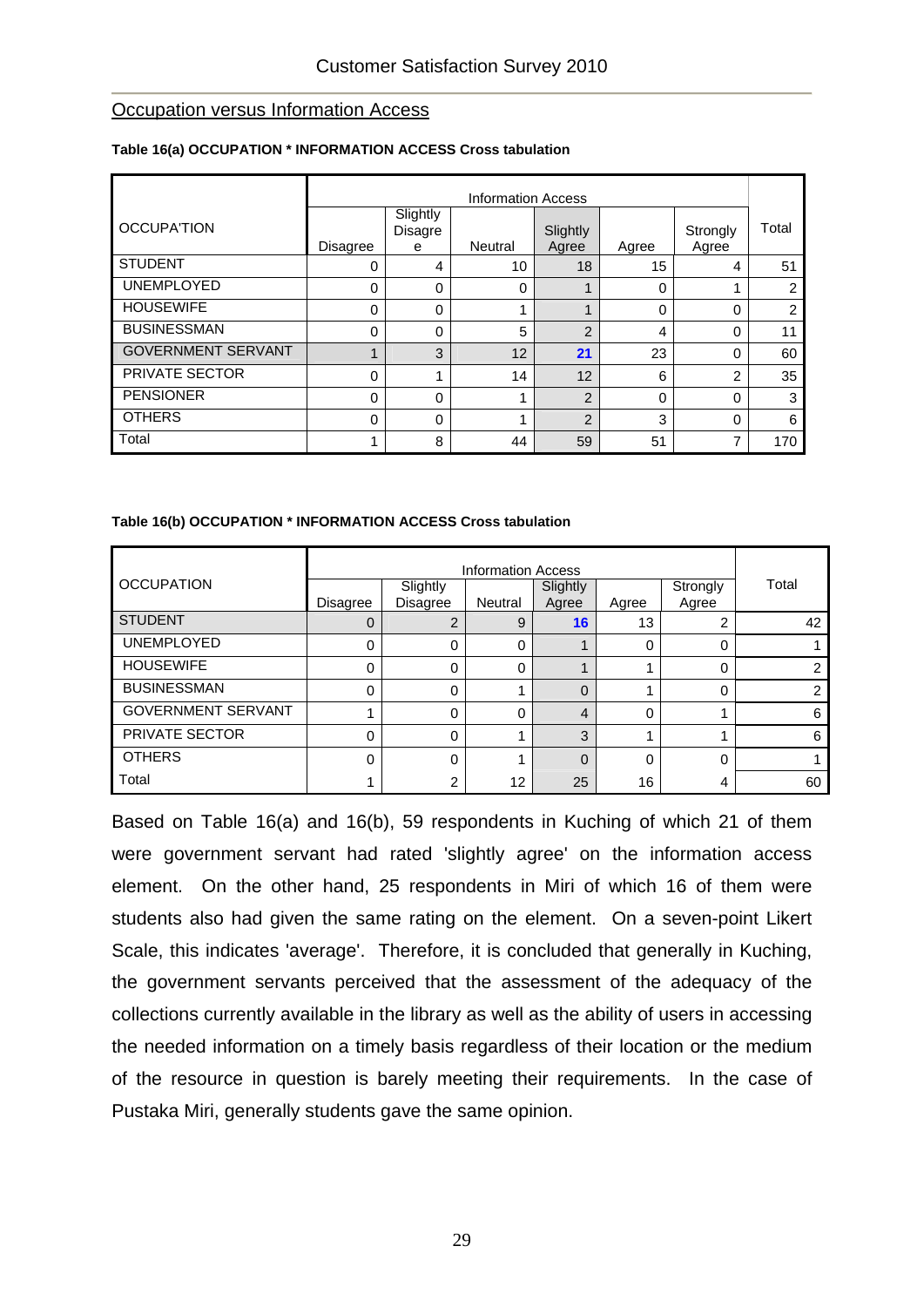#### **Occupation versus Service Affect**

|                                     |                      | Service Affect |                      |                |                   |                |                   |       |  |
|-------------------------------------|----------------------|----------------|----------------------|----------------|-------------------|----------------|-------------------|-------|--|
| <b>OCCUPATION</b>                   | Strongly<br>Disagree | Disagree       | Slightly<br>Disagree | <b>Neutral</b> | Slightly<br>Agree | Agree          | Strongly<br>Agree | Total |  |
| <b>STUDENT</b>                      | 0                    | 0              | 3                    | 9              | 14                | 18             |                   | 51    |  |
| <b>UNEMPLOYED</b>                   | 0                    | 0              | 0                    | $\Omega$       | 0                 | $\overline{2}$ | 0                 | 2     |  |
| <b>HOUSEWIFE</b>                    | 0                    | 0              | 0                    |                |                   | $\Omega$       | 0                 | 2     |  |
| <b>BUSINESSMAN</b>                  | 0                    | 0              | 0                    | 2              | 5                 | 4              | 0                 | 11    |  |
| <b>GOVERNMENT</b><br><b>SERVANT</b> |                      | ◢              | $\overline{ }$       | 6              | 18                | 28             | 5                 | 60    |  |
| PRIVATE SECTOR                      | $\Omega$             | 0              |                      | 9              | 13                | 11             | ◢                 | 35    |  |
| <b>PENSIONER</b>                    | $\Omega$             | 0              | 0                    | $\overline{2}$ |                   | $\Omega$       | $\Omega$          | 3     |  |
| <b>OTHERS</b>                       | $\Omega$             | 0              | 0                    | $\Omega$       | $\overline{2}$    | $\overline{2}$ | $\overline{2}$    | 6     |  |
| Total                               |                      |                | 5                    | 29             | 54                | 65             | 15                | 170   |  |

#### **Table 17(a) OCCUPATION \* SERVICE AFFECT Cross tabulation**

#### **Table 17(b) OCCUPATION \* SERVICE AFFECT Cross tabulation**

| <b>OCCUPATION</b>                   | <b>Disagree</b> | Slightly<br>Disagree | <b>Neutral</b> | Service Affect<br>Slightly<br>Agree | Agree          | Strongly<br>Agree | Total |
|-------------------------------------|-----------------|----------------------|----------------|-------------------------------------|----------------|-------------------|-------|
| <b>STUDENT</b>                      |                 | $\overline{2}$       | 5              | 17                                  | 11             | 6                 | 42    |
| <b>UNEMPLOYED</b>                   | 0               | 0                    | 0              | 0                                   |                | 0                 |       |
| <b>HOUSEWIFE</b>                    | 0               | 0                    | 0              | $\Omega$                            | $\overline{2}$ | 0                 | ⌒     |
| <b>BUSINESSMAN</b>                  | 0               | 0                    | 0              |                                     |                | 0                 | 2     |
| <b>GOVERNMENT</b><br><b>SERVANT</b> | 0               | 0                    |                | 3                                   |                |                   | 6     |
| PRIVATE SECTOR                      |                 | 0                    |                | 4                                   | $\overline{2}$ |                   | 6     |
| <b>OTHERS</b>                       | 0               | 0                    |                | $\overline{0}$                      | $\Omega$       | 0                 |       |
| Total                               | 2               | 2                    | 8              | 22                                  | 18             | 8                 | 60    |

Based on Table 17(a) and 17(b), 65 respondents in Kuching of which 28 of them were government servant had rated 'agree' on service affect element and on the seven-point Likert Scale this indicates 'good'. On the other hand, 22 respondents in Miri of which 17 of them were students had rated 'slightly agree' on the same element and on the seven-point Likert Scale this indicates 'average'. Therefore, it is concluded that most government servant in Kuching perceived that Pustaka is displaying empathy and personal competence especially on the part of instilling confidence in users, readiness to respond to users, willingness to help, and ability to handle problems, knowledgeable, courteous and caring. On the other hand students in Miri perceived that Pustaka Miri's service affect is barely meeting their expectation.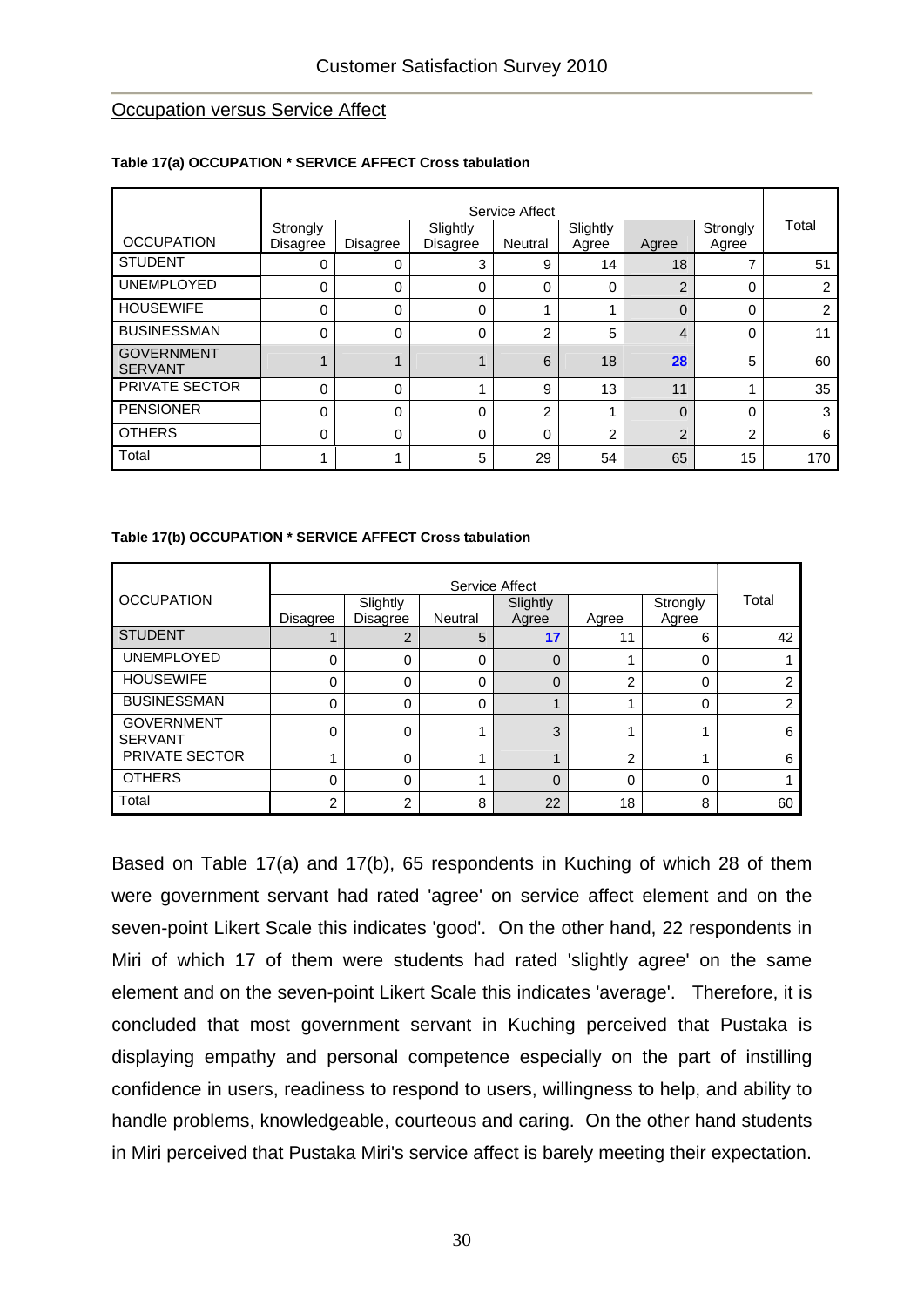#### **Occupation versus Personal Control**

|                           | <b>Personal Control</b> |                      |                |                   |             |                   |                |  |  |
|---------------------------|-------------------------|----------------------|----------------|-------------------|-------------|-------------------|----------------|--|--|
| <b>OCCUPATION</b>         | Disagree                | Slightly<br>Disagree | <b>Neutral</b> | Slightly<br>Agree | Agree       | Strongly<br>Agree | Total          |  |  |
| <b>STUDENT</b>            |                         |                      | 10             | 15                | 18          |                   | 51             |  |  |
| <b>UNEMPLOYED</b>         | 0                       | 0                    | 0              | $\overline{2}$    | 0           | 0                 | $\overline{2}$ |  |  |
| <b>HOUSEWIFE</b>          | 0                       | 0                    | 0              | $\overline{2}$    | $\mathbf 0$ | 0                 | $\overline{2}$ |  |  |
| <b>BUSINESSMAN</b>        | 0                       | 0                    | 3              | 4                 | 3           |                   | 11             |  |  |
| <b>GOVERNMENT SERVANT</b> |                         | $\Omega$             | 11             | 19                | 24          | 5                 | 60             |  |  |
| PRIVATE SECTOR            | 0                       | 3                    | 10             | 12                | 8           | $\overline{2}$    | 35             |  |  |
| <b>PENSIONER</b>          | 0                       | 0                    | 2              | $\Omega$          |             | 0                 | 3              |  |  |
| <b>OTHERS</b>             | 0                       | 0                    | 0              | 3                 | 2           |                   | 6              |  |  |
| Total                     |                         | 4                    | 36             | 57                | 56          | 16                | 170            |  |  |

#### **Table 18(a) OCCUPATION \* PERSONAL CONTROL Cross tabulation**

#### **Table 18(b) OCCUPATION \* PERSONAL CONTROL Cross tabulation**

|                   |                           | Neutral | <b>Slightly Agree</b> | Agree    | Strongly<br>Agree | Total |
|-------------------|---------------------------|---------|-----------------------|----------|-------------------|-------|
| <b>OCCUPATION</b> | <b>STUDENT</b>            | 8       | 16                    | 15       | 3                 | 42    |
|                   | <b>UNEMPLOYED</b>         | 0       |                       | 0        | 0                 |       |
|                   | <b>HOUSEWIFE</b>          | 0       | $\Omega$              | 2        | 0                 | っ     |
|                   | <b>BUSINESSMAN</b>        |         | $\Omega$              |          | $\Omega$          | っ     |
|                   | <b>GOVERNMENT SERVANT</b> | 0       | 3                     | っ        |                   | 6     |
|                   | PRIVATE SECTOR            | 0       | 5                     | $\Omega$ |                   | 6     |
|                   | <b>OTHERS</b>             |         | $\Omega$              | 0        | 0                 |       |
| Total             |                           | 10      | 25                    | 20       | 5                 | 60    |

Based on Table 18(a) and 18(b), 57 respondents in Kuching of which 19 of them were government servant had rated 'slightly agree' on personal control element. Similarly in Miri, 25 respondents of which 16 of them were students had given the same rating on the element. On a seven-point Likert scale, this indicates 'average'. Therefore, it is concluded that, generally government servants in Kuching and students in Miri perceived that the library's access tools, access to collections, websites, modern equipments and remote accessibility is barely meeting their expectations.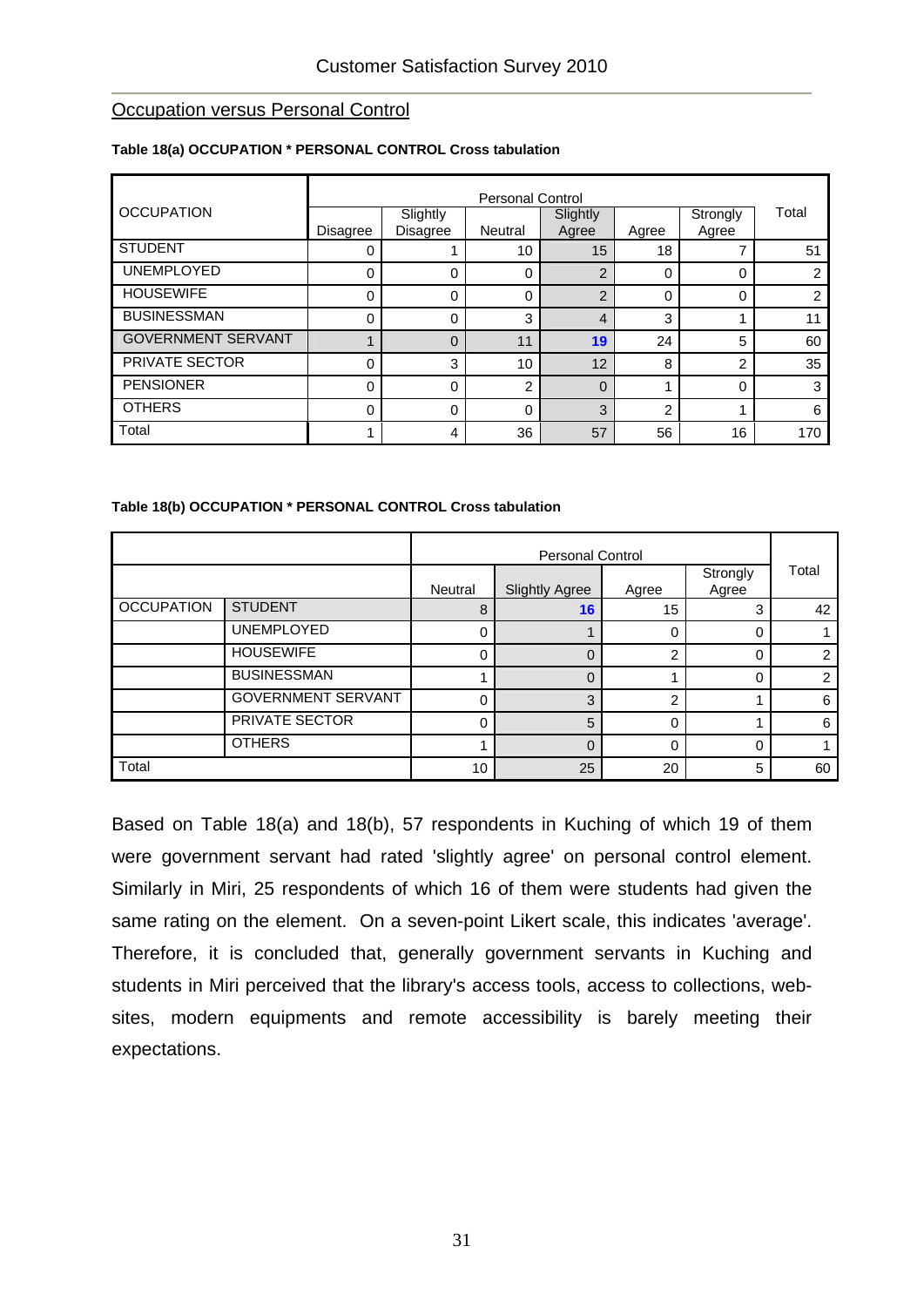#### **Occupation versus Place**

#### **Table 19(a) OCCUPATION \* PLACE Cross tabulation**

|                                     |                 |                      | Place          |                   |                |                   |       |
|-------------------------------------|-----------------|----------------------|----------------|-------------------|----------------|-------------------|-------|
| <b>OCCUPATION</b>                   | <b>Disagree</b> | Slightly<br>Disagree | Neutral        | Slightly<br>Agree | Agree          | Strongly<br>Agree | Total |
| <b>STUDENT</b>                      | 0               | 2                    | 7              | 11                | 23             | 8                 | 51    |
| <b>UNEMPLOYED</b>                   | 0               | 0                    | 0              |                   |                | 0                 | 2     |
| <b>HOUSEWIFE</b>                    | 0               | 0                    | 0              |                   | $\Omega$       |                   | 2     |
| <b>BUSINESSMAN</b>                  | 0               | 0                    | 4              | 3                 | $\overline{4}$ | 0                 | 11    |
| <b>GOVERNMENT</b><br><b>SERVANT</b> |                 | 0                    | $\overline{4}$ | 23                | 26             | 6                 | 60    |
| PRIVATE SECTOR                      | 0               | 2                    | 5              | 12                | 14             | 2                 | 35    |
| <b>PENSIONER</b>                    | $\Omega$        | 1                    | 4              |                   | $\Omega$       | $\Omega$          | 3     |
| <b>OTHERS</b>                       | $\Omega$        | 0                    | 0              | и                 | $\overline{4}$ |                   | 6     |
| Total                               |                 | 5                    | 21             | 53                | 72             | 18                | 170   |

#### **Table 19(b) OCCUPATION \* PLACE Cross tabulation**

| <b>OCCUPATION</b>                   | <b>Disagree</b> | Neutral  | Place<br>Slightly<br>Agree | Agree                   | Strongly<br>Agree | Total |
|-------------------------------------|-----------------|----------|----------------------------|-------------------------|-------------------|-------|
| <b>STUDENT</b>                      |                 | 4        | 13                         | 21                      | 3                 | 42    |
| <b>UNEMPLOYED</b>                   | 0               | 0        | 0                          |                         | 0                 |       |
| <b>HOUSEWIFE</b>                    | 0               | $\Omega$ | 0                          | 2                       | $\Omega$          | っ     |
| <b>BUSINESSMAN</b>                  | 0               |          | 0                          | $\overline{\mathbf{A}}$ | $\Omega$          | 2     |
| <b>GOVERNMENT</b><br><b>SERVANT</b> | 0               | 0        | 2                          | 3                       |                   | 6     |
| PRIVATE SECTOR                      | 0               | $\Omega$ |                            | 3                       | $\mathfrak{p}$    | 6     |
| <b>OTHERS</b>                       | 0               |          | 0                          | $\mathbf 0$             | $\Omega$          |       |
| Total                               |                 | 6        | 16                         | 31                      | 6                 | 60    |

Based on Table 19(a) and 19(b), 72 respondents in Kuching of which 26 were government servants had rated 'agree' on the element of place. Similarly, 31 respondents in Miri of which 21 of students had given the same rating, on a sevenpoint Likert Scale this indicate 'good'. Therefore, it is concluded that generally government servants in Kuching and students in Miri believed that the libraries are a place conducive for their learning activities.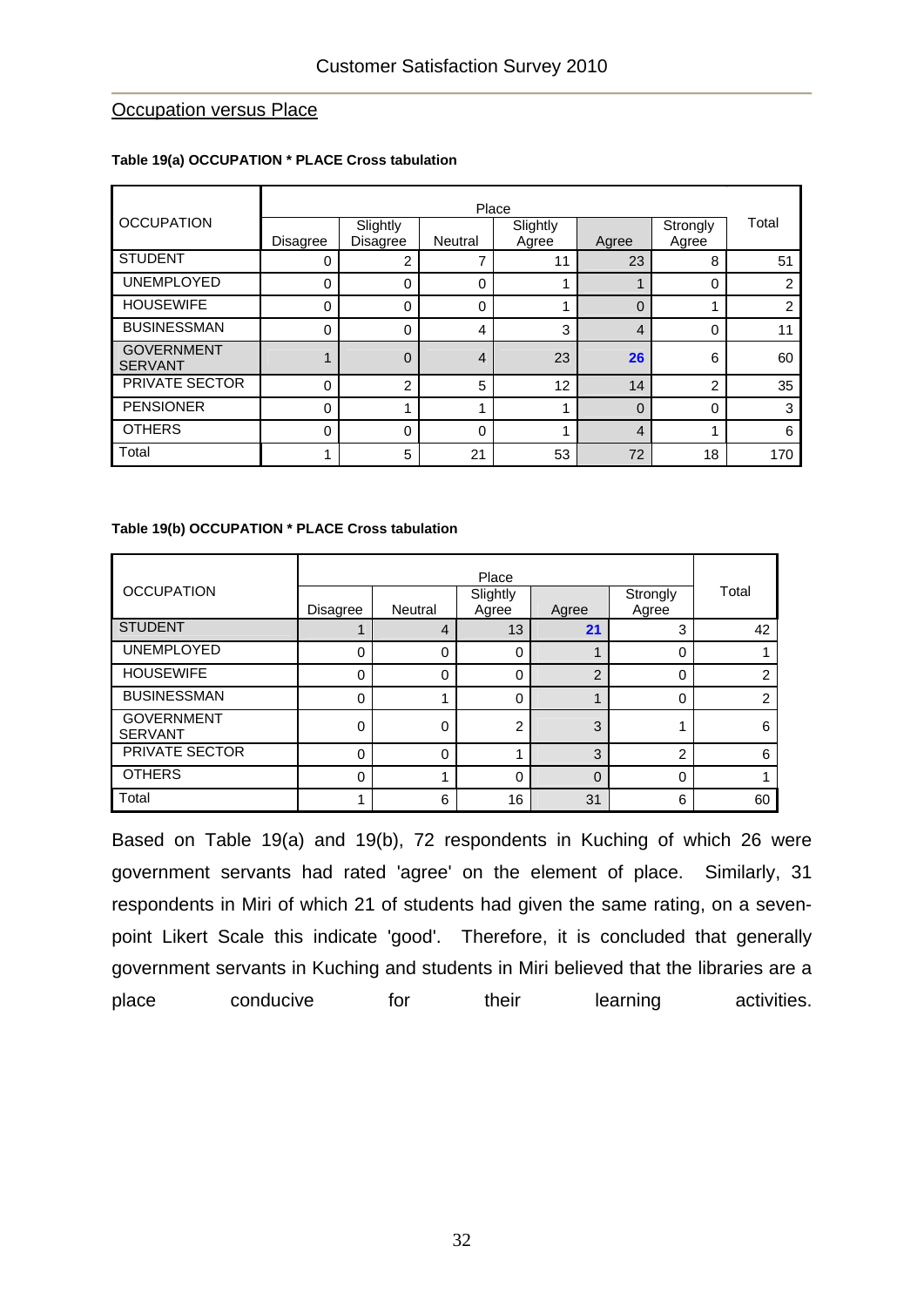#### Job Position versus Information Access

|                     | <b>Information Access</b> |                             |                |                   |       |                   |       |  |  |
|---------------------|---------------------------|-----------------------------|----------------|-------------------|-------|-------------------|-------|--|--|
| <b>JOB POSITION</b> | Disagree                  | Slightly<br><b>Disagree</b> | <b>Neutral</b> | Slightly<br>Agree | Agree | Strongly<br>Agree | Total |  |  |
| <b>CLERICAL</b>     |                           | ⌒                           |                | 11                | 19    |                   | 43    |  |  |
| SUPERVISORY         |                           | 0                           | 6              | 17                |       |                   | 30    |  |  |
| MANAGERIAL          |                           | 3                           | 16             | 12                | 8     |                   | 42    |  |  |
| <b>OTHERS</b>       |                           | 3                           |                | 19                | 17    | 5                 | 55    |  |  |
| Total               |                           | 8                           | 44             | 59                | 51    |                   | 170   |  |  |

#### **Table 20(a) JOB POSITION \* INFORMATION ACCESS Cross tabulation**

#### **Table 20(b) JOB POSITION \* INFORMATION ACCESS Cross tabulation**

|                     |          | <b>Information Access</b>   |         |                   |       |                   |       |  |  |  |
|---------------------|----------|-----------------------------|---------|-------------------|-------|-------------------|-------|--|--|--|
| <b>JOB POSITION</b> | Disagree | Slightly<br><b>Disagree</b> | Neutral | Slightly<br>Agree | Agree | Strongly<br>Agree | Total |  |  |  |
| <b>CLERICAL</b>     |          |                             |         |                   |       | U                 |       |  |  |  |
| <b>SUPERVISORY</b>  | U        |                             |         | 5                 | 0     | ◠                 |       |  |  |  |
| <b>MANAGERIAL</b>   |          |                             |         |                   |       | 0                 |       |  |  |  |
| <b>OTHERS</b>       |          | ◠                           | 11      | 18                | 14    | ◠                 | 48    |  |  |  |
| Total               |          |                             | 12      | 25                | 16    |                   | 60    |  |  |  |

Table 20(a) and 20(b) show that 59 respondents in Kuching of which 19 users of different job position had rated 'slightly agree' on the element of information access. Similarly, in Miri, 25 respondents of which 18 of them from different job position had given the same rating. Based on a seven-point Likert Scale, this indicates 'average'. Therefore, it is concluded that generally users of different job position perceived that the assessment of the adequacy of the collections, accessing the needed information on a timely basis regardless of their location or the medium of the resource is barely meeting their requirements.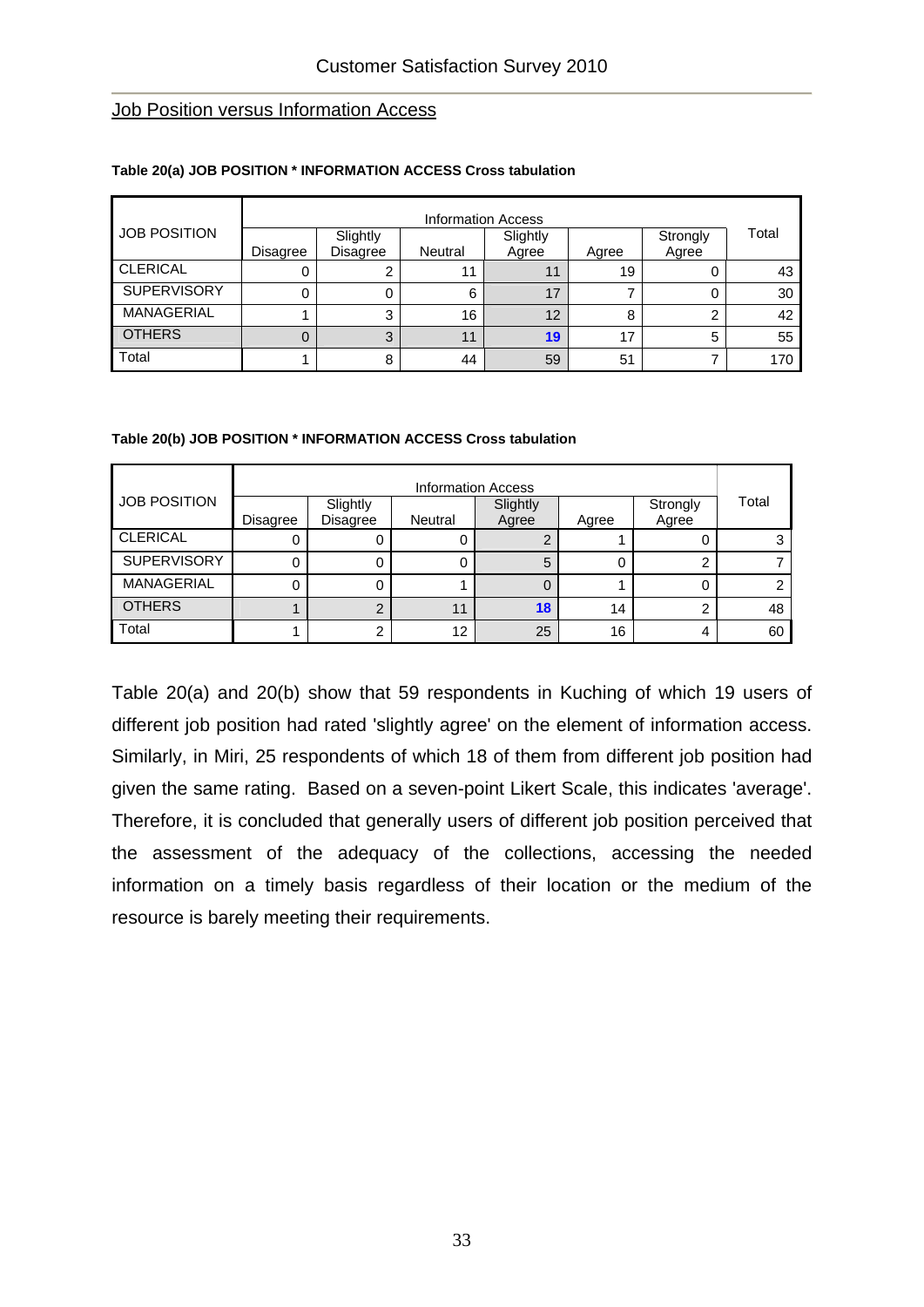#### **Job Position versus Service Affect**

| Service Affect      |                 |                 |                 |                |          |       |          |       |  |
|---------------------|-----------------|-----------------|-----------------|----------------|----------|-------|----------|-------|--|
| <b>JOB POSITION</b> | Strongly        |                 | Slightly        |                | Slightly |       | Strongly | Total |  |
|                     | <b>Disagree</b> | <b>Disagree</b> | <b>Disagree</b> | <b>Neutral</b> | Agree    | Agree | Agree    |       |  |
| <b>CLERICAL</b>     |                 |                 | 2               | 4              | 16       | 17    | 4        | 43    |  |
| <b>SUPERVISORY</b>  |                 |                 | 0               | 5              | 10       | 15    |          | 30    |  |
| MANAGERIAL          |                 |                 | 0               | 11             | 13       | 12    | 4        | 42    |  |
| <b>OTHERS</b>       |                 |                 | 3               | 9              | 15       | 21    |          | 55    |  |
| Total               |                 |                 | 5               | 29             | 54       | 65    | 15       | 170   |  |

#### **Table 21(a) JOB POSITION \* SERVICE AFFECT Cross tabulation**

#### **Table 21(b) JOB POSITION \* SERVICE AFFECT Cross tabulation**

|                     | Service Affect  |                             |         |                   |       |                   |       |  |  |  |
|---------------------|-----------------|-----------------------------|---------|-------------------|-------|-------------------|-------|--|--|--|
| <b>JOB POSITION</b> | <b>Disagree</b> | Slightly<br><b>Disagree</b> | Neutral | Slightly<br>Agree | Agree | Strongly<br>Agree | Total |  |  |  |
| <b>CLERICAL</b>     |                 | U                           | U       |                   |       |                   |       |  |  |  |
| <b>SUPERVISORY</b>  | 0               | 0                           |         |                   |       | ົ                 |       |  |  |  |
| <b>MANAGERIAL</b>   |                 | 0                           | 0       |                   |       |                   |       |  |  |  |
| <b>OTHERS</b>       |                 | າ                           |         | 19                | 13    | 6                 | 48    |  |  |  |
| Total               | ⌒               | ◠                           | 8       | 22                | 18    | 8                 | 60    |  |  |  |

Based on Table 21(a) and 21(b), 65 respondents in Kuching of which 21 were of other job position had rated 'agree' on the element of service affect and on a sevenpoint Likert Scale, this shows 'good' . On the other hand in Miri, 22 respondents of which 19 also from other job positions had rated 'slightly agree' on the same element and on the seven-point Likert Scale this indicates 'average'. Therefore, it is concluded that users of other job positions in Kuching perceived that the service affect performed by the library is good however, in Pustaka Miri, users from other category of work thought otherwise.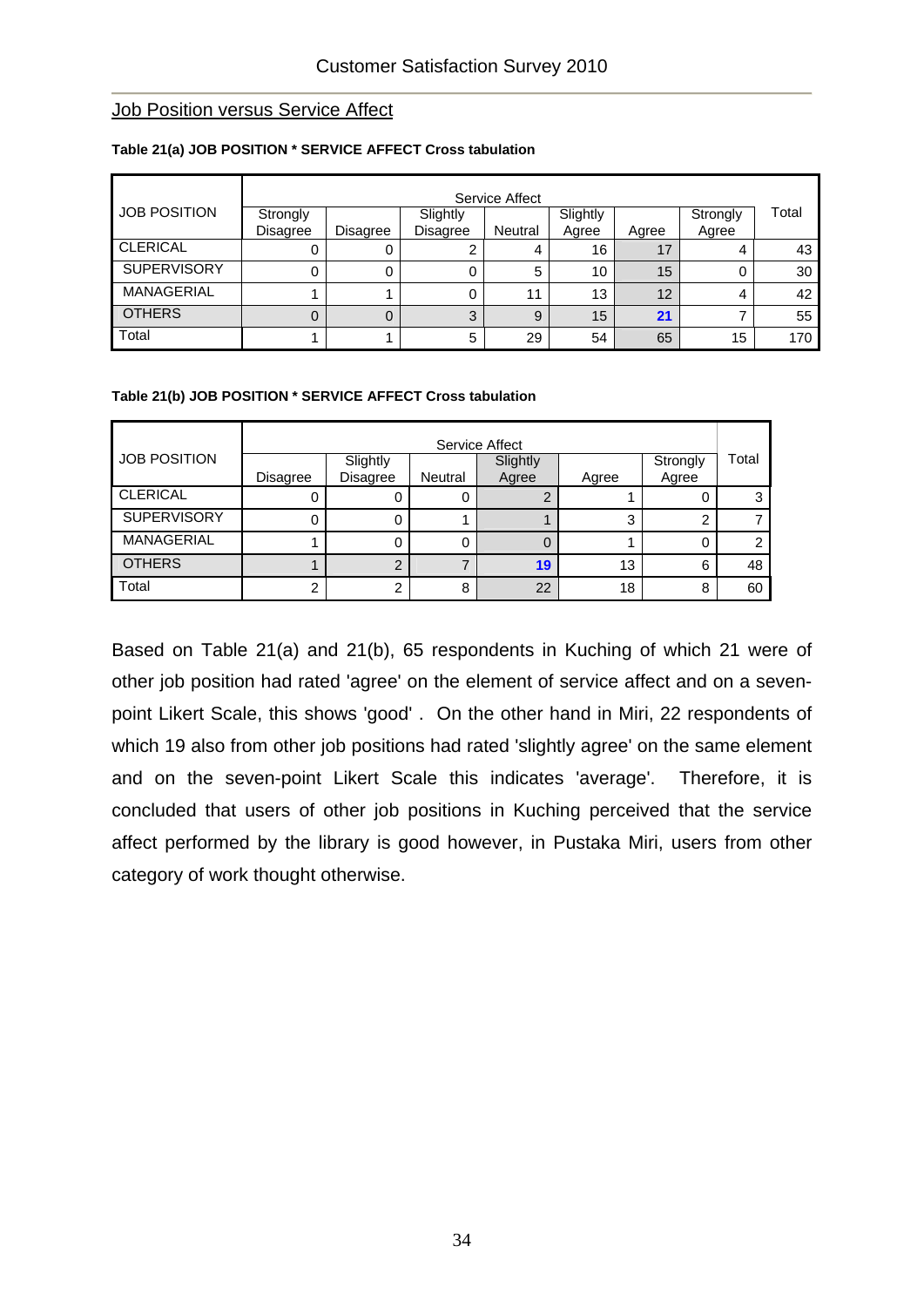#### **Job Position versus Personal Control**

|                     | <b>Personal Control</b> |          |         |          |       |          |     |  |  |
|---------------------|-------------------------|----------|---------|----------|-------|----------|-----|--|--|
| <b>JOB POSITION</b> |                         | Slightly |         | Slightly |       | Strongly |     |  |  |
|                     | <b>Disagree</b>         | Disagree | Neutral | Agree    | Agree | Agree    |     |  |  |
| <b>CLERICAL</b>     | O                       | 3        |         | 14       | 13    | 4        | 43  |  |  |
| <b>SUPERVISORY</b>  | 0                       |          | 6       | 9        | 14    |          | 30  |  |  |
| <b>MANAGERIAL</b>   |                         |          | 12      | 18       | 8     | 3        | 42  |  |  |
| <b>OTHERS</b>       | 0                       |          | 9       | 16       | 21    | 8        | 55  |  |  |
| Total               |                         | 4        | 36      | 57       | 56    | 16       | 170 |  |  |

#### **Table 22(a) JOB POSITION \* PERSONAL CONTROL Cross tabulation**

#### **Table 22(b) JOB POSITION \* PERSONAL CONTROL Cross tabulation**

|                     |                 |                       | Total |                   |    |
|---------------------|-----------------|-----------------------|-------|-------------------|----|
| <b>JOB POSITION</b> | Neutral         | <b>Slightly Agree</b> | Agree | Strongly<br>Agree |    |
| <b>CLERICAL</b>     | υ               | 3                     |       |                   |    |
| <b>SUPERVISORY</b>  | 0               | 2                     | 3     | ◠                 |    |
| <b>MANAGERIAL</b>   | 0               |                       |       | 0                 |    |
| <b>OTHERS</b>       | 10 <sup>1</sup> | 19                    | 16    | 3                 | 48 |
| Total               | 10              | 25                    | 20    | 5                 | 60 |

Table 22(a) and 22(b) show that 57 respondents in Kuching of which 18 of them from the managerial category had rated 'slightly agree' on personal control element and on the seven-point Likert Scale this indicates 'average'. However, 19 out of 25 respondents in Miri from other category of work had rated 'slightly agree' on this element which indicates only average on the Likert Scale. Therefore, it is concluded that generally the managerial category perceived that Pustaka Negeri's access tools, access to collections, web-sites, modern equipments and remote accessibility is barely meeting their expectations. Similarly, the other category of work had the same opinion pertaining to the element of personal control in Pustaka Miri.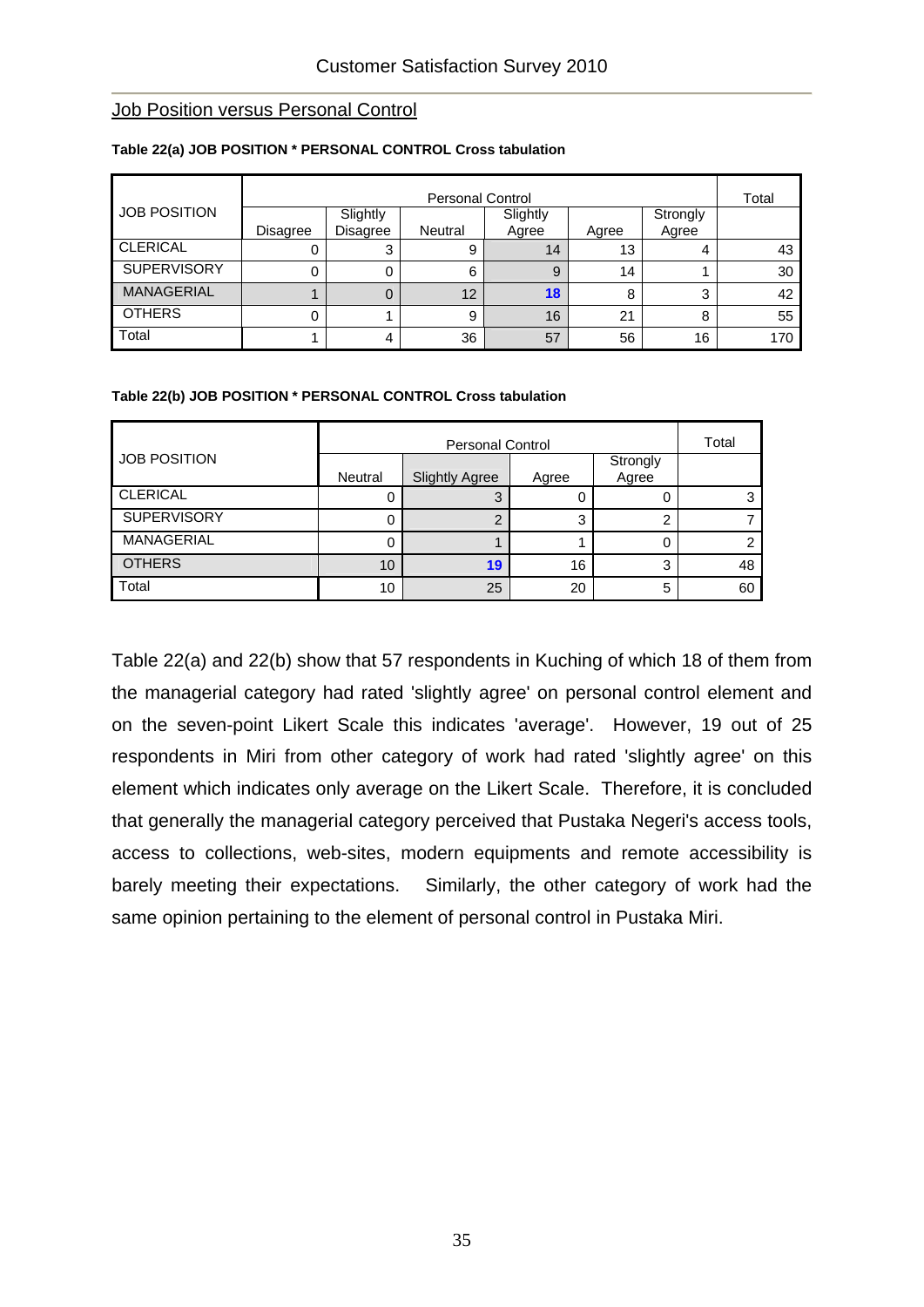#### **Job Position versus Place**

|                     | Place    |                             |                |                   |       |                   |       |  |  |
|---------------------|----------|-----------------------------|----------------|-------------------|-------|-------------------|-------|--|--|
| <b>JOB POSITION</b> | Disagree | Slightly<br><b>Disagree</b> | <b>Neutral</b> | Slightly<br>Agree | Agree | Strongly<br>Agree | Total |  |  |
| <b>CLERICAL</b>     |          |                             |                | 16                | 17    |                   | 43    |  |  |
| <b>SUPERVISORY</b>  |          |                             | ົ              | 11                | 13    | ◠                 | 30    |  |  |
| <b>MANAGERIAL</b>   |          |                             | 10             | 13                | 17    |                   | 42    |  |  |
| <b>OTHERS</b>       |          | ⌒                           | 5              | 13                | 25    | 10                | 55    |  |  |
| Total               |          | 5                           | 21             | 53                | 72    | 18                | 170   |  |  |

#### **Table 23(a) JOB POSITION \* PLACE Cross tabulation**

#### **Table 23(b) JOB POSITION \* PLACE Cross tabulation**

|                     |                 | Place   |                   |       |                   |       |  |  |  |
|---------------------|-----------------|---------|-------------------|-------|-------------------|-------|--|--|--|
| <b>JOB POSITION</b> | <b>Disagree</b> | Neutral | Slightly<br>Agree | Agree | Strongly<br>Agree | Total |  |  |  |
| <b>CLERICAL</b>     | 0               |         | 0                 | ◠     |                   |       |  |  |  |
| <b>SUPERVISORY</b>  | 0               |         |                   | 4     |                   |       |  |  |  |
| MANAGERIAL          | 0               |         |                   | c     |                   | ⌒     |  |  |  |
| <b>OTHERS</b>       |                 | 6       | 15                | 23    | ◠                 | 48    |  |  |  |
| Total               |                 | 6       | 16                | 31    | 6                 | 60    |  |  |  |

Base on Table 23(a) and 23(b), 72 respondents in Kuching of which 25 of them from other category of work had rated 'agree' on the element of place. Similarly in Miri, 23 out of 31 respondents of other category of work had also given the same rating on this element. On the seven-point Likert Scale this indicates 'good'. Therefore it is concluded that other category of work also believed that the library is a good place conducive for their learning activities.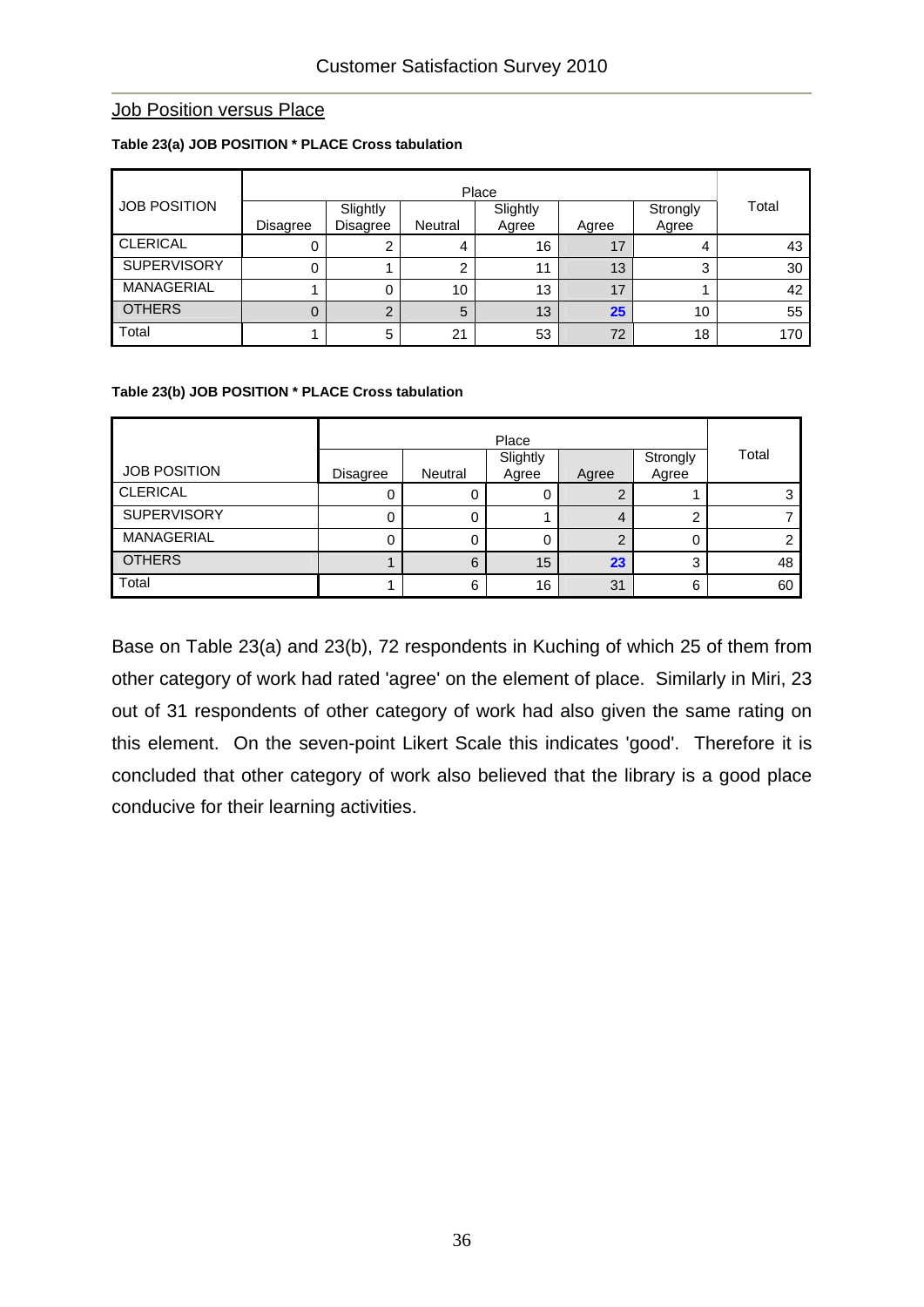## **D. FREQUECY ANALYSIS**

#### Frequency of usage versus Gender

#### **Table 24(a) FREQUENCY OF LIBRARY USAGE \* GENDER Cross tabulation**

| <b>FREQUENCY OF LIBRARY</b><br><b>USAGE PER MONTH</b> | <b>GENDER</b> |               | Total |  |
|-------------------------------------------------------|---------------|---------------|-------|--|
|                                                       | <b>MALE</b>   | <b>FEMALE</b> |       |  |
| 1 OR LESS                                             | 15            | 26            | 41    |  |
| $2 - 5$                                               | 44            | 40            | 84    |  |
| $6 - 10$                                              | 16            | 9             | 25    |  |
| $>10$                                                 | 10            | 10            | 20    |  |
| Total                                                 | 85            | 85            |       |  |

#### **Table 24(b) FREQUENCY OF LIBRARY USAGE \* GENDER Cross tabulation**

| <b>FREQUENCY OF LIBRARY</b><br><b>USAGE</b> |             | <b>GENDER</b> | Total |  |
|---------------------------------------------|-------------|---------------|-------|--|
|                                             | <b>MALE</b> | <b>FEMALE</b> |       |  |
| 1 OR LESS                                   |             |               |       |  |
| $2 - 5$                                     | 11          | 17            | 28    |  |
| $6 - 10$                                    | 2           | 3             | 5     |  |
| >10                                         |             | 9             | 16    |  |
| Total                                       | 27          | 33            | 60    |  |

Based on frequency analysis on library usage versus gender as shown on Table 24(a) and 24(b), 44 out of 85 male respondents in Kuching frequent the library at least 2 to 5 times per month as compared to their female counterparts. However, in Miri, 17 out of 33 female respondents use the library at least 2 to 5 times per month.

## Frequency of usage versus Age

#### **Table 25(a) FREQUENCY OF LIBRARY USAGE \* AGE Cross tabulation**

| <b>FREQUENCY OF LIBRARY</b> |        |       | Total     |           |       |        |     |
|-----------------------------|--------|-------|-----------|-----------|-------|--------|-----|
| USAGE PER MONTH             | $<$ 17 | 18-20 | $21 - 30$ | $31 - 40$ | 41-50 | >50    |     |
| 1 OR LESS                   | 3      | 4     | 16        | 12        | 5     |        | 41  |
| $2 - 5$                     |        | 14    | 31        | 18        | 11    | っ<br>د | 84  |
| $6 - 10$                    |        | 4     | 12        |           | 6     |        | 25  |
| $>10$                       | 0      | 3     | 5         |           | 3     | ◠      | 20  |
| Total                       | 11     | 25    | 64        | 39        | 25    | 6      | 170 |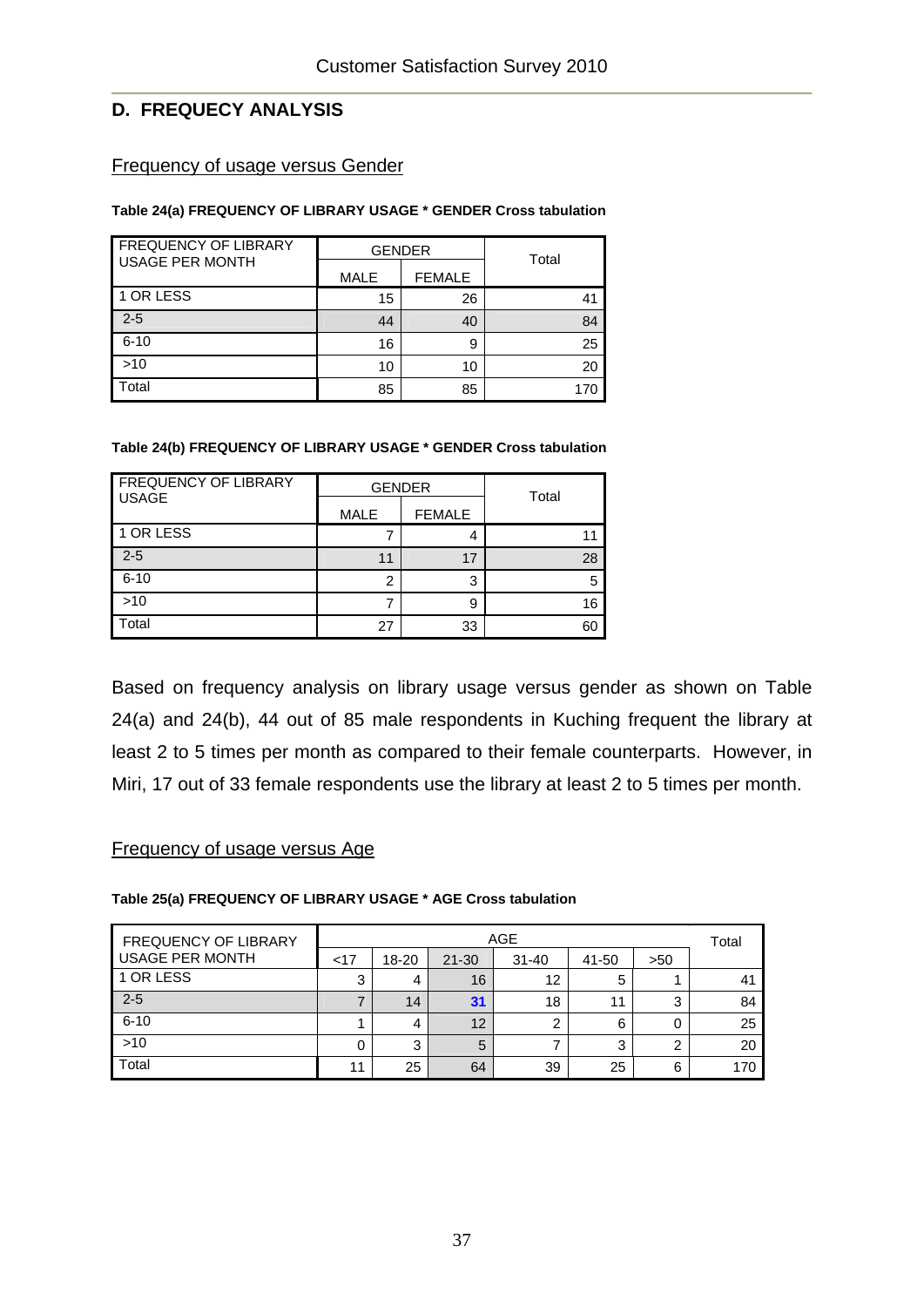| <b>FREQUENCY OF LIBRARY</b> |     | Total |       |           |       |    |
|-----------------------------|-----|-------|-------|-----------|-------|----|
| <b>USAGE</b>                | <17 | 18-20 | 21-30 | $31 - 40$ | 41-50 |    |
| 1 OR LESS                   | 6   | U     |       |           |       |    |
| $2 - 5$                     | 15  | 9     |       |           |       | 28 |
| $6 - 10$                    |     |       |       |           |       | 5  |
| $>10$                       |     | ⌒     | ◠     |           |       | 16 |
| Total                       | 30  | 12    |       |           |       | 60 |

#### **Table 25(b) FREQUENCY OF LIBRARY USAGE \* AGE Cross tabulation**

Frequency analysis on library usage versus age as shown on Table 25(a) and 25(b), 31 out of 64 respondents in Kuching between the ages of 21-30 years old had visited the library at least 2 to 5 times per month. However, in Pustaka Miri 15 out of 30 respondents age less than 17 years old had visited the library at least 2 to 5 times per month.

## Frequency of usage versus Education Level

#### EDUCATION LEVEL FREQUENCY OF LIBRARY USAGE PER MONTH SPM STPM DIPLOMA DEGREE POST-GRADUATE | OTHERS Total 1 OR LESS 17 | 3 | 6 | 10 | 2 | 3 | 41 2-5 **28 7 23 18 2** 6 84 6-10  $12 | 2 | 6 | 4 | 0 | 1 | 25$  $>10$  5 1 7 5 2 0 20 Total 62 | 13 | 42 | 37 | 6 | 10 | 170

#### **Table 26(a) FREQUENCY OF LIBRARY USAGE \* EDUCATION LEVEL Cross tabulation**

#### **Table 26(b) FREQUENCY OF LIBRARY USAGE \* EDUCATION LEVEL Cross tabulation**

| <b>FREQUENCY OF</b>  |            | Total                                                           |    |  |    |    |  |
|----------------------|------------|-----------------------------------------------------------------|----|--|----|----|--|
| <b>LIBRARY USAGE</b> | <b>SPM</b> | <b>OTHERS</b><br><b>STPM</b><br><b>DEGREE</b><br><b>DIPLOMA</b> |    |  |    |    |  |
| 1 OR LESS            | 3          |                                                                 |    |  | 6  |    |  |
| $2 - 5$              | 6          |                                                                 | 5  |  | 14 | 28 |  |
| $6 - 10$             |            |                                                                 |    |  |    | 5  |  |
| $>10$                |            |                                                                 |    |  |    | 16 |  |
| Total                | 17         |                                                                 | 10 |  | 25 | 60 |  |

Frequency analysis on library usage versus education level as shown on Table 26(a) and 26(b), 28 out of 62 respondents in Kuching with SPM qualification had visited the library at least 2 to 5 times a month. For Pustaka Miri, 14 out of 25 respondents with other education background had visited the library at least 2 to 5 times per month.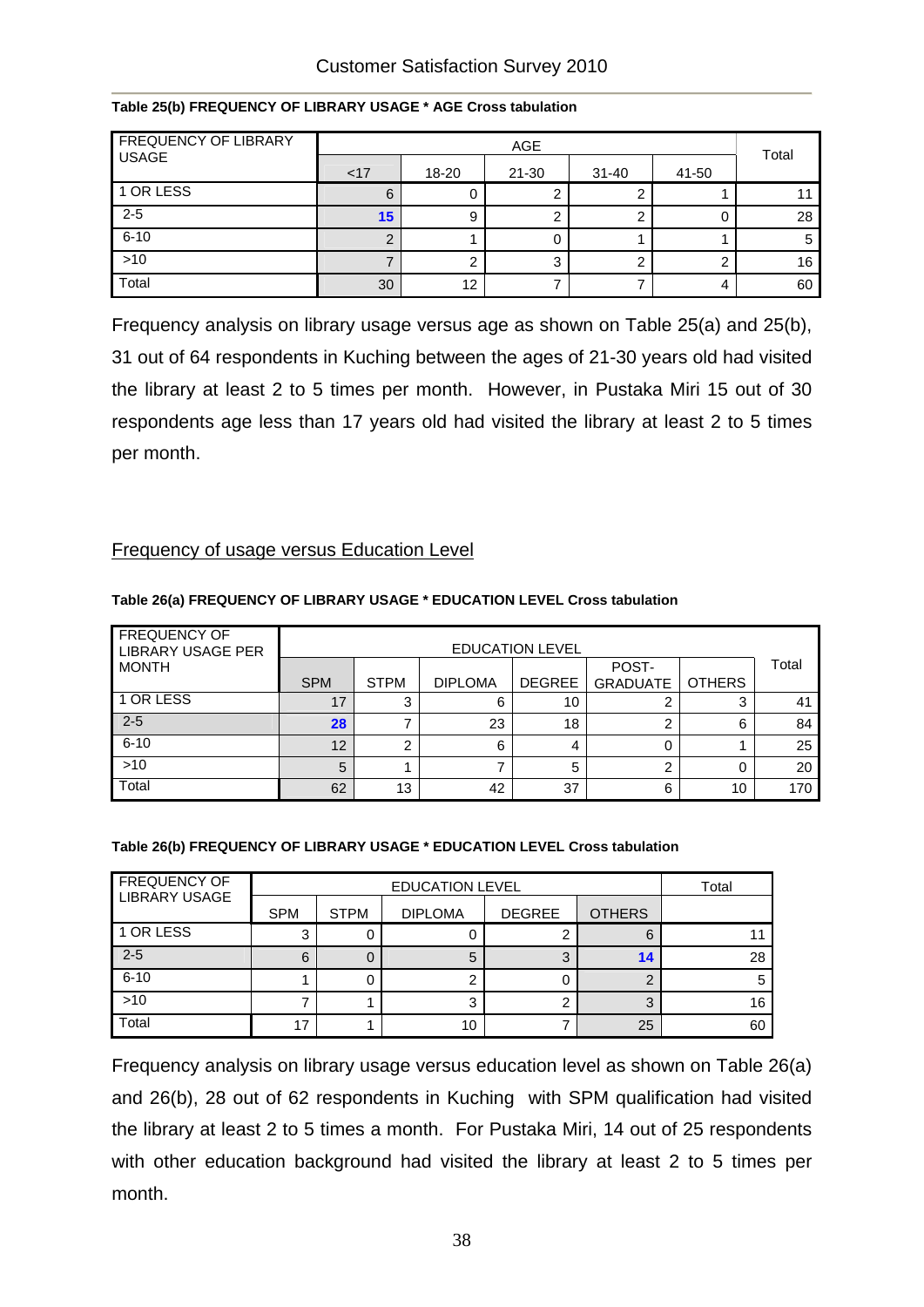## Frequency of usage versus Occupation

#### **Table 27(a) FREQUENCY OF LIBRARY USAGE \* OCCUPATION Cross tabulation**

| <b>FREQUENCY</b><br>OF LIBRARY   |                     | <b>OCCUPATION</b>      |                       |                                |                                |                                 |                       |               |       |  |  |
|----------------------------------|---------------------|------------------------|-----------------------|--------------------------------|--------------------------------|---------------------------------|-----------------------|---------------|-------|--|--|
| <b>USAGE PER</b><br><b>MONTH</b> | STUD'<br><b>ENT</b> | UN-<br><b>EMPLOYED</b> | HOUSE-<br><b>WIFE</b> | <b>BUSINESS-</b><br><b>MAN</b> | <b>GOV'T</b><br><b>SERVANT</b> | <b>PRIVATE</b><br><b>SECTOR</b> | PEN-<br><b>SIONER</b> | <b>OTHERS</b> | Total |  |  |
| 1 OR LESS                        | 9                   |                        |                       |                                | 12                             | 19                              | O                     |               | 41    |  |  |
| $2 - 5$                          | 30                  | $\Omega$               |                       | 5                              | 30                             | 12                              |                       |               | 84    |  |  |
| $6 - 10$                         | 8                   |                        |                       | 4                              |                                | ົ                               | ົ                     |               | 25    |  |  |
| $>10$                            | 4                   |                        |                       |                                | 11                             |                                 | 0                     |               | 20    |  |  |
| Total                            | 51                  | ◠                      | ◠                     | 11                             | 60                             | 35                              | 3                     | 6             | 170   |  |  |

#### **Table 27(b) FREQUENCY OF LIBRARY USAGE \* OCCUPATION Cross tabulation**

| <b>FREQUENCY</b>                  | <b>OCCUPATION</b> |                       |                             |                        |                                                |                                 |               |    |  |
|-----------------------------------|-------------------|-----------------------|-----------------------------|------------------------|------------------------------------------------|---------------------------------|---------------|----|--|
| <b>OF LIBRARY</b><br><b>USAGE</b> | <b>STUDENT</b>    | UN<br><b>EMPLOYED</b> | <b>HOUSE</b><br><b>WIFE</b> | <b>BUSINESS</b><br>MAN | <b>GOVERN</b><br><b>MENT</b><br><b>SERVANT</b> | <b>PRIVATE</b><br><b>SECTOR</b> | <b>OTHERS</b> |    |  |
|                                   |                   |                       |                             |                        |                                                |                                 |               |    |  |
| 1 OR LESS                         | 6                 |                       |                             |                        |                                                |                                 |               |    |  |
| $2 - 5$                           | 25                |                       |                             |                        |                                                |                                 |               | 28 |  |
| $6 - 10$                          |                   |                       |                             |                        |                                                |                                 |               | 5  |  |
| $>10$                             |                   |                       |                             |                        | 3                                              | ◠                               |               | 16 |  |
| Total                             | 42                |                       |                             | ◠                      | 6                                              | 6                               |               | 60 |  |

Frequency analysis on library usage versus occupation is shown on Table 27(a) and 27(b), 30 out of 65 respondents in Kuching were government servant who had visited the library at least 2 to 5 times in a month. At Pustaka Miri, 25 out of 42 respondents were student who has visited the library at least 2 to 5 times per month.

#### Frequency of usage versus Job Position

#### **Table 28(a) FREQUENCY OF LIBRARY USAGE \* JOB POSITION Cross tabulation**

| <b>FREQUENCY OF LIBRARY</b> |                 |                               | Total             |               |     |
|-----------------------------|-----------------|-------------------------------|-------------------|---------------|-----|
| <b>USAGE PER MONTH</b>      | <b>CLERICAL</b> | <b>SUPER</b><br><b>VISORY</b> | <b>MANAGERIAL</b> | <b>OTHERS</b> |     |
| 1 OR LESS                   | 13              |                               | 13                | 8             | 41  |
| $2 - 5$                     | 19              | 14                            | 19                | 32            | 84  |
| $6 - 10$                    | 5               | 4                             | 6                 | 10            | 25  |
| $>10$                       | 6               | 5                             | 4                 | 5             | 20  |
| Total                       | 43              | 30                            | 42                | 55            | 170 |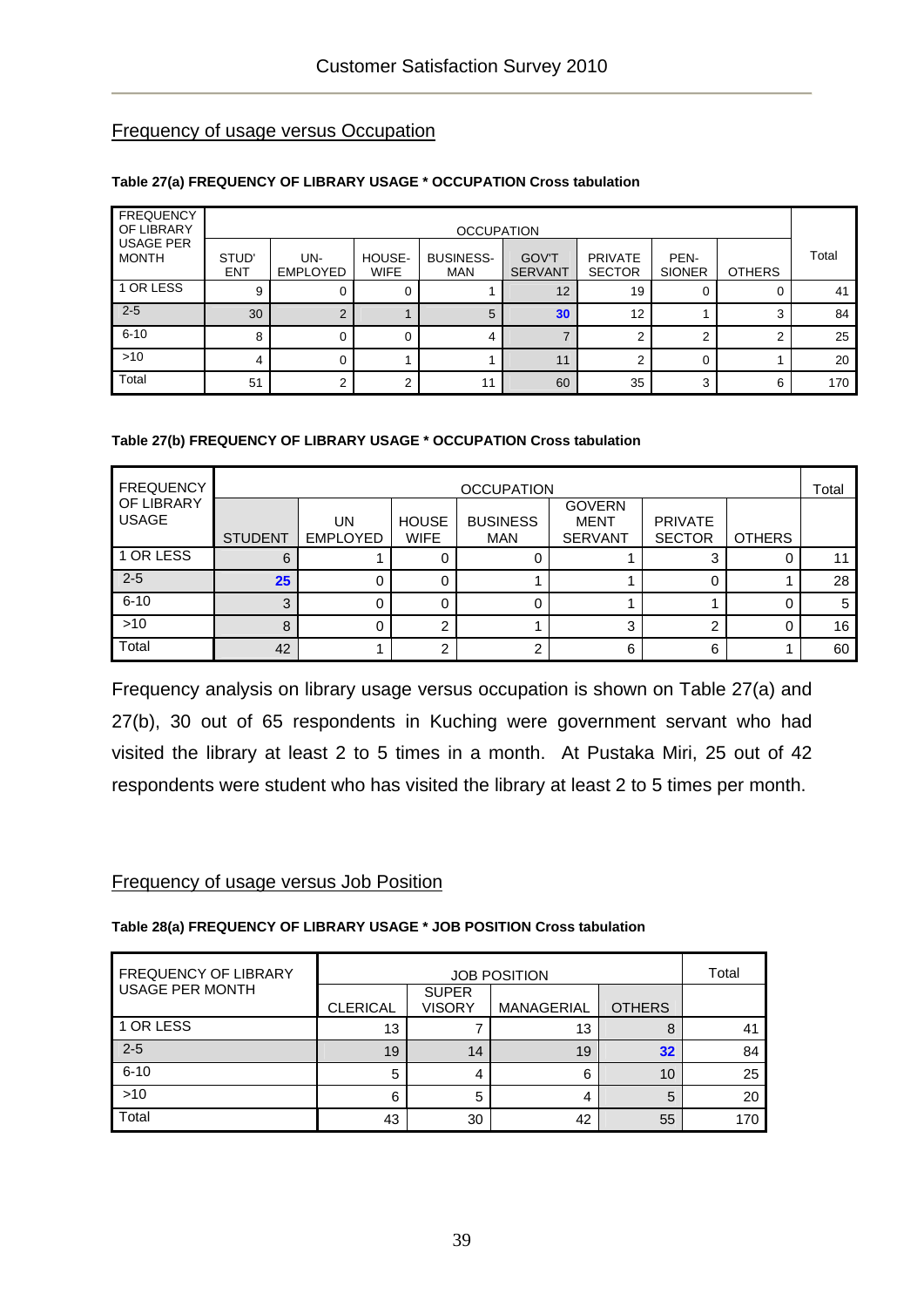| <b>FREQUENCY OF</b>  |                 | <b>JOB POSITION</b>                               |   |    |    |  |  |  |
|----------------------|-----------------|---------------------------------------------------|---|----|----|--|--|--|
| <b>LIBRARY USAGE</b> | <b>CLERICAL</b> | <b>SUPERVISORY</b><br><b>OTHERS</b><br>MANAGERIAL |   |    |    |  |  |  |
| 1 OR LESS            |                 |                                                   |   |    |    |  |  |  |
| $2 - 5$              | O               | ⌒                                                 |   | 25 | 28 |  |  |  |
| $6 - 10$             | O               |                                                   |   |    |    |  |  |  |
| $>10$                | 2               | 3                                                 |   | 11 | 16 |  |  |  |
| Total                | 3               |                                                   | ⌒ | 48 | 60 |  |  |  |

#### **Table 28(b) FREQUENCY OF LIBRARY USAGE \* JOB POSITION Cross tabulation**

Frequency analysis on library usage versus job position is shown on Table 28(a) and Table 28(b), 32 out of 55 respondents in Kuching from other category of work had visited the library at least 2 to 5 times per month. In Pustaka Miri, 25 out of 48 respondents from other category of work also had the same frequency in terms of library usage.

## **E. ANALYSIS ON OPEN-END QUESTION**

## **KUCHING**

#### **Question 1 - How can the quality of Pustaka Negeri Sarawak be improved?**  (Answers were taken verbatim)

| <b>Areas Suggested</b>                                                                 | <b>Respondents</b> |
|----------------------------------------------------------------------------------------|--------------------|
| <b>POLICY</b>                                                                          |                    |
| by revising the current service in order to improve it in the future<br>$1_{-}$        |                    |
| improve the opening hour and make it's longer<br>2.                                    |                    |
| 3.<br>improve the silent hour better exspecially during weekends where there are       |                    |
| lot of kids                                                                            |                    |
| it posible to operate early<br>4.                                                      |                    |
| 5.<br>library opening and closing hours                                                |                    |
| 6.<br>more proper signage to use facilities                                            |                    |
| 7.<br>more survey from customer and we can no what we can improve                      |                    |
| 8.<br>open early                                                                       |                    |
| 9.<br>operating hour, should open early at 10am                                        |                    |
| 10. the opening hours to start at 10 am or earlier during peak hours(exam time         |                    |
| for universities & school and to exterd closing hours up to 7pm                        |                    |
| 11. the service can be improve by implement the flexible hours of operating            |                    |
| including public holidays and after office hour                                        |                    |
|                                                                                        | 11<br>Total        |
| <b>CUSTOMER SERVICE/STAFF</b>                                                          |                    |
| educated the staff to be more friendly, open-minded, well mnner and do<br>1.           |                    |
| more good funtions that are entertaining the youngers                                  |                    |
| 2.<br>more counter staff                                                               |                    |
| 3.<br>staff to be more friendly                                                        |                    |
| the staff must be good in public relationship<br>4.                                    |                    |
| 5.<br>they need to train their staff in term of giving the good hospitality and try to |                    |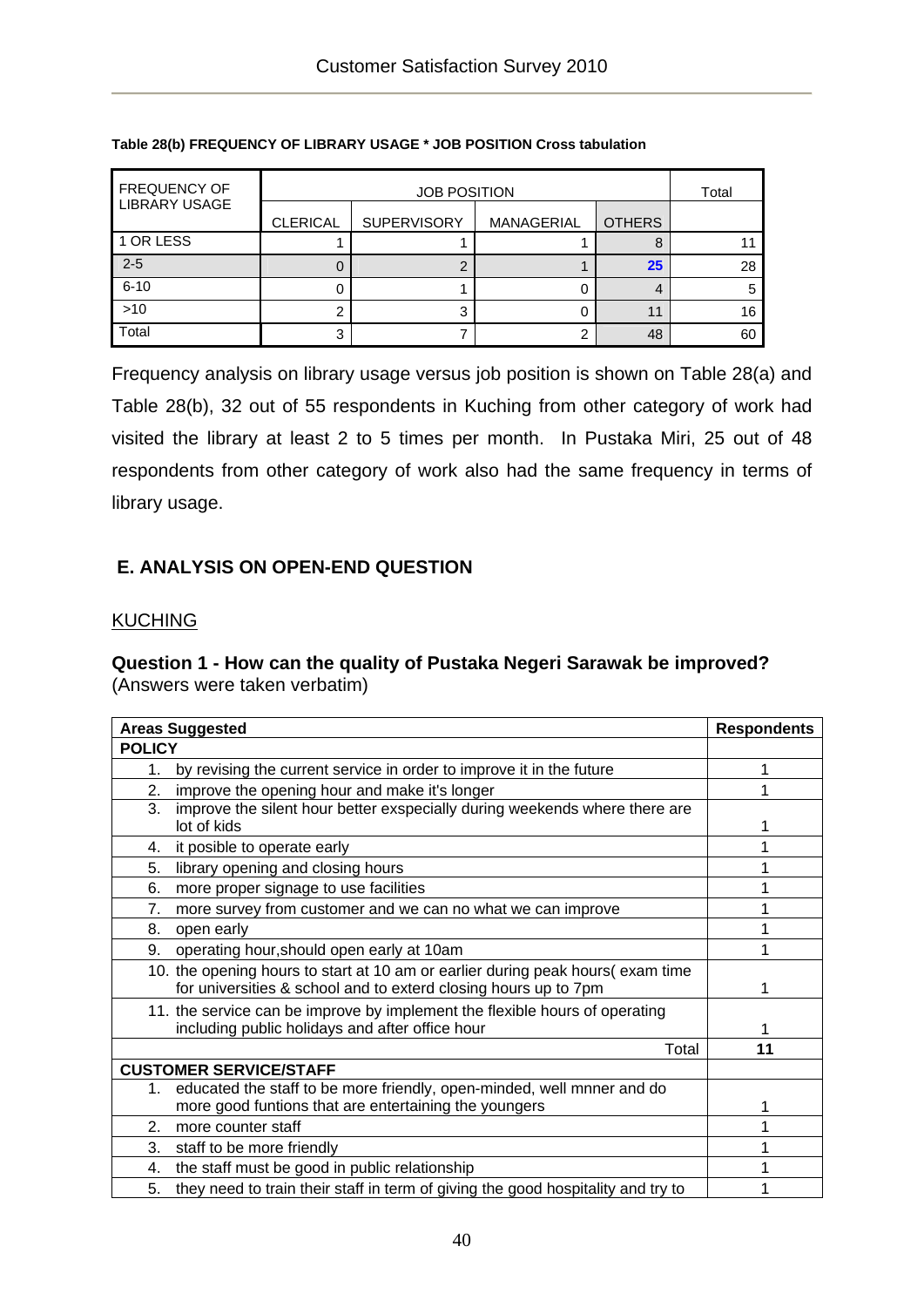|                   | calabrate with education institutions ands schools to need of student                                                                          |       |    |
|-------------------|------------------------------------------------------------------------------------------------------------------------------------------------|-------|----|
| 6.                | to improve on customer service                                                                                                                 |       | 1  |
| 7.                | to relocate staff counter based on services                                                                                                    |       | 1  |
|                   | 8. to train more good staff                                                                                                                    |       | 1  |
| 9.                | upgrade service and train library staff more off them                                                                                          |       | 1  |
|                   | 10. upgrading of the counter service                                                                                                           |       | 1  |
|                   |                                                                                                                                                | Total | 10 |
| <b>FACILITIES</b> |                                                                                                                                                |       |    |
|                   | 1. free wi-fi                                                                                                                                  |       | 1  |
| 2.                | menambah banyak lagi kemudahan                                                                                                                 |       | 1  |
| 3.                | more facilities                                                                                                                                |       | 1  |
|                   | 4. to provide more facilities                                                                                                                  |       | 1  |
|                   | 5. to provide part facilities                                                                                                                  |       | 1  |
|                   |                                                                                                                                                |       |    |
|                   | 6. use modern tool and technologi to improve the library section                                                                               |       | 1  |
| 7.                | more auto chekout machines, more book on music art and craft                                                                                   |       | 1  |
|                   | 12. to located security guard outside the library building                                                                                     |       | 1  |
|                   | 13. to provie more parking space                                                                                                               |       | 1  |
|                   | 14. to provide sport facilities                                                                                                                |       | 1  |
|                   |                                                                                                                                                | Total | 10 |
| <b>ACTIVITIES</b> |                                                                                                                                                |       |    |
| 1.                | by making a lot aktivities for the teenager or the adult                                                                                       |       | 1  |
| 2.                | by making more activities for the youth and old people                                                                                         |       | 1  |
| 3.                | create awareness among the staff through attend course about quility,                                                                          |       |    |
|                   | seminar, and so as                                                                                                                             |       | 1  |
|                   | 4. do more mobile library service to school                                                                                                    |       | 1  |
|                   | 5. I think pustaka can be organized more activities and completation to attract<br>more reader comes                                           |       |    |
|                   |                                                                                                                                                | Total | 5  |
|                   | <b>PROMOTION ON ACTIVITIES</b>                                                                                                                 |       |    |
|                   |                                                                                                                                                |       | 1  |
| 2.                | 1. lebih bykn promosi ke sekolah, ipta, ipts bg memeriahkn suasana<br>menyediakan banyak aktiviti untuk pelawat yang datang setiap hari contoh |       |    |
|                   | buat kuiz buat pengunjung serta iklankan setiap aktiviti yang diadakan                                                                         |       |    |
|                   | pustaka                                                                                                                                        |       | 1  |
| 3.                | more promoion and more program inside                                                                                                          |       | 1  |
| 4.                | put more information                                                                                                                           |       | 1  |
| 5.                | to provide more activities                                                                                                                     |       | 1  |
|                   |                                                                                                                                                | Total | 5  |
|                   | <b>EDUCATING PUBLIC</b>                                                                                                                        |       |    |
| 1.                | for this time, user needsome basic how to find a book                                                                                          |       | 1  |
| 2.                | if posible, we can online searh the the book through opac that we want go                                                                      |       |    |
|                   | before we go to the place my self                                                                                                              |       | 1  |
| 3.                | more information                                                                                                                               |       | 1  |
|                   |                                                                                                                                                | Total | 3  |
|                   | <b>STAFF COMPETENCY</b>                                                                                                                        |       |    |
|                   | 1. I would like to suggest that each libririan be trough and upgraded in their                                                                 |       |    |
|                   | knowledge& understanding of the field at information                                                                                           |       | 1  |
|                   |                                                                                                                                                | Total | 1  |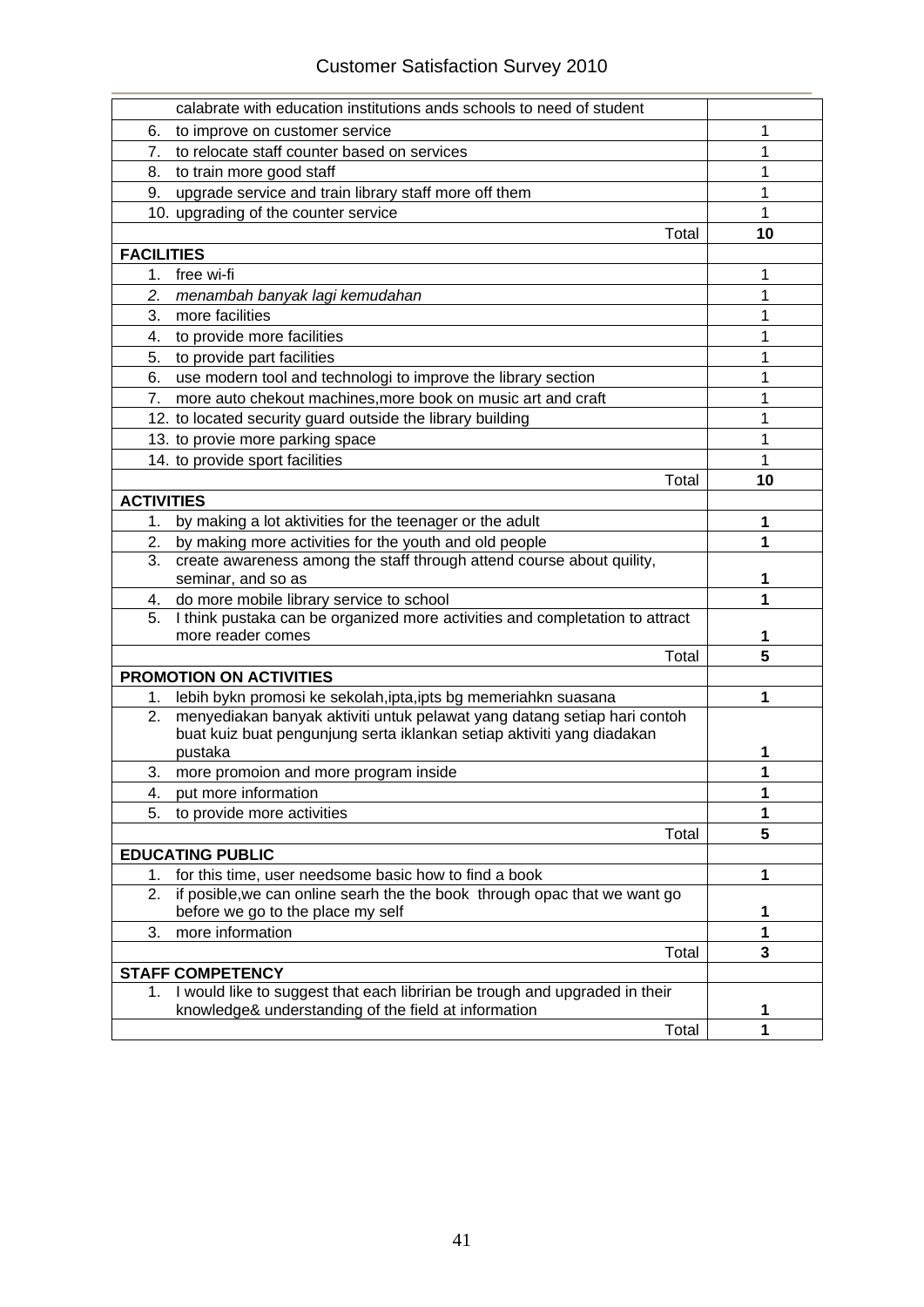| <b>WEB SITE</b>                                                             |  |
|-----------------------------------------------------------------------------|--|
| should have less cluttered homepage but with clear info on what acteractive |  |
| available and probly letter media quitly an facilities exist.               |  |
| Total                                                                       |  |

Based on the analysis on the open-ended questions, generally users in Kuching had suggested that in order to improve Pustaka Negeri's service quality; firstly, the library opening hours should be lengthened and made convenient to users. This involves policy matters. Secondly, customer service or staff treatment of users should be improved, as it is often commented that Pustaka's employees need to be further trained in order to improve public relations. Thirdly, the library facilities need to be enhanced and increased such as parking space, free wi-fi services and others. Fourthly, emphasis is given to having more activities for the youth. Fifthly, to intensify promotional efforts especially on Pustaka's activities. Sixthly, the need to educate the public on how to use the library system to search for library items. Finally, the need to increase staff competency in the library field and to enhance the current website to be more organized and not cluttered.

## **Question 2: What do you like the most about Pustaka Negeri Sarawak?**  (Answers were taken verbatim)

| <b>PLACE</b>                                                                        |  |
|-------------------------------------------------------------------------------------|--|
| I like the scenary and landskaping around the building, it's is very nice and<br>1. |  |
| interesting                                                                         |  |
| persekitaran yang mendamaikan dan menyediakan kemudahan internet<br>2.              |  |
| kepada setiap pengunjung                                                            |  |
| 3.<br>the serrounding is beautiful, clear & refreshing                              |  |
| tempat persekitaran yang mendamaikan dan ketenangan<br>4.                           |  |
| 5.<br>very enviroment                                                               |  |
| 6.<br>enviroment                                                                    |  |
| 7. the enviroment and the condusive of the place make me comfortable in doing       |  |
| my research and my study                                                            |  |
| 8.<br>nice place                                                                    |  |
| the enviroment<br>9.                                                                |  |
| 10. comfortable enviroment                                                          |  |
| 11. the view of the outside door                                                    |  |
| 12. I like the service and the enviroment, many information we can get there        |  |
| 13. landskap, beautiful building and good facilities                                |  |
| 14. enviroment                                                                      |  |
| 15. the enviroment that unspire me to study a dequate reference book                |  |
| 16. nice places                                                                     |  |
| 17. enviroment                                                                      |  |
| 18. I like the view of it's lake about its surrounding so peaceful                  |  |
| 19. I like that PNS has a enviroment for a student to study                         |  |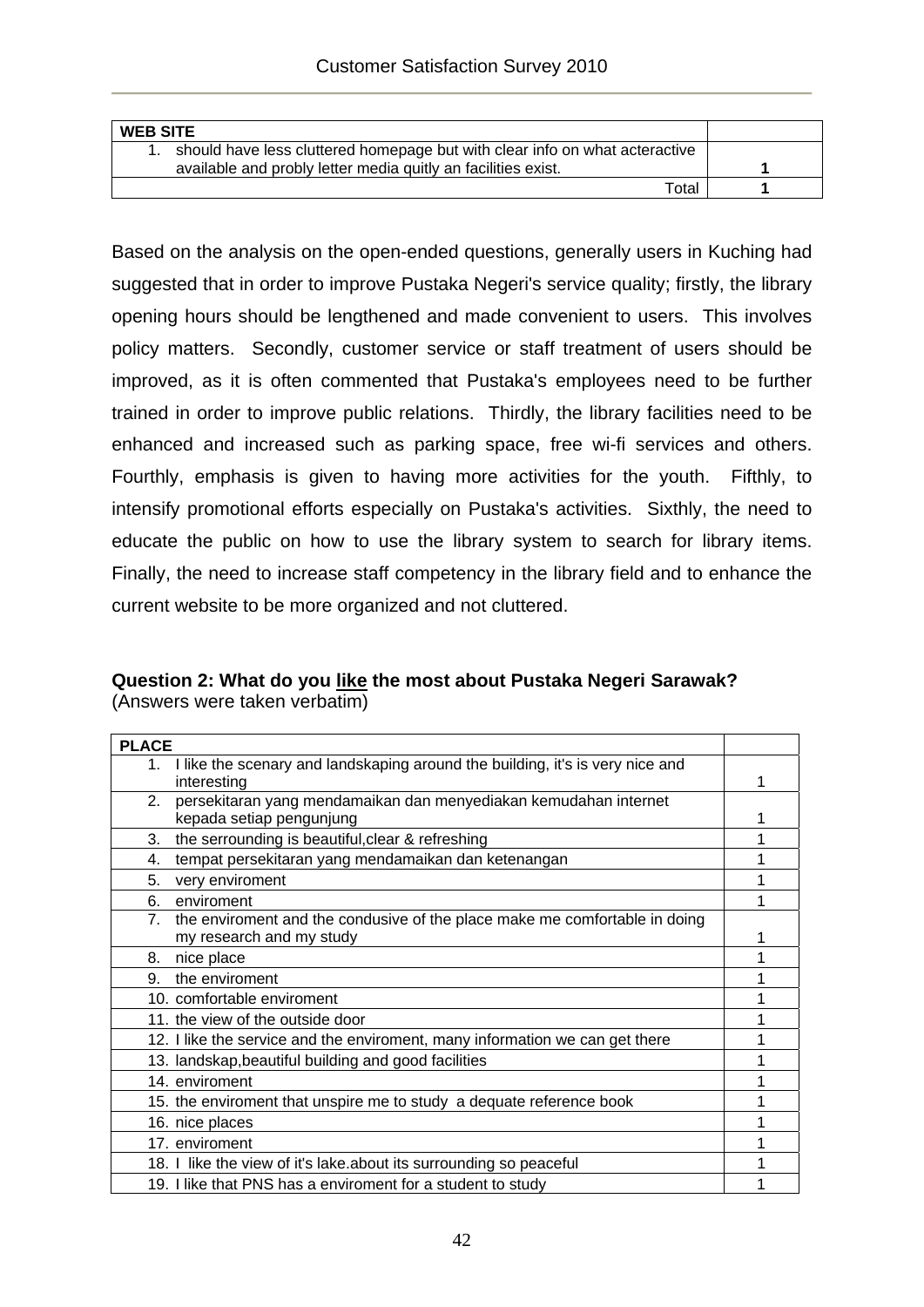## Customer Satisfaction Survey 2010

| 20. memenuhi segala keperluan harian seperti ilmu, tempat makan dan beribadat            | 1 |
|------------------------------------------------------------------------------------------|---|
| 21. firstly the surrounding and the good facilities                                      | 1 |
| 22. persekitaran yang nyaman dan selesa untuk mengulangkaji pelajaransama                |   |
| ada induvidu mahupun                                                                     | 1 |
| 23. nice place                                                                           | 1 |
| 24. the amblance                                                                         | 1 |
| 25. the enviroment                                                                       | 1 |
| 26. strategic location and peaceful sorrounding                                          | 1 |
| 27. strategic location and peaceful sorrounding                                          | 1 |
| 28. the news paper reading room and the peaceful lake view                               | 1 |
| 29. the enviroment                                                                       | 1 |
| 30. the surounding                                                                       | 1 |
| 31. infrastucture of building                                                            | 1 |
| 32. good enviroment                                                                      | 1 |
| 33. good place                                                                           | 1 |
| 34. the enviroment                                                                       | 1 |
| 35. enviroment                                                                           | 1 |
| 36. the building and enviroment                                                          | 1 |
| 37. it is a condusive place for study                                                    | 1 |
| 38. cleanliness                                                                          | 1 |
| 39. keadaan persekitaran yang aman dan tenteram                                          | 1 |
| 40. the enviroment                                                                       | 1 |
| 41. the enviroment                                                                       | 1 |
| 42. suasana yang bersih                                                                  | 1 |
| 43. the most that I dislike is surounding that make me easy to study and get             |   |
| information.                                                                             | 1 |
| 44. the enviroment of this place very peacful                                            | 1 |
| 45. kebersihan                                                                           | 1 |
| 46. the very quiet and clear enviroment                                                  | 1 |
| 47. nice scenary and inspirising enviroment to read and learn                            | 1 |
| 48. the enviroment                                                                       | 1 |
| 49. the lake                                                                             | 1 |
| 50. the view of the outside door                                                         | 1 |
| 51. the beautiful view                                                                   | 1 |
| 52. spacius and conducsive enviroment creat the thrue hospitally of the obsesy<br>itself | 1 |
| 53. the surrounding & convinient place to go                                             | 1 |
| 54. I like the green images of pustaka negeri sarawak                                    | 1 |
| 55. the enviroment                                                                       | 1 |
| 56. conducsive enviroment to relax                                                       | 1 |
| 57. very tidy                                                                            | 1 |
| 58. the conductsive enviroment for study                                                 | 1 |
| 59. nice landskap                                                                        | 1 |
| 60. the enviroment                                                                       | 1 |
| 61. tempatnya sunyi, ada kolam, sesuaiuntuk belajar                                      | 1 |
| 62. nice place                                                                           | 1 |
| 63. the conducsive enviroment                                                            | 1 |
| 64. the view of the outside door                                                         | 1 |
| 65. the enviroment                                                                       | 1 |
| 66. I like enviroment                                                                    | 1 |
| 67. the enviroment                                                                       | 1 |
| 68. conducsive enviroment to relax                                                       | 1 |
| 69. pond                                                                                 | 1 |
| 70. place and enviroment                                                                 | 1 |
|                                                                                          |   |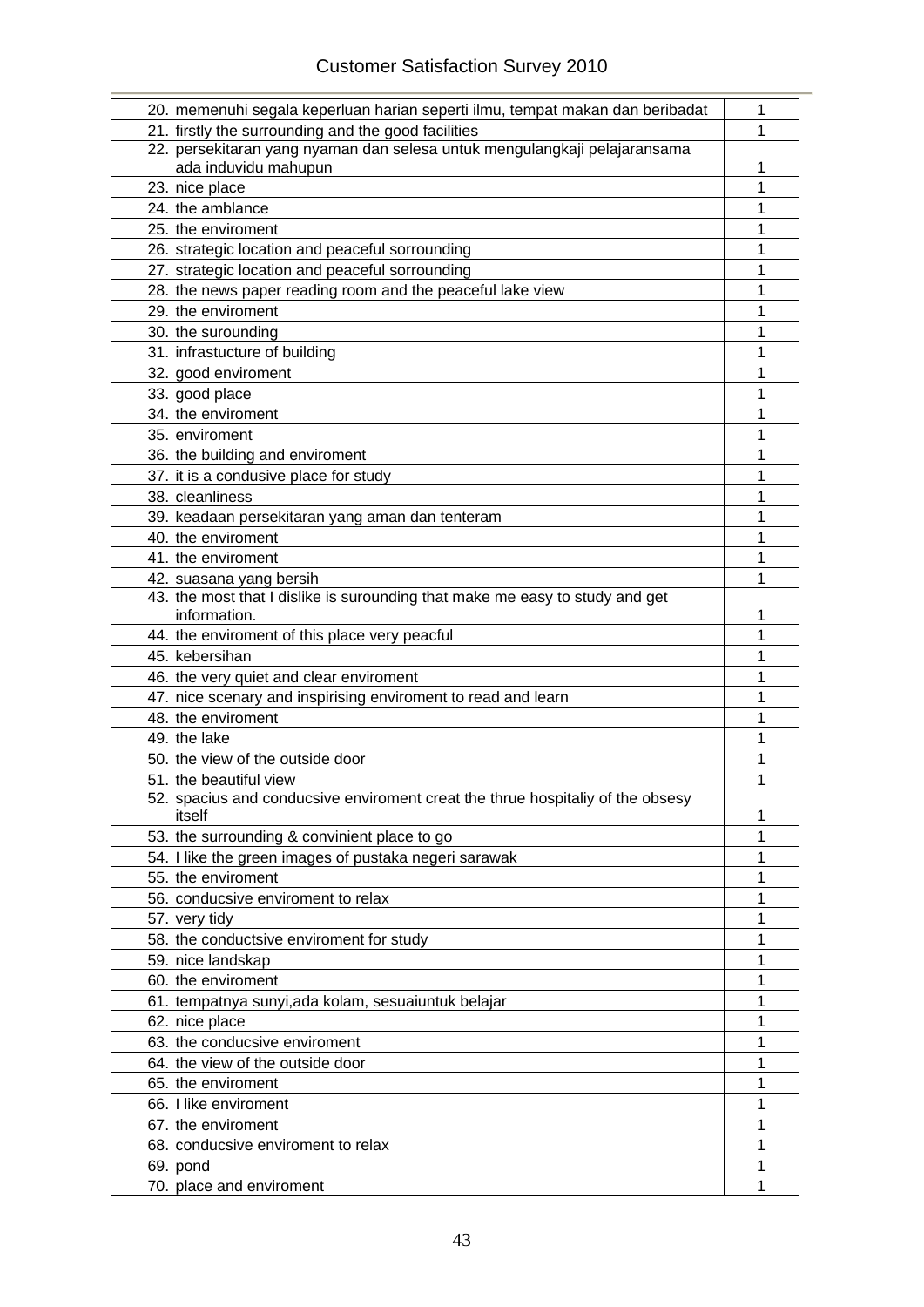| 71. quite.                                                                        | 1      |
|-----------------------------------------------------------------------------------|--------|
| 72. cleanliness                                                                   | 1      |
| 73. quite                                                                         | 1      |
| 74. provide a comfortable place for study                                         | 1      |
| 75. the way to getting information                                                | 1      |
| 76. comfortable area for study                                                    | 1      |
|                                                                                   | 76     |
| <b>FACILITIES</b>                                                                 |        |
| good facilities and quiet enviroment while studying which is following my<br>1.   |        |
| needs                                                                             | 1      |
| 2. recording cornes                                                               | 1      |
| 3. researh deparment<br>4. weekend facilities for children                        | 1<br>1 |
| 5. facilities, information and location                                           | 1      |
| PNS have a good in terms of facilities provide and comfortable to public or<br>6. |        |
| users                                                                             | 1      |
| 7. service                                                                        | 1      |
| 8. available online coverage                                                      | 1      |
| 9. wi-fi                                                                          | 1      |
| 10. interner service                                                              | 1      |
| 11. kemudahan yang lengkap                                                        | 1      |
| 12. dedicated room for discussion                                                 | 1      |
| 13. activities for children and parent                                            | 1      |
| 14. make more parkig space                                                        | 1      |
| 15. library facilities and service                                                | 1      |
| 16. easy access of information                                                    | 1      |
| 17. many room, big space                                                          | 1      |
| 18. easy access of information                                                    | 1      |
| 19. access to the internet                                                        | 1      |
| 20. the facilities                                                                | 1      |
| 21. the facilities                                                                | 1      |
| 22. the air conditioner is very effectly                                          | 1      |
| 23. the facilities                                                                | 1      |
|                                                                                   | 24     |
| <b>LIBRARY COLLECTIONS</b>                                                        |        |
| resources and information<br>1.                                                   | 1      |
| 2.<br>the linchon's corner with it's book, tapes, cd, etc                         | 1      |
| 3.<br>any collection                                                              | 1      |
| all book<br>4.                                                                    | 1      |
| 5.<br>all book                                                                    | 1      |
| 6.<br>reference book                                                              | 1      |
| bahan bacaan dan rujukan<br>7.                                                    | 1      |
| I like read book in library<br>8.                                                 | 1      |
| more online journal for graduete research<br>9.<br>10. the book                   | 1<br>1 |
|                                                                                   | 10     |
| <b>CUSTOMER SERVICE/STAFF</b>                                                     |        |
| friendly staff<br>1.                                                              | 1      |
| 2.<br>friendly staff                                                              | 1      |
| 3. frienly staff                                                                  | 1      |
| staff and the enviroment<br>4.                                                    | 1      |
| 5.<br>friendly staff                                                              | 1      |
| friendly staff<br>6.                                                              | 1      |
|                                                                                   | 6      |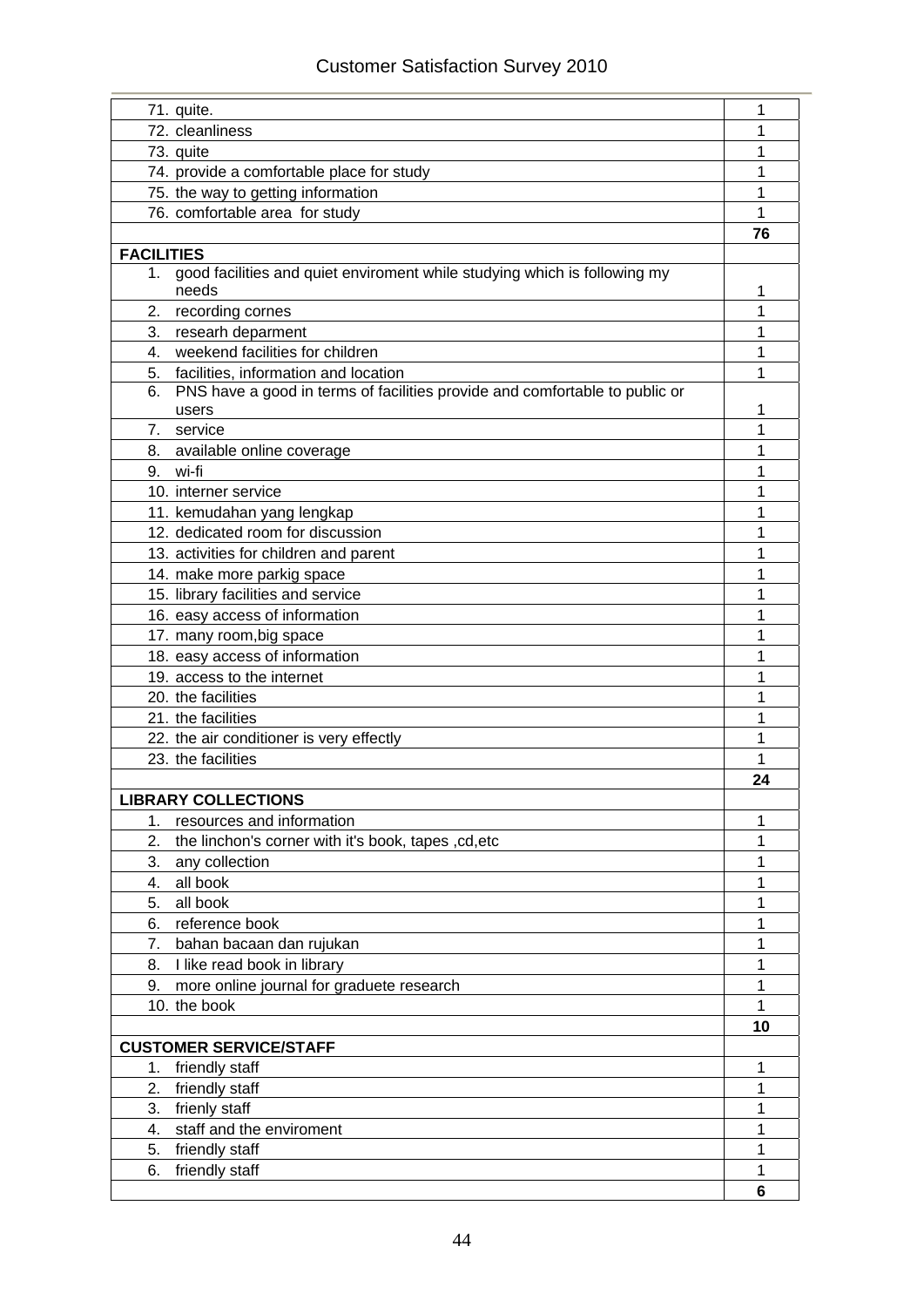| <b>GENERAL</b>                         |   |
|----------------------------------------|---|
| wedding<br>1.                          |   |
| 2. noise and no case attitude of users |   |
| read the news<br>3.                    |   |
| many type f book<br>4.                 |   |
| every perfect<br>5.                    |   |
| everything<br>6.                       |   |
| 7. all thing in pustaka                |   |
| so far is very good<br>8.              |   |
| I like it<br>9.                        |   |
|                                        | 9 |

Analysis on question pertaining to what users like about Pustaka Negeri shows that firstly, most of them like Pustaka because it is a place conducive for learning, its building surrounded by nature, the cleanliness, ambience and quietness of the place. Secondly, its facilities such as Internet services, access to information and public facilities during week end among others, thirdly, the available library collections, and finally its friendly employees.

## **Question 3: What do you dislike the most about Pustaka Negeri Sarawak?**  (Answers were taken verbatim)

| <b>FACILITIES</b>                                                      |    |
|------------------------------------------------------------------------|----|
| no public phone - not funtion -<br>1.                                  | 1  |
| 2.<br>no parking space - not enoughh -                                 | 1  |
| 3.<br>no parking space - not enough                                    | 1  |
| no free wifi here<br>4.                                                | 1  |
| 5.<br>canteen (food) not to much choice                                | 1  |
| 6.<br>available for parking areas, limited parking for motocycle users | 1  |
| canteen (food) not to much choice<br>7.                                | 1  |
| kantin<br>8.                                                           |    |
| 9. parking space so limited                                            | 1  |
| 10. parking space so limited and not safe                              |    |
| 11. the quality of food and service of the café                        | 1  |
| 12. parking not enough                                                 |    |
| 13. the parking lot is not enough                                      | 1  |
| 14. the parking lot is not enough                                      |    |
| 15. can't borrow some book from arkib                                  | 1  |
| 16. I thought that dislike café because lake of food that cheaper      |    |
| 17. parking area                                                       |    |
| 18. the limited online service                                         |    |
| 19. the cafeterai                                                      |    |
| 20. limited parking space                                              |    |
| 21. limited parking space                                              |    |
| 22. parking                                                            |    |
| 23. only member can use internet                                       |    |
|                                                                        | 23 |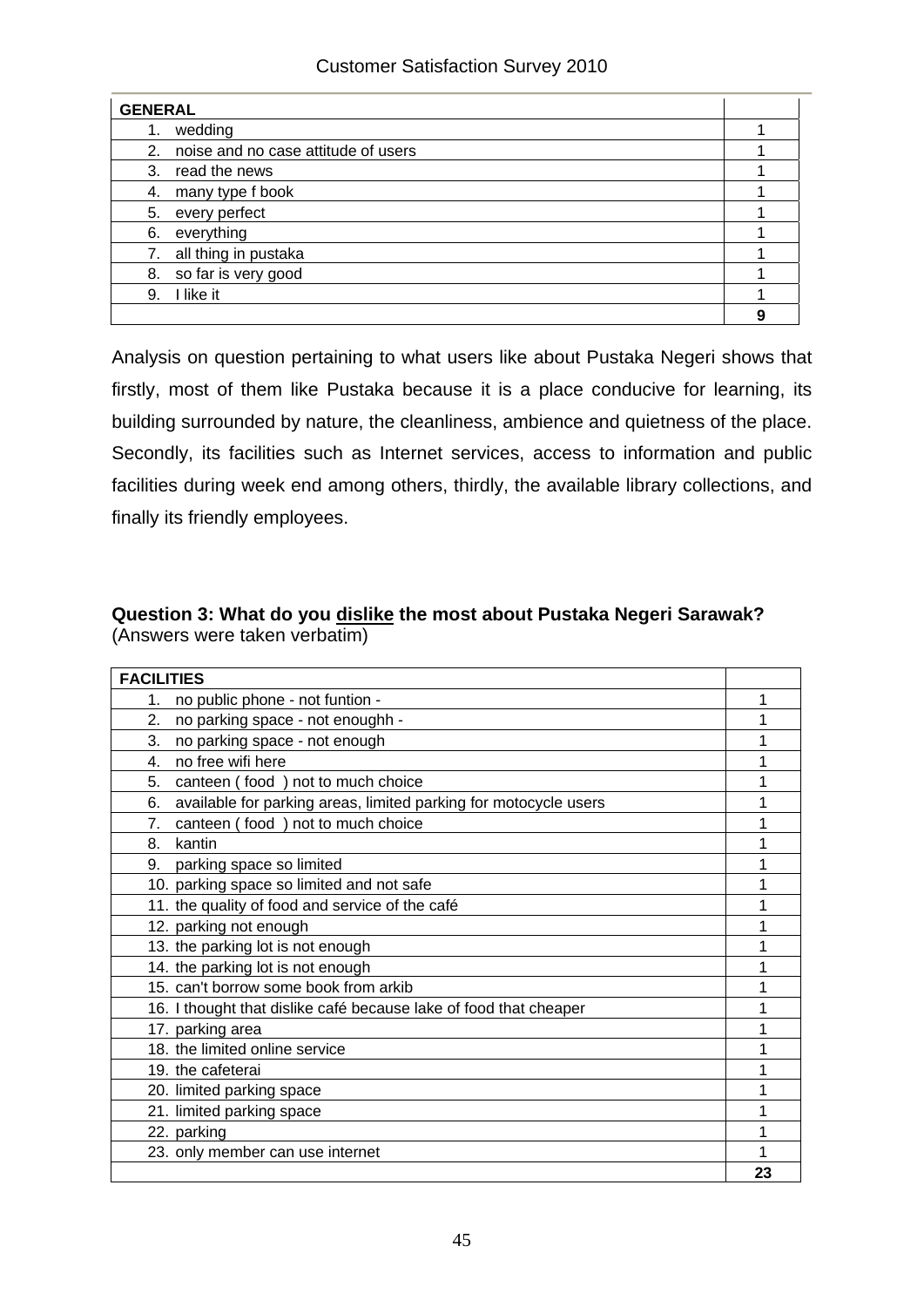## (Answers were taken verbatim)

| <b>PLACE</b>   |                                                                                             |    |
|----------------|---------------------------------------------------------------------------------------------|----|
|                | 1. a bit too far to reach unless you have transport because there is no public              |    |
|                | transport available                                                                         | 1  |
| 2.             | jarak jauh perlu kenderaan awam untuk ke perpustakaan                                       | 1  |
| 3.             | expensive fuel                                                                              | 1  |
| 4.             | far from town                                                                               | 1  |
| 5.             | located far away from my lworking place                                                     | 1  |
| 6.             | locatin, too far                                                                            | 1  |
|                | 7. quite a distance from my house                                                           | 1  |
| 8.             | I don't like the tranparent stairscase                                                      | 1  |
|                |                                                                                             | 8  |
|                | <b>ENVIRONMENT</b>                                                                          |    |
| 1.             | noise                                                                                       | 1  |
|                | 2. the visitor and user the always make noise                                               | 1  |
| 3.             | some of teenagers dnt want to study only make a noise and disturd other<br>paople for study | 1  |
|                | 4. sometime noise                                                                           | 1  |
|                | 5. aircond too cold                                                                         | 1  |
| 6.             |                                                                                             | 1  |
|                | of the room is too cold temperature                                                         | 6  |
| <b>POLICY</b>  |                                                                                             |    |
|                | 1. i dislike that the PNS only open for 8 hours when I want study longer                    | 1  |
| 2.             |                                                                                             |    |
|                | the bussiness hour and the café. Its need to be improve in future                           | 1  |
| 3.             | opening time is limited 11-7 only                                                           | 1  |
|                | 4. close early                                                                              | 1  |
| 5.             | cannot bring food inside                                                                    | 1  |
|                |                                                                                             | 5  |
|                | <b>LIBRARY COLLECTIONS</b>                                                                  |    |
| 1.             | I dislike having no up to date newspaper                                                    | 1  |
| 2.             | kekurangan bahan bacaan yang tidak lengkap                                                  | 1  |
| 3.             | no enough book on bahasa melayu                                                             | 1  |
|                |                                                                                             | 3  |
| <b>SAFETY</b>  |                                                                                             |    |
| 1.             | bad safety outside of the building (Pustaka)                                                | 1  |
| 2.             | security of parking                                                                         | 1  |
| 3.             | no security past                                                                            | 1  |
|                |                                                                                             | 3  |
| <b>GENERAL</b> |                                                                                             |    |
| 1.             | no komen, tiada yang tidak menyueronokkan kerana di sini semua kemudahan<br>disediakan      | 1  |
| 2.             | fhotographer                                                                                | 1  |
| 3.             | certain deparment and place very good                                                       | 1  |
| 4.             | the caferia                                                                                 | 1  |
| 5.             | the transport stairs                                                                        | 1  |
| 6.             | nothing yet since everything well organise, thanks                                          | 1  |
| 7.             | its very perfect                                                                            | 1  |
| 8.             | people inside the building at main lobby sometimes cannot behave                            |    |
|                | themselves when enter PNS                                                                   | 1  |
| 9.             | wedding photographer                                                                        | 1  |
|                | 10. not welcome entrance                                                                    | 1  |
|                |                                                                                             | 10 |

(Answers were taken verbatim)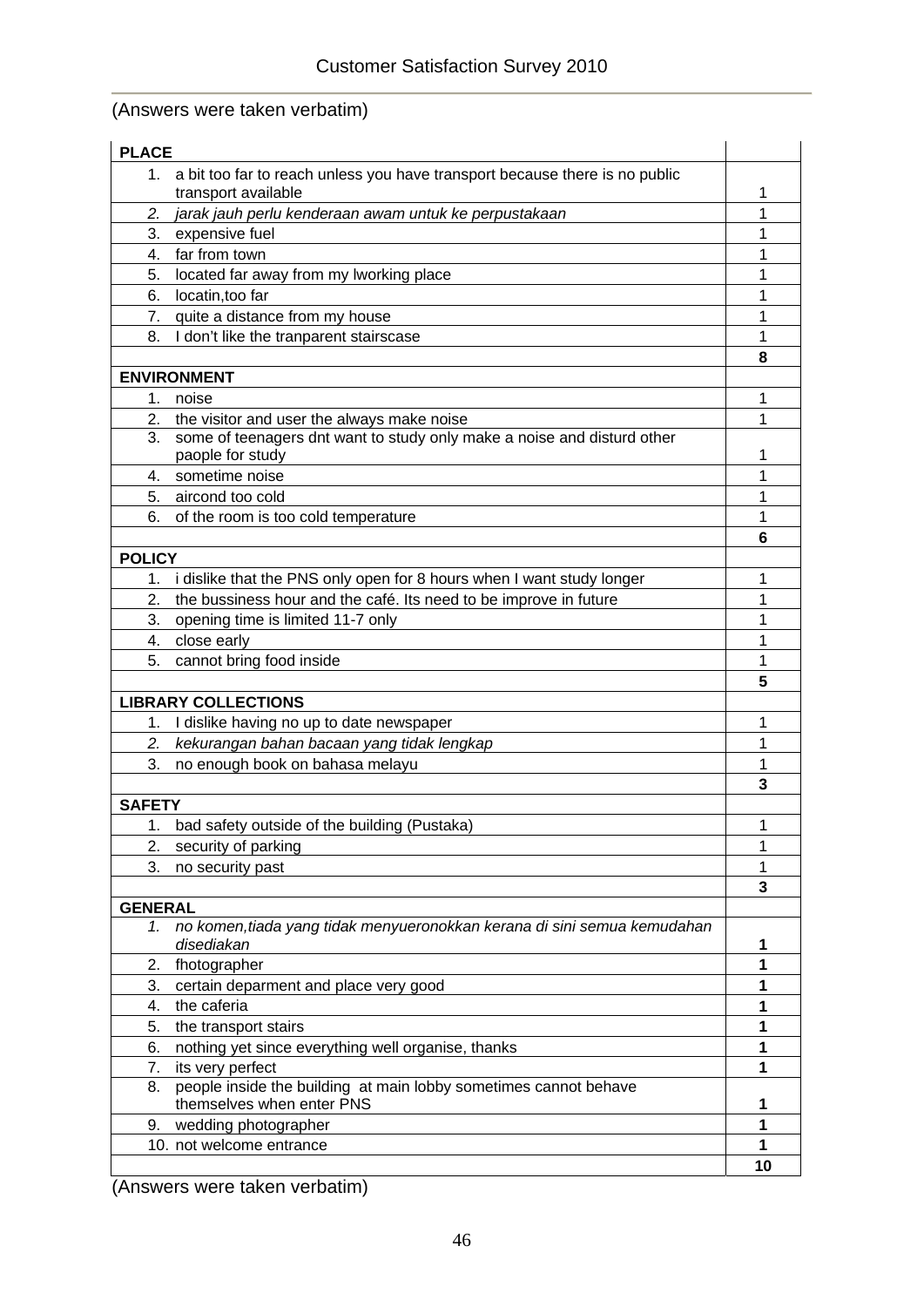Analysis on questions on what users dislike about Pustaka Negeri in general shows firstly, facility was most voted as inadequate. Users dislike the fact that there is insufficient parking space at the library and the quality of the food and services provided by the cafeteria does not meet their expectation. Secondly, the distance of the library is too far from their homes or working place, thirdly, users dislike the noisy environment that the library can have at times, fourthly is on the library opening hours which does not meet their convenience. This is again to do with policy matter, fifthly is lack of Bahasa Malaysia books as part of the existing library collections. Finally users also expressed their dislikes on safety issues, whereby outside the library is not safe for them.

## MIRI

 **Question 1 - How can the quality of Pustaka Negeri Sarawak be improved?**  (Answers were taken verbatim)

|                  | <b>LIBRARY COLLECTIONS</b>                                                       |    |
|------------------|----------------------------------------------------------------------------------|----|
| 1.               | Can be improved by adding more books related to the studies of                   |    |
|                  | PMR/SPM/STPM which is relevant                                                   |    |
| 2.               | Adding more books                                                                | 1  |
| $\overline{3}$ . | It can be improved by adding more reference books so that it will easy for us to |    |
|                  | do reference                                                                     |    |
| 4.               | Please supply more magazines                                                     | 1  |
| 5.               | Need to place more book for information                                          | 1  |
| 6.               | Import more books                                                                | 1  |
| 7.               | More books                                                                       | 1  |
| 8.               | More books                                                                       | 1  |
| 9.               | More tradisional books and need some music                                       | 1  |
|                  | 10. Get more book                                                                | 1  |
|                  | 11. Provide more reference books for students                                    | 1  |
|                  | 12. Provide do more reference books and computer                                 | 1  |
|                  |                                                                                  | 12 |
| <b>FACILITY</b>  |                                                                                  |    |
| 1.               | It can be improved by makings us easily connect to Internet in order to look for |    |
|                  | information and the staff must be more friendly and up to                        | 1  |
| 2.               | More easy way to borrow the library books                                        | 1  |
| 3.               | Need to place more table and chair                                               | 1  |
| 4.               | Need to place more table and chair for study purpose                             | 1  |
| 5.               | Improve the internet connection speed                                            | 1  |
| 6.               | Pustaka Sarawak must remove all of the speaker on Computer. Because manu         |    |
|                  | people use the computer with very noise sound. Please keep attention for this    |    |
|                  | problem                                                                          | 1  |
| 7.               | Need more table and chairs especially when schools exams are near                | 1  |
| 8.               | Upgrade the computer and the internet speed                                      | 1  |
| 9.               | Improve the speed of internet to search for information                          | 1  |
|                  | 10. Provide user latest information and facilities                               |    |
|                  |                                                                                  | 10 |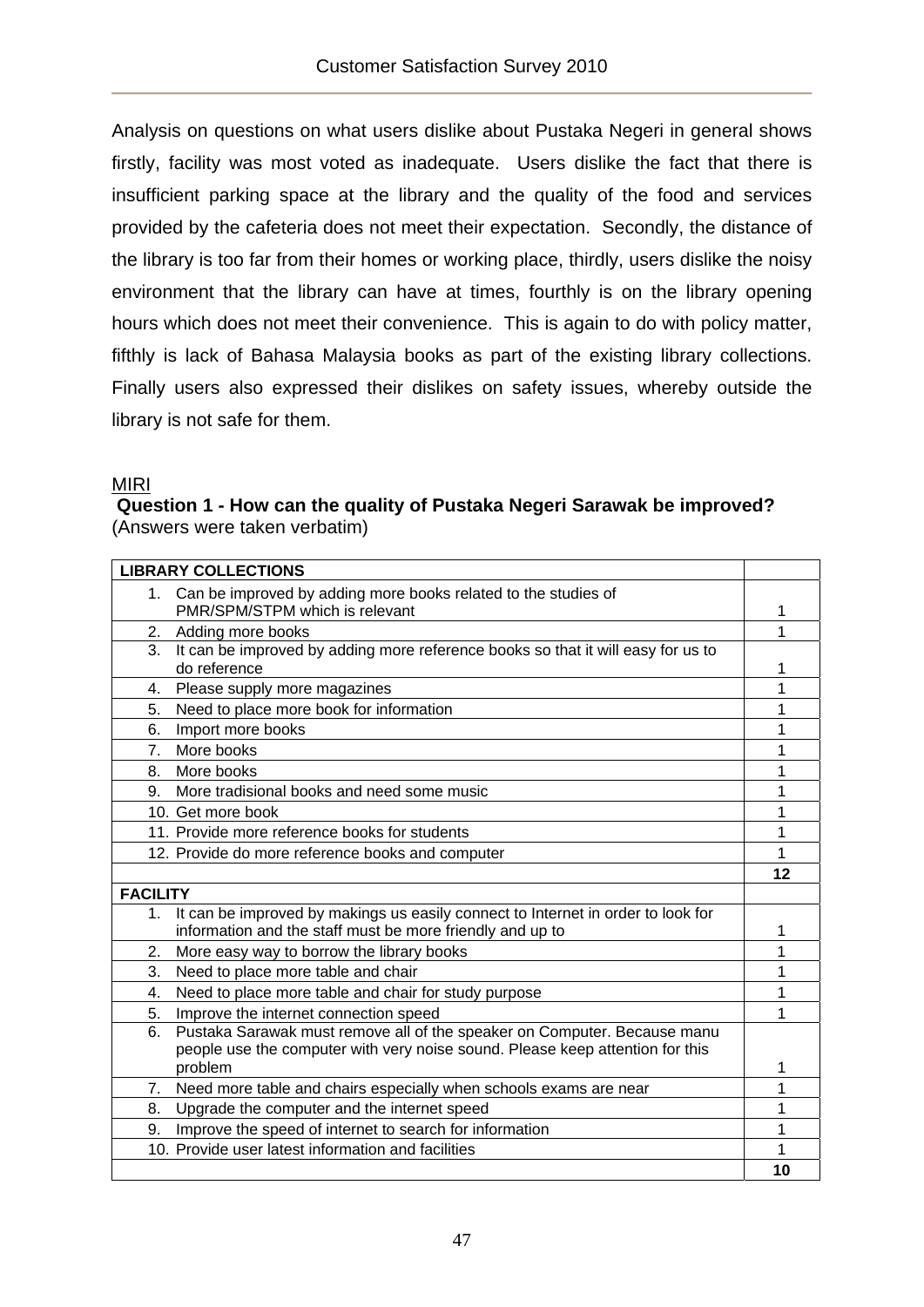#### (Answers were taken verbatim)

| <b>POLICY</b>     |                                                                                |              |
|-------------------|--------------------------------------------------------------------------------|--------------|
| 1.                | Operating hours include Public Holiday                                         | 1            |
| 2.                | Increase the number of books                                                   | 1            |
| 3.                | Change business hours (10am - 8pm/9pm)                                         | 1            |
| 4.                | Move air cond                                                                  | 1            |
| 5.                | More bigger space to study                                                     | 1            |
| 6.                | Open to public @ 9.00am instead of 11.00am                                     | 1            |
| 7.                | Do exten longer hour of Service                                                | 1            |
| 8.                | More books and let us bring our buys and water in                              | 1            |
| 9.                | More book let us bring our bags abd water in                                   | 1            |
|                   |                                                                                | 9            |
| <b>ACTIVITIES</b> |                                                                                |              |
| 1.                | Make more activity                                                             | 1            |
| 2.                | Make more activity                                                             | 1            |
| 3.                | Make more effective events to make people love to fo her                       | 1            |
|                   |                                                                                | 3            |
|                   | <b>CUSTOMER SERVICE/STAFF</b>                                                  |              |
| 1.                | Quality of service can be improved by provided a friendly worker, comfortable  |              |
|                   | place for everyone to study and more table in library to students who do their |              |
|                   | work there                                                                     | 1            |
| 2.                | More friendly Staff                                                            | 1            |
| 3.                | More friendly Staff                                                            | 1            |
|                   |                                                                                | 3            |
|                   | PROMOTION/ACTIVITIES                                                           |              |
| 1.                | Go to the secondary school give them awareness about reading                   | 1            |
| 2.                | Promotion                                                                      | 1            |
|                   |                                                                                | $\mathbf{2}$ |
| <b>SAFETY</b>     |                                                                                |              |
| 1 <sub>1</sub>    | Pustaka Negeri Sarawak should being take notes on these gangstars which will   |              |
|                   | being disturbing the students or users inside Pustaka.                         | 1            |
|                   |                                                                                | 1            |
| <b>GENERAL</b>    |                                                                                |              |
| 1.                | 1st time at Pustaka                                                            | 1            |
| 2.                | The bigger the library the better                                              | 1            |
| 3.                | Just improved                                                                  | 1            |
| 4.                | Can find the information by using the computer                                 | 1            |
| 5.                | Everything                                                                     | 1            |
| 6.                | Improved from the feedback and comment                                         | 1            |
| 7.                | Nothing. The service is perfect. Thumbs up !                                   | 1            |
|                   |                                                                                | 7            |
|                   |                                                                                |              |

(Answers were taken verbatim)

For Pustaka Miri, generally users had suggested that in order to improve its service quality; foremost, the existing library collections need to be increased and variety be added. Secondly, facilities in terms of computers need to be upgraded and Internet connections need speed-up at the same time more tables and chairs be made available to meet demands during peak hours. Thirdly, the current library opening hours need to be changed to meet their convenience, which involves Pustaka's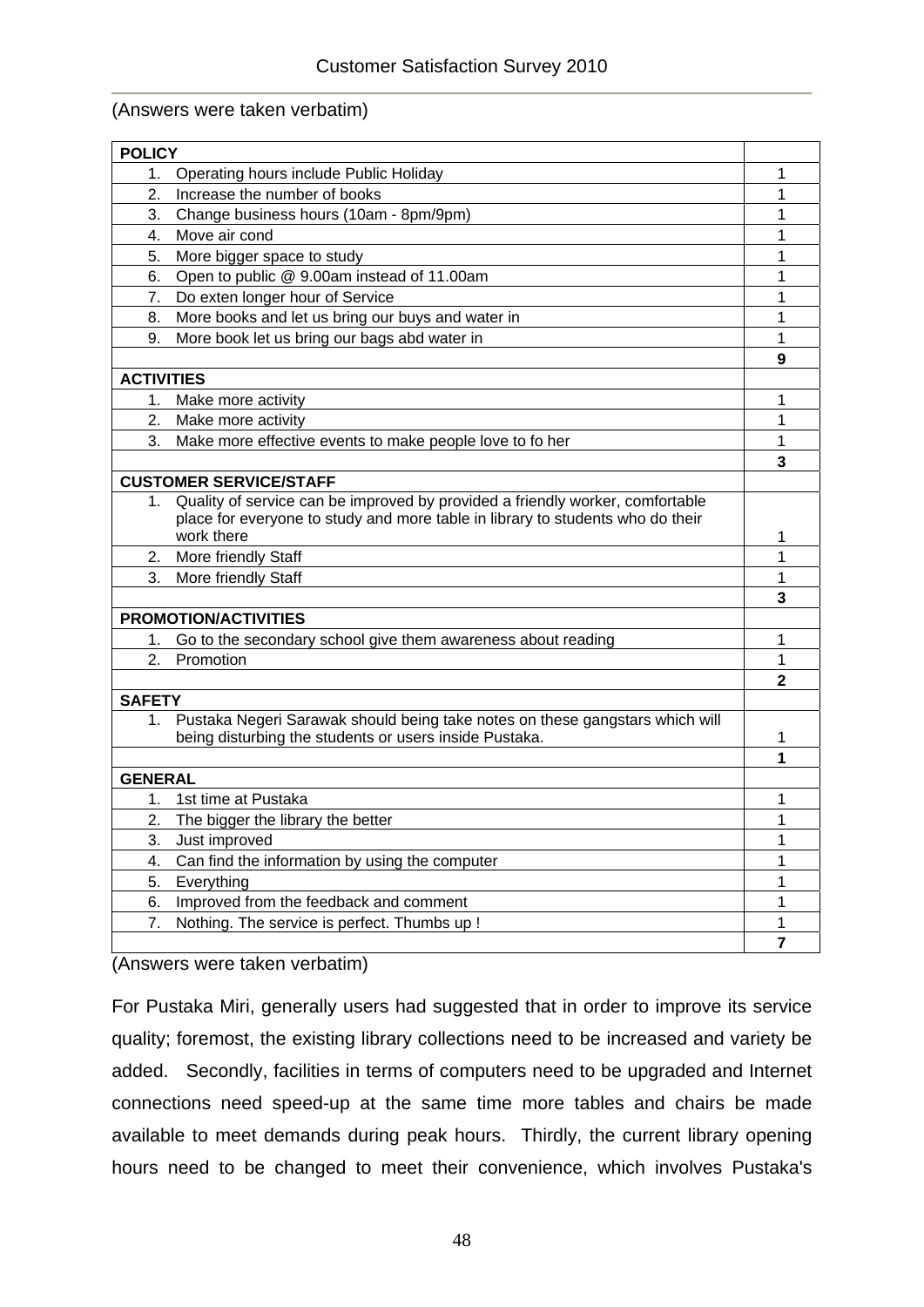policy. Fourthly, Pustaka's staff needs to be more friendly and approachable. Finally, promotion on the library activities needs to be intensified, other than that public safety inside the library need to be enhanced.

## **Question 2: What do you like the most about Pustaka Negeri Sarawak?**  (Answers were taken verbatim)

|                 | <b>ENVIRONMENT</b>                                         |    |
|-----------------|------------------------------------------------------------|----|
|                 | 1. A quite place to study                                  | 1  |
| 2.              | Convenient, Clean, Quiet                                   | 1  |
| 3.              | It clean and col                                           | 1  |
| 4.              | Quiet and easy to study                                    | 1  |
| 5.              | Quiet environment                                          | 1  |
| 6.              | Quiet place for study                                      | 1  |
| 7.              | Quietness of the place                                     | 1  |
| 8.              | Quietness, cleanliness, spacious, accessible               |    |
| 9.              | Quiety study environment                                   | 1  |
|                 | 10. Quiteness and cleanliness                              | 1  |
|                 | 11. The cleanliness and good service                       | 1  |
|                 | 12. The environment is suitable for studying and doing     | 1  |
|                 | 13. The quiet environment                                  | 1  |
|                 | 14. The situation and the feeling of peace, quiet place    | 1  |
|                 | 15. The suasana yang quiet and not very hot                | 1  |
|                 | 16. Very quiet                                             | 1  |
|                 | 17. Very quiet, clean and the information is clear         | 1  |
|                 |                                                            | 15 |
| <b>FACILITY</b> |                                                            |    |
| 1.              | Air cond, the quitness                                     | 1  |
| 2.              | Air conditioned, internet access                           | 1  |
| 3.              | Aircond and the surrounding*                               |    |
| 4.              | <b>Building &amp; facilities</b>                           | 1  |
| 5.              | Can surf internet and borrow boks                          | 1  |
| 6.              | Can use the discussion room with a cheap price and the     |    |
|                 | internet connection not bad                                | 1  |
| 7.              | Can use the discussion room with a cheap price per now     | 1  |
| 8.              | Do teach the learning of computer                          | 1  |
| 9.              | I can online free and as long as I want when I be a member | 1  |
|                 | 10. I can online free of charge when I be the member       | 1  |
|                 | 11. I can surf the internet                                | 1  |
|                 | 12. It's facility was equipped with modern technology      | 1  |
|                 | 13. Quietness, cleanliness, spacious, accessible*          |    |
|                 | 14. Reference Books                                        | 1  |
|                 | 15. The cleanliness and good service*                      |    |
|                 | 16. The internet shut down                                 | 1  |
|                 | 17. Very quiet, clean and the information is clear*        |    |
|                 |                                                            | 13 |
| <b>PLACE</b>    |                                                            |    |
| 1.              | A proper place to Study                                    | 1  |
| 2.              | Good place to do the group learning and group study        | 1  |
| 3.              | Aircond and the surrounding*                               |    |
| 4.              | Good infrastructure                                        | 1  |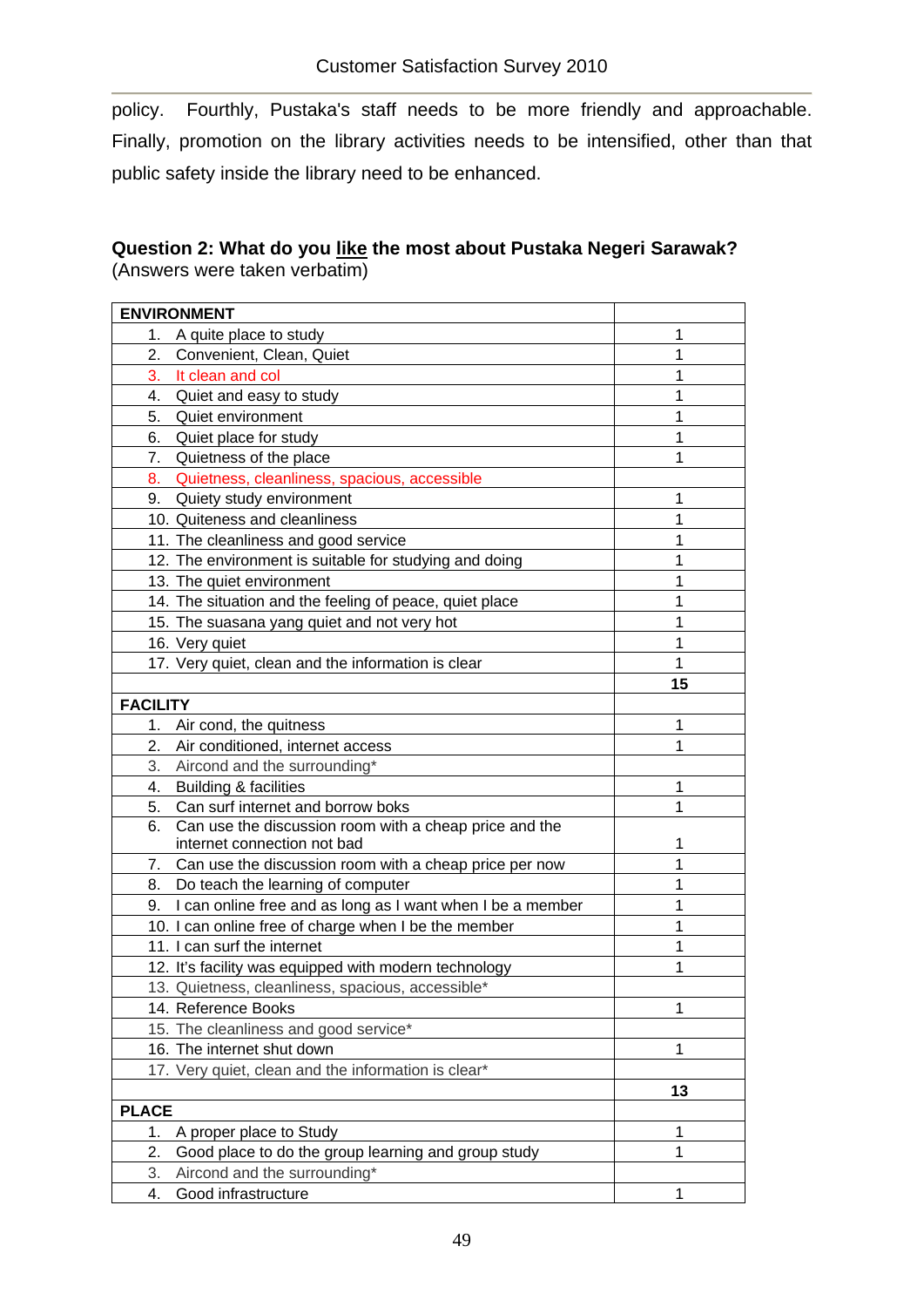| 5.<br>Good place to do the group learning and group study                   |    |
|-----------------------------------------------------------------------------|----|
| Good place to study<br>6.                                                   |    |
| It clean<br>7.                                                              |    |
| It clean and col*<br>8.                                                     |    |
| 9.<br>It is a peaceful place like no other                                  |    |
| 10. It looks modern                                                         |    |
| 11. Quietness, cleanliness, spacious, accessible*                           |    |
| 12. The conducive surrounding. A great surrounding for students<br>to study |    |
| 13. The library                                                             |    |
| 14. Very peaceful and charming                                              |    |
| 15. Very peaceful place for relaxing                                        |    |
|                                                                             | 12 |
| <b>GENERAL</b>                                                              |    |
| Everything<br>1.                                                            |    |
| 2.<br>Feel comfortable                                                      |    |
| 3.<br>friends                                                               |    |
| I like you<br>4.                                                            |    |
| 5.<br>Noisy situation when manu person in Pustaka                           |    |
| PNS have everything that can hels student to do revision and<br>6.<br>studv |    |
| The have all we need it<br>7.                                               |    |
|                                                                             |    |

(Answers were taken verbatim)

Analysis on question pertaining to what users like about Pustaka Miri shows that firstly, the library environment was voted the most significant factor and the fact that the library is quiet, peaceful and clean, makes the library conducive for learning. Secondly, the library facility is chosen because of the free Internet connection for members, and cheaper rate for non-members as well as the pleasant cool environment inside the library makes them comfortable. Finally, users in Miri believed that the library is a place conducive for their learning needs because of its building infrastructure, cleanliness and peacefulness of its surroundings.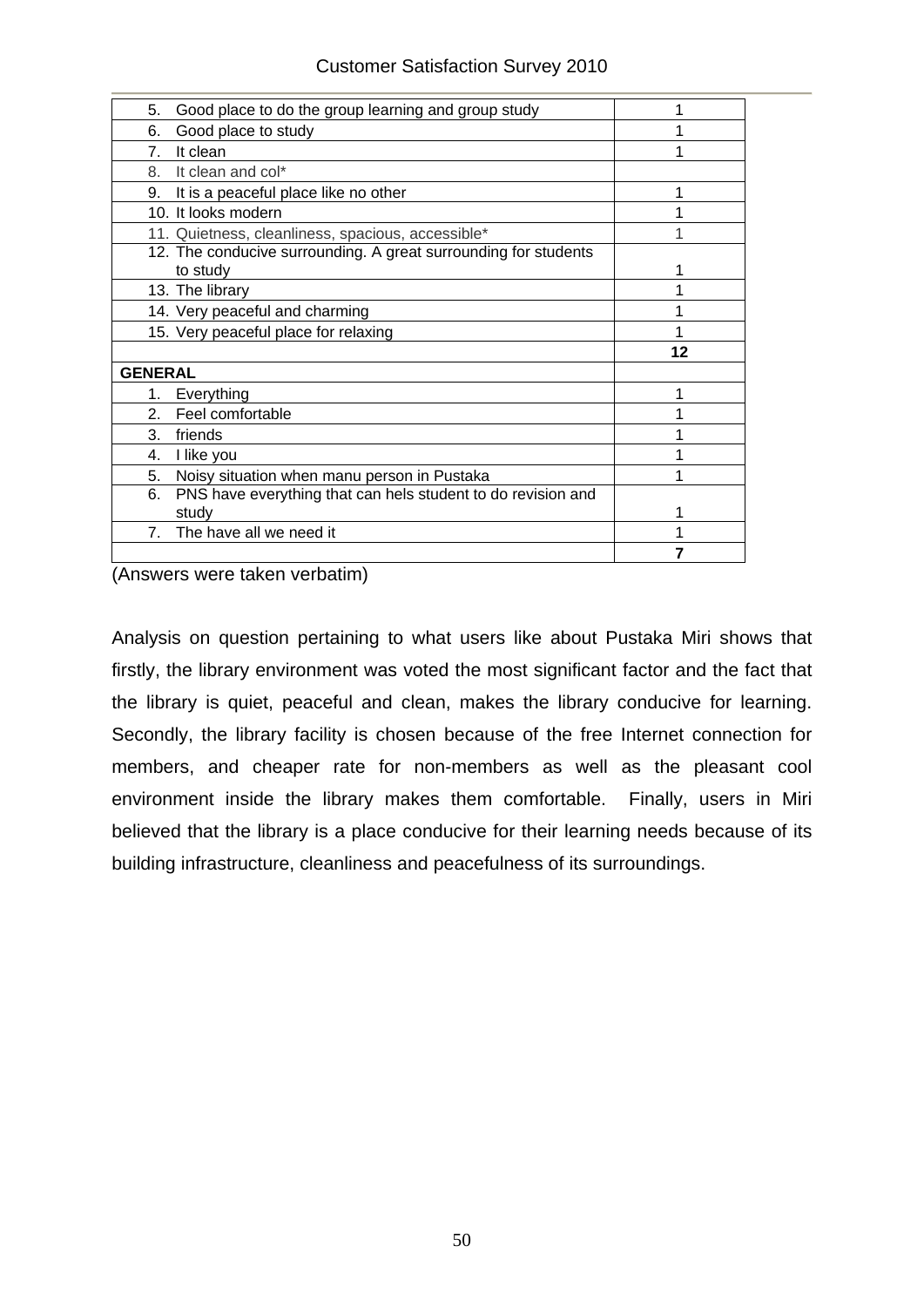## **Question 3: What do you dislike the most about Pustaka Negeri Sarawak?**  (Answers were taken verbatim)

| <b>FACILITY</b> |                                                                                                                   |              |  |  |  |  |
|-----------------|-------------------------------------------------------------------------------------------------------------------|--------------|--|--|--|--|
| 1.              | Chair and table not enough                                                                                        |              |  |  |  |  |
| 2.              | Not enough books on cooking and we are not allowed to bring our bags<br>and water in which is veri inconvenient*  |              |  |  |  |  |
| 3.              | Insufficient study tables and chairs                                                                              |              |  |  |  |  |
| 4.              | Intenet line and some of the books are outdated                                                                   |              |  |  |  |  |
| 5.              | Lagging of the computer                                                                                           |              |  |  |  |  |
| 6.              | No revising book for the students (form 1-form 5), the internet<br>sometimes lagging                              |              |  |  |  |  |
| 7.              | Not enough novels and we cannot bring our bags and water which is<br>very inconvenient                            |              |  |  |  |  |
| 8.              | Not enough table and chair provide in the library                                                                 |              |  |  |  |  |
| 9.              | Poor internet connection speed                                                                                    | 1            |  |  |  |  |
|                 | 10. Sometimes, it is full and some location do not have the socket to plug<br>my computer                         | 1            |  |  |  |  |
|                 | 11. The internet speed is slow                                                                                    | $\mathbf{1}$ |  |  |  |  |
|                 | 12. The toilet, upgrade it                                                                                        | $\mathbf{1}$ |  |  |  |  |
|                 | 13. Too crowded sometimes. Insufficient of seats                                                                  | 1            |  |  |  |  |
|                 |                                                                                                                   | 12           |  |  |  |  |
| <b>POLICY</b>   |                                                                                                                   |              |  |  |  |  |
| 1.              | Cannot begs sometimes upstairs eventhough I don't bring any unsafety<br>stuff                                     | 1            |  |  |  |  |
|                 | 2. Cannot bring our belongings such as bags and water bottles to the<br>library                                   | 1            |  |  |  |  |
| 3.              | Cannot bring the drinking bottle                                                                                  | 1            |  |  |  |  |
| 4.              | Everything must make a member to do it and member fee so expensive<br>to children                                 | 1            |  |  |  |  |
| 5.              | Food Access here                                                                                                  | 1            |  |  |  |  |
| 6.              | I can't bring food inside                                                                                         | 1            |  |  |  |  |
|                 | 7. I have to be member to use the facility. I don't like being a member to<br>any organisation especially library | 1            |  |  |  |  |
| 8.              | Inability to bring food inside but I actually understand why food is<br>forbidden inside Pustaka                  | 1            |  |  |  |  |
| 9.              | Not enough books on cooking and we are not allowed to bring our bags<br>and water in which is veri inconvenient   |              |  |  |  |  |
|                 | 10. It has to be a member to use the facilities                                                                   | 1            |  |  |  |  |
|                 | 11. Not allowed to bring bags into the library                                                                    | 1            |  |  |  |  |
|                 | 12. Not enough novels and we cannot bring our bags and water which is<br>very inconvenient*                       |              |  |  |  |  |
|                 |                                                                                                                   | 11           |  |  |  |  |
|                 | <b>ENVIRONMENT</b>                                                                                                |              |  |  |  |  |
| 1.              | A bit noisy                                                                                                       | 1            |  |  |  |  |
| 2.              | Noisy situation when manu person in Pustaka                                                                       | 1            |  |  |  |  |
| 3.              | Some people are too noisy                                                                                         | 1            |  |  |  |  |
| 4.              | To boring                                                                                                         |              |  |  |  |  |
| 5.              | To Quiet                                                                                                          | 1            |  |  |  |  |
| 6.              | When the group or gangster being "lepak" org talking around in                                                    | 1            |  |  |  |  |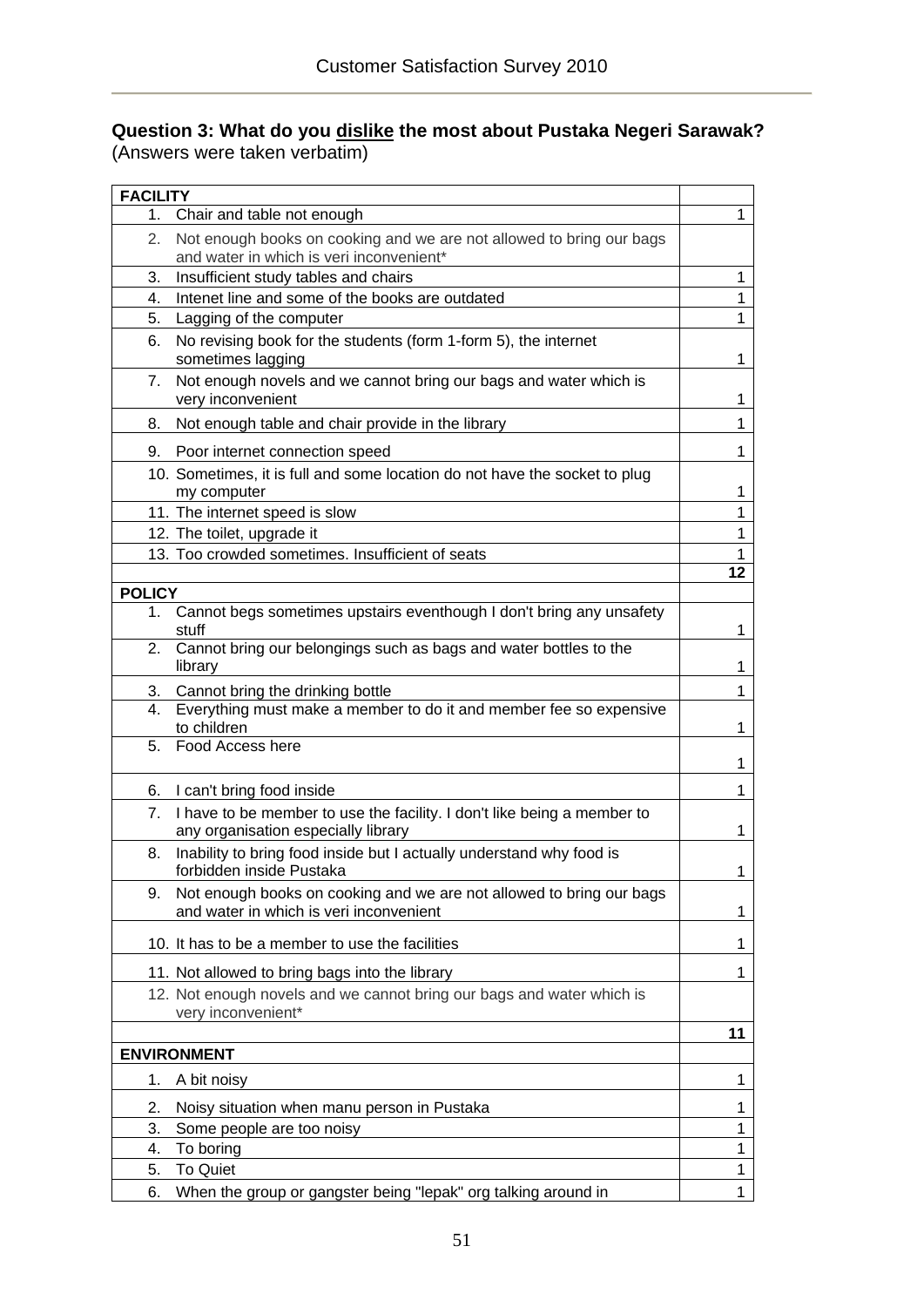| Pustaka, noisy   |                                                                                                   |   |
|------------------|---------------------------------------------------------------------------------------------------|---|
|                  |                                                                                                   | 6 |
| <b>EMPLOYEES</b> |                                                                                                   |   |
| 1.               | The staff are a a bit too  When it comes to helping its customers and<br>the users of the library |   |
|                  |                                                                                                   |   |
| <b>GENERAL</b>   |                                                                                                   |   |
| 1.               | Do more promotion especially to students                                                          |   |
| 2.               | I dislike you also                                                                                |   |
| 3.               | Invite more people/Student                                                                        |   |
| 4.               | Receptionist                                                                                      |   |
|                  |                                                                                                   |   |

(Answers were taken verbatim)

Analysis on questions on what users dislike about Pustaka Miri in general shows firstly, facility was most voted as inadequate. Users dislike the fact that there are insufficient tables and chairs, overcrowded and poor Internet connection among others. Secondly, is the library's policy, users are not permitted to bring their bags, food and drinks into the library. Thirdly, noisy environment in the library irritate users. Finally, unfriendly employees affected users' judgment about the library.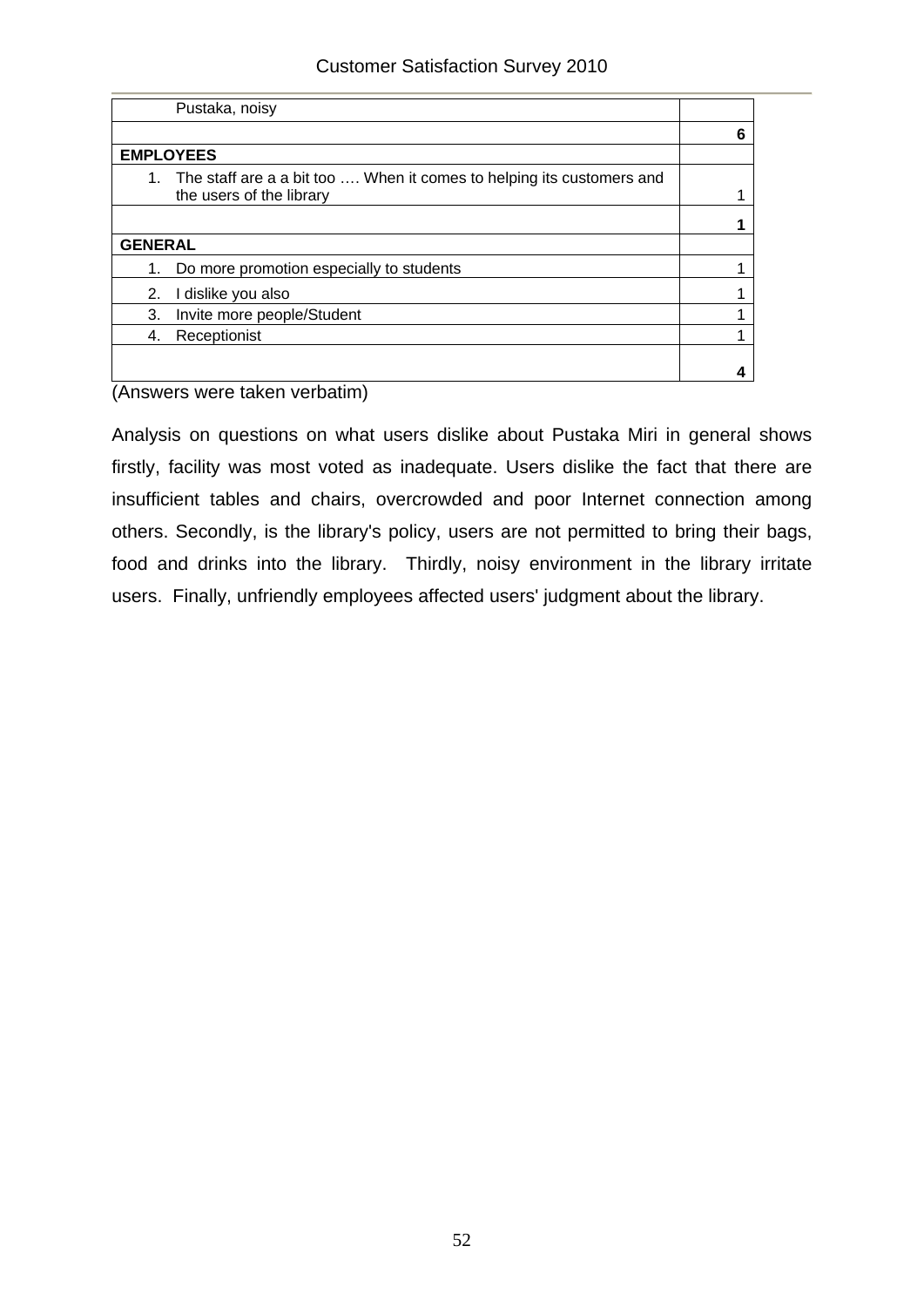## **4. Conclusion and Recommendations**

## **4.1 Conclusion**

Overall, the service performance of Pustaka Negeri in Kuching as perceived by users of the library is found to be satisfactory across the four dimensions of library service quality. The values range from 4.95 (Information Access) to 5.38 (Place) on a seven-point Likert Scale. The level of service quality performed by the library concurs with the findings of annual customer satisfaction survey carried out in May 2009.

In Pustaka Miri, generally users perceived that the service performance of the library is also satisfactory across the four dimensions with values range from 5.06 (Information Access) to 5.60 (Place) on a seven-point Likert Scale. However, in comparison with a study conducted in December 2008, the service performance of Pustaka Miri was at an acceptable level of (mean score) 5.69-Information Access to 6.02 for Place. Therefore, it is reflected that the service quality for Pustaka Miri has not shown much improvement.

## **4.1.1 Perception**

In general, the mean score for the performance of services as perceived by users for the four dimensions are at a satisfactory level both for Kuching and Miri. With Kuching the most preferred element is library as a Place at mean score of 5.38 and Information Access at 4.95 as the least preferred. For Miri, the highest rating was on Place with mean score of 5.60 and the least favoured was Information Access at 5.06.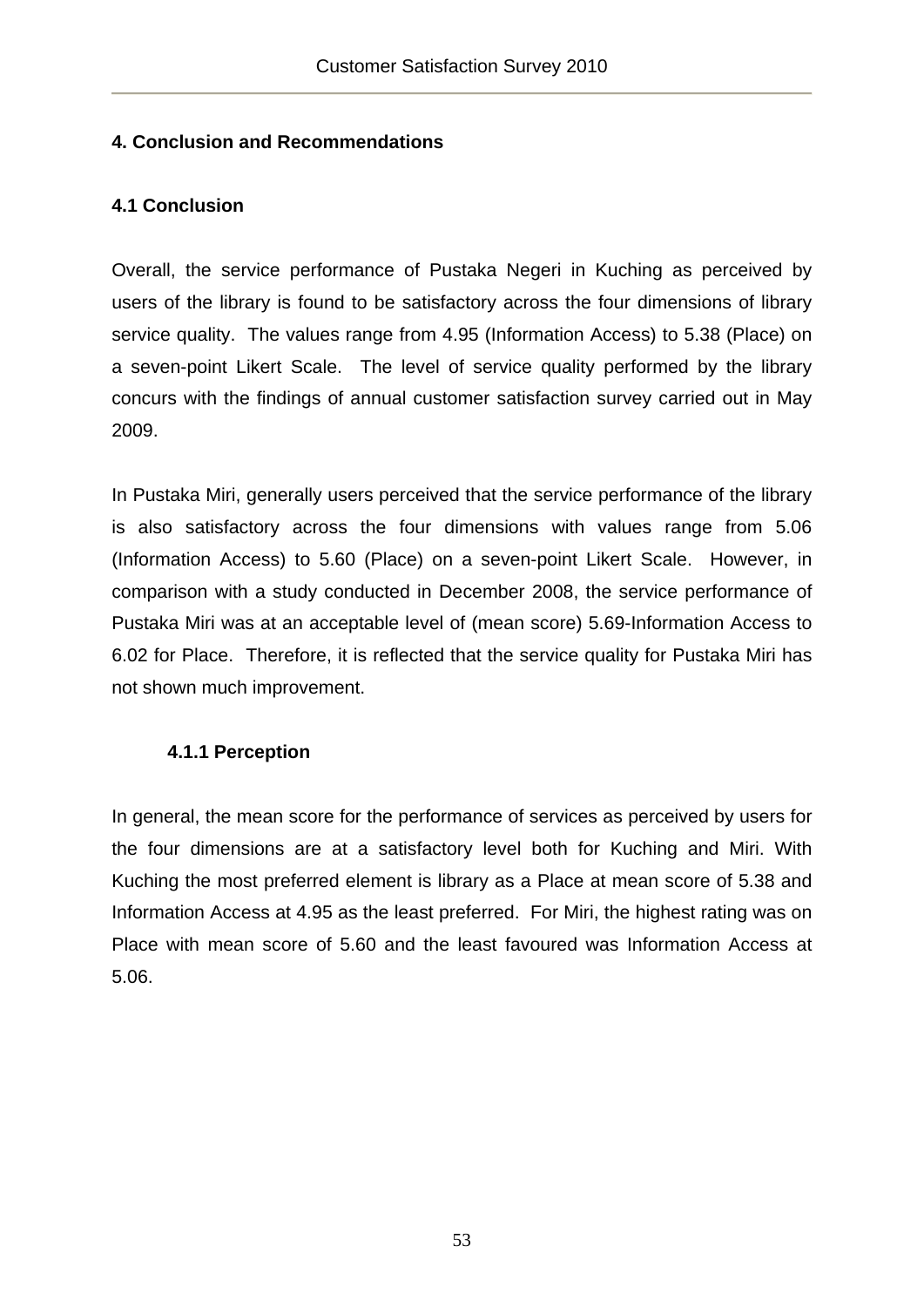## **4.2 Recommendations**

The recommendations for both libraries to improve the quality of service performed are given based on the following findings:

- i. Quantitative analysis done on the questionnaire which constitutes of closeended questions for every element to ascertain the level of service quality performed by the library.
- ii. Analysis on the open-ended questions of the questionnaire, taking into consideration the negative and positive suggestions and comments given by all respondents.

| <b>Kuching</b>            |      | Miri                          |
|---------------------------|------|-------------------------------|
| Place                     | 5.38 | 5.60<br>Place                 |
| 2. Service Affect         | 5.26 | 2. Personal Control<br>5.36   |
| 3. Personal Control       | 5.22 | 5.21<br>3. Service Affect     |
| <b>Information Access</b> | 4.95 | 5.06<br>4. Information Access |

## **Table 29 Average Mean Score for all dimensions**

The overall user's perception on service performed by Pustaka Negeri and Pustaka Miri is only satisfactory in meeting the multi level of users. Both Pustaka Negeri and Pustaka Miri are preferred as a *place* conducive for users' learning activities as shown on Table 29. However users still expects the library to provide adequate parking space, to improve the services of existing cafeteria in terms of food quality and price and the issue on safety outside the library which needs to be addressed seriously. Sufficient tables and chairs be made available especially during peak periods and a more friendly employees in Pustaka Miri are still demanded by users.

Further, both also scored low rating for *Information access*. Therefore, serious consideration should be given to the adequacy of library collections, improvement to the system to enable users to access information on a timely basis whether onsite or off-site as well as the format they can be acquired. The variety and depth of library collections made available and how they can be easily accessed by the users are among the key factors that can increase users' satisfaction. Users still expect the